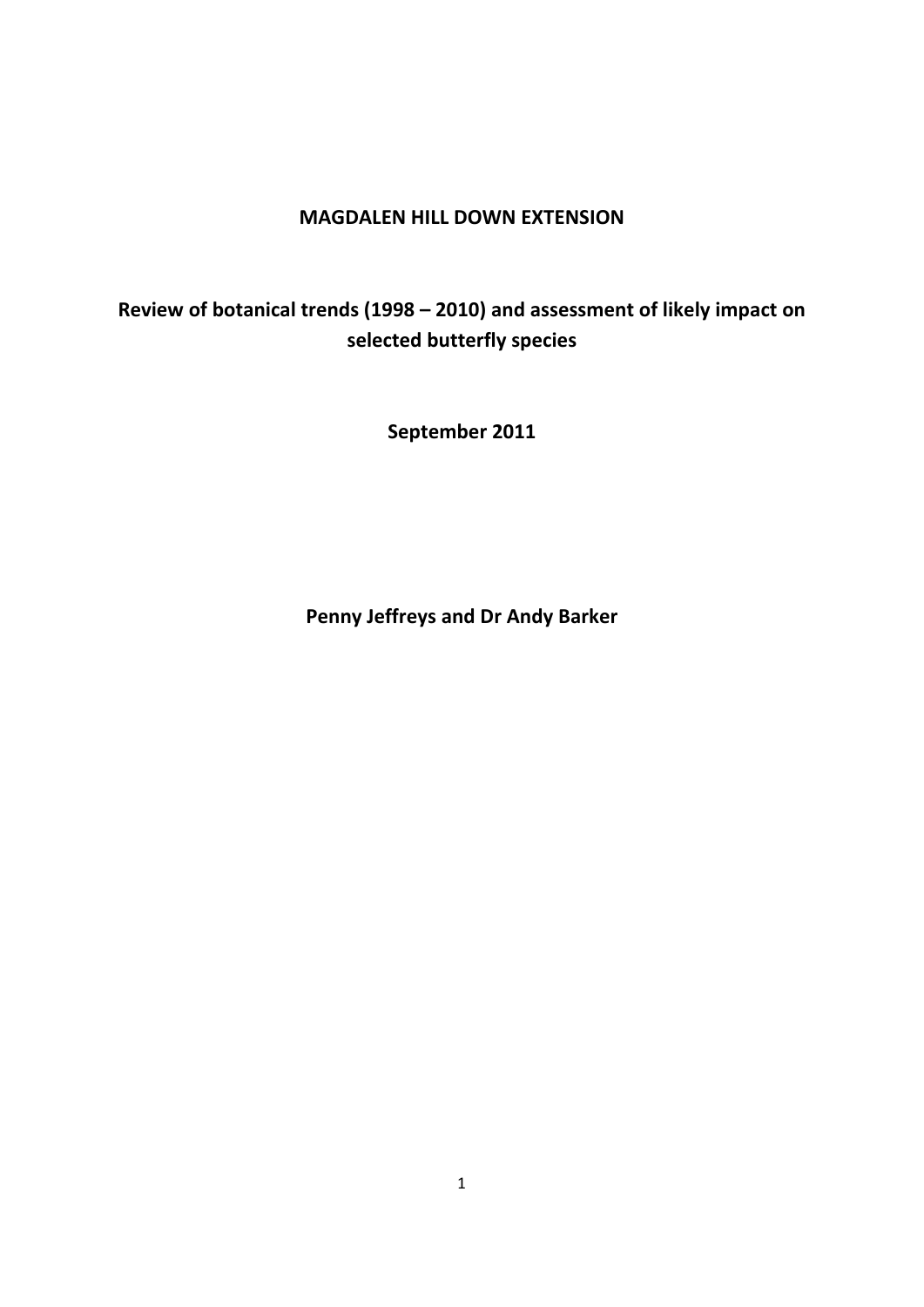# **Contents**

| <b>Section</b> | <b>Title</b>                                                               | Page           |
|----------------|----------------------------------------------------------------------------|----------------|
| 1              | Introduction                                                               | 3              |
| 2              | Analysis                                                                   | 4              |
| 2.1            | Originally sown species                                                    | 4              |
| 2.2            | Species richness                                                           | $\overline{7}$ |
| 2.3            | National Vegetation Classification (NVC) analysis                          | 8              |
| 2.4            | False oat-grass and other problem species                                  | 11             |
| 2.5            | Butterfly and larval foodplant trends                                      | 12             |
| 2.6            | Relationships between grasses and butterflies with<br>grass-feeding larvae | 15             |
| 3              | Conclusions and recommendations                                            | 19             |
| 4              | Acknowledgements                                                           | 21             |
| 5              | References                                                                 | 21             |
| Appendix 1     | Botanical species 3-yearly trends overall and by area 1998-2010            | 22             |
| Appendix 2     | Comparison of 2010 survey results by area with NVC CG3                     | 27             |
| Appendix 3     | MHD Extension Butterfly transect counts: 1996-2010                         | 29             |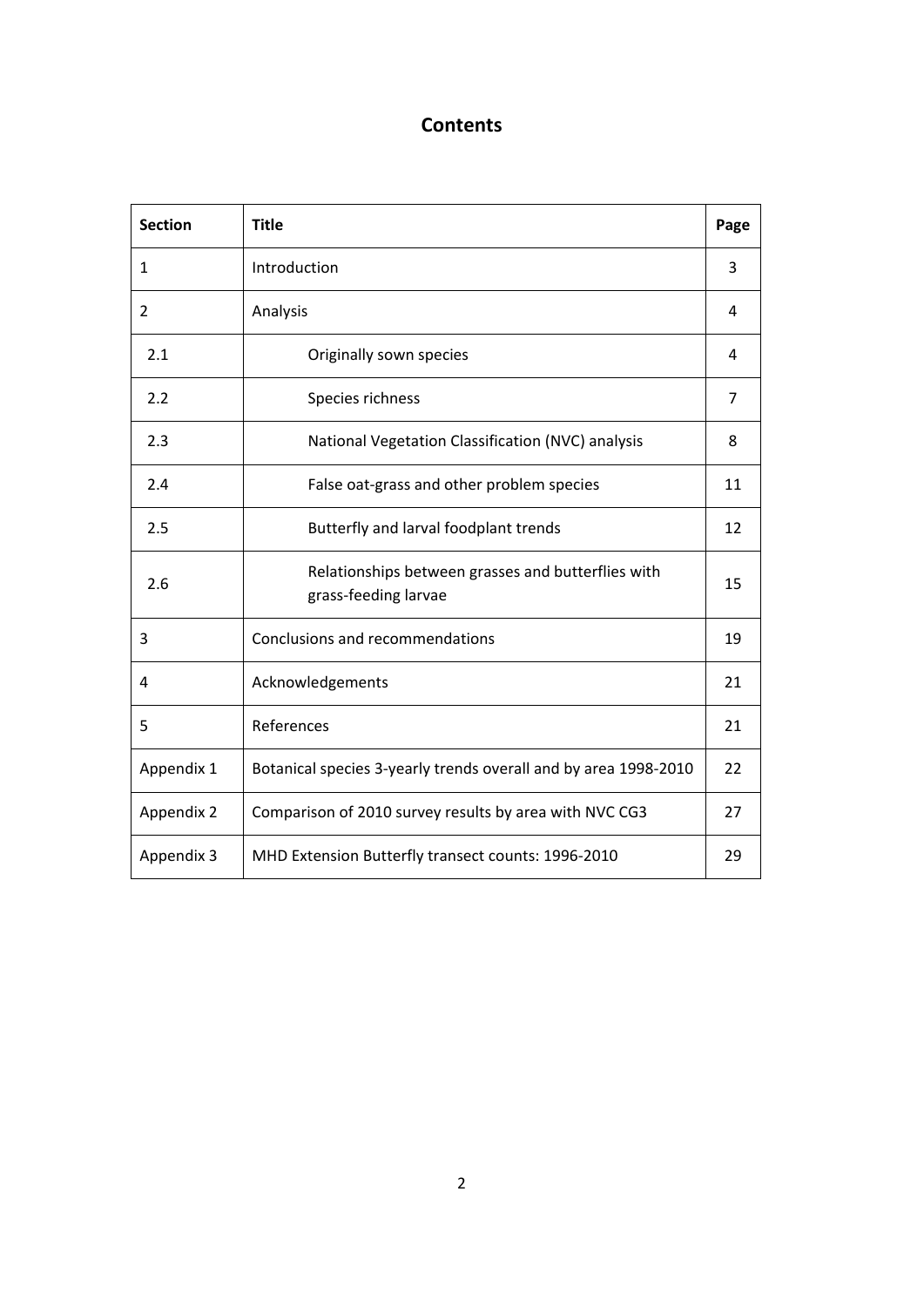## **1. INTRODUCTION**

This report assesses the results of botanical monitoring and butterfly trends on the Magdalen Hill Down (MHD) Extension from 1998 to 2010. It seeks to address a number of questions:

- Is overall change in the right direction for an "ancient grassland" community to develop?
- Is current management activity preventing damage from false oat-grass invasion and are there other species that could pose problems?
- Is there any evident correlation between butterfly numbers and their larval foodplants and nectaring plants?
- What management conclusions can be drawn from the findings?

The botanical monitoring of MHD Extension began in 1998, initially with 2 surveys each year and then reducing to one year surveys from 2001 to 2007. Now the surveys are on a 3 year basis with the last one having been done in 2010. 13 surveys have been performed between 1998 and 2010.

Bioscan Environmental Consultancy has previously carried out the analysis and interpretation of the survey data. The last full report was in March 2003, analysing surveys conducted between 1998 and 2002. Some analysis was carried out on subsequent years' data but this was not compiled as a report.

The methodology for the surveys is to record information on the flora in 45 1m  $\times$  1m quadrats covering areas A‐E (10 quadrats for A‐D and 5 for E) (Figure 1). Each quadrat is divided into 25 cells and the presence of all species in each cell is recorded as well as bare earth data.



**Figure 1: MHD Extension survey areas and butterfly transect sections**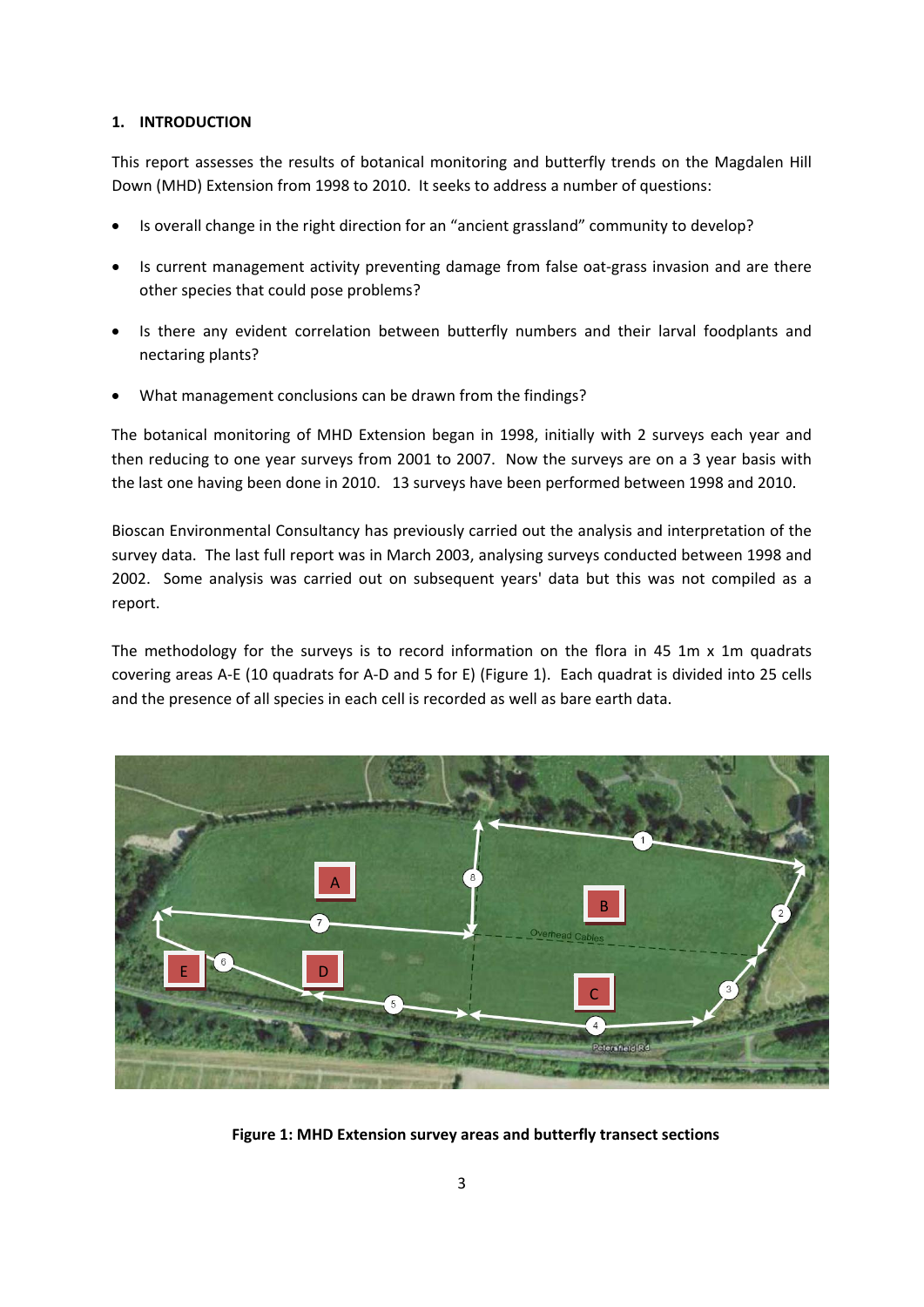### **2. ANALYSIS**

### **2.1 Originally sown species**

The original sowing mixture of 48 species (sown in areas A, B, C and D), reflecting the seed available from harvested chalk grassland, contained many of the species that are constant in species‐rich chalk grasslands such as National Vegetation Community CG2. Table 1 shows a summary of abundance of all sown species during the sampling period. The first columns show the number of quadrats a species occurred in, i.e. an estimate of how widespread it was. The second group of columns show the number of cells (out of 25 maximum) that species occurred in when they were present, i.e. an estimate of local cover when they had established. The species in Table 1 are arranged in descending order of spread and local cover attained by 2010.

Species that have become more strongly established over the last three to six years (2010 cover in brackets) are:

- Cowslip *Primula veris* (100%)
- Upright brome *Bromus erectus* (90%)
- Tufted vetch *Vicia cracca* (62.5%)
- Meadow vetchling *Lathyrus pratensis* (57.5%)
- Bulbous buttercup *Ranunculus bulbosus* (52.5%)
- Glaucous sedge *Carex flacca* (45%)
- **•** Burnet saxifrage *Pimpinella saxifraga* (45%)

Species with significantly reduced cover over the last three to six years (2010 cover in brackets) are:

- Yellow oat‐grass *Trisetum flavescens* (37.5%) (NB May be falsely low as 2010 survey was done earlier than usual when species was less easy to identify)
- Yorkshire fog *Holcus lanatus* (35%)
- Black medic *Medicago lupulina* (35%)
- Salad burnet *Sanguisorba minor* (22.5%)
- Wild carrot *Daucus carota* (20%)
- Perforate St John's‐wort *Hypericum perforatum* (15%)
- Perennial rye‐grass *Lolium perenne* (12.5%)
- Oxeye daisy *Leucanthemum vulgare* (10%)
- Kidney vetch *Anthyllis vulneraria* (7.5%)
- Selfheal *Prunella vulgaris* (5%)
- Wild basil *Clinopodium vulgare* (0%)
- Crested dog's‐tail *Cynosurus cristatus* (0%)

Absent species (additional to those listed above) are:

- Sweet vernal grass *Anthoxanthum odoratum*
- *C*lustered bellflower *Campanula glomerata*
- Greater knapweed *Centaurea scabiosa*
- Dropwort *Filipendula vulgaris*
- Devil's‐bit scabious *Succisa pratensis*
- Sheep's fescue *Festuca ovina*
- Common cat's‐ear *Hypochaeris radicata*
- *C*ommon toadflax *Linaria vulgaris*

NB Bulbous oat‐grass *Arrenatherum elatius bulbosus* has apparently been absent since 2004 but it has not been recorded separately to False oat-grass Arrenatherum elatius in recent surveys.

Table 1 also shows for each year the number of originally sown species that had greater than or equal to 90% cover, greater than or equal to 50% cover and the number of species that were absent. The 2010 survey shows a reduction in the species with greater than or equal to 50% cover and an equally marked increase in the number of absent species.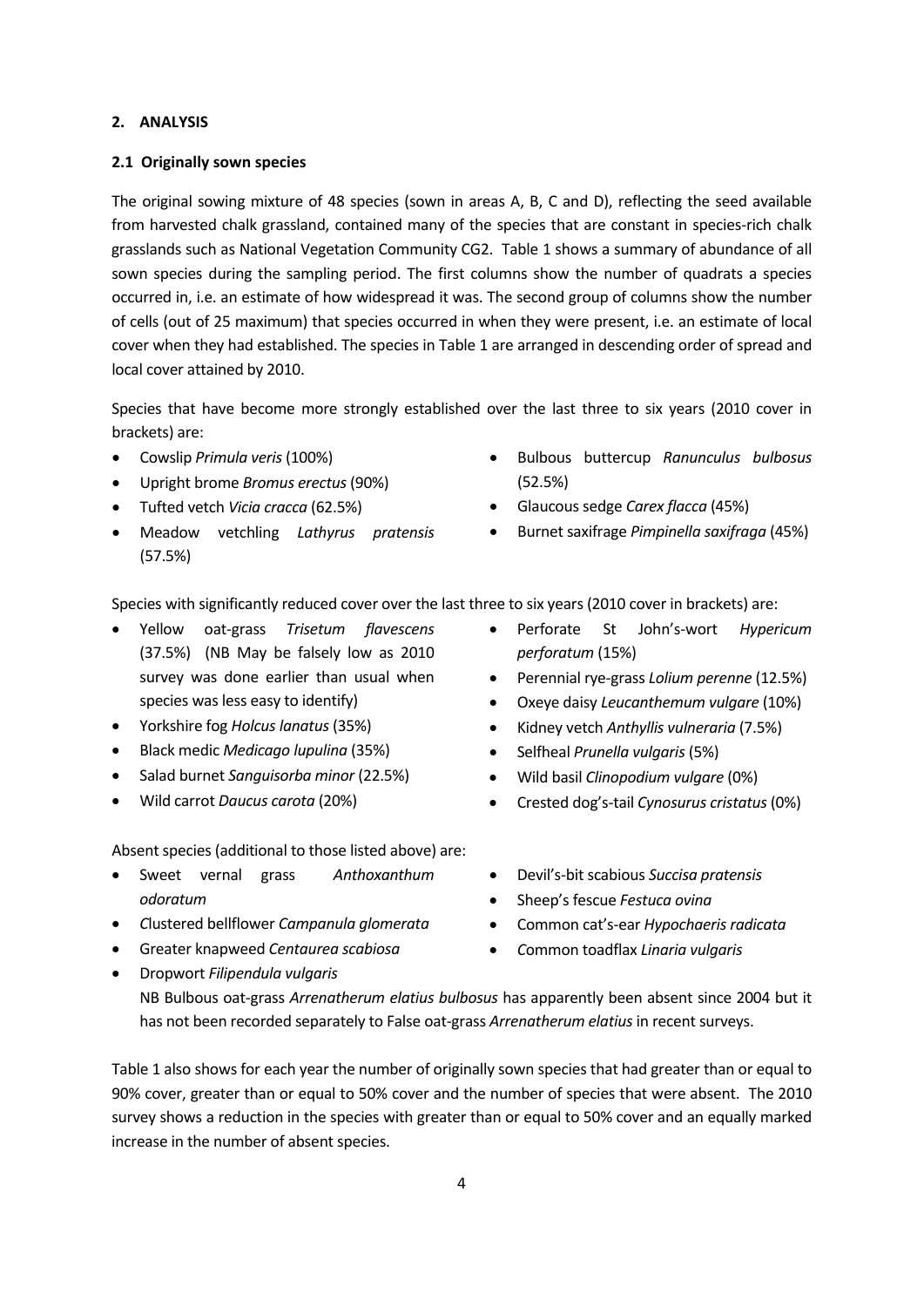#### **Table 1: Occurrences of sown species**

|                                |                |                |        |                |                |                | Percentage quadrats occupied |                |                |                |                |      |      |      |           | Average cells per occupied quadrat |      |      |            |           |           |      |
|--------------------------------|----------------|----------------|--------|----------------|----------------|----------------|------------------------------|----------------|----------------|----------------|----------------|------|------|------|-----------|------------------------------------|------|------|------------|-----------|-----------|------|
|                                | 1998           | 1999           | 2000   | 2001           | 2002           | 2003           | 2004                         | 2005           | 2006           | 2007           | 2010           | 1998 | 1999 | 2000 |           | 2001 2002 2003 2004 2005 2006      |      |      |            |           | 2007 2010 |      |
| Lotus corniculatus             | 47.50          | 80.00          | 92.50  | 95.00          | 100.00         | 100.00         | 100.00                       | 97.50          | 100.00         | 100.00         | 100.00         | 2.2  | 6.8  | 14.2 | 17.1      | 20.3                               | 14.7 | 20.4 | 22.2       | 23        | 20.7      | 23.8 |
| Primula veris                  | 20.00          | 61.25          | 42.50  | 70.00          | 42.50          | 80.00          | 90.00                        | 77.50          | 95.00          | 82.50          | 100.00         | 1.3  | 2.2  | 2.1  | 3.1       | 1.6                                | 2.9  | 3.1  | 2.2        | 4.4       | 4.9       | 12.3 |
| Plantago lanceolata            | 97.50          | 100.00         | 100.00 | 100.00         | 100.00         | 100.00         | 97.50                        | 100.00         | 97.50          | 97.50          | 97.50          | 5.9  | 11.1 | 13.3 | 12.9      | 16.2                               | 14.2 |      | $9.7$ 13.6 | 10.8      | 11.2      | 12.1 |
| Festuca rubra / ?ovina         | 97.50          | 98.75          | 97.50  | 100.00         | 97.50          | 95.00          | 100.00                       | 97.50          | 100.00         | 100.00         | 92.50          | 6.7  | 13.2 | 15.0 | 18<br>. 6 | 16.4                               | 15.3 | 20.6 | 22.4       | 23.5      | 23<br>q   | 23.2 |
| Arrhenatherum elatius          | 98.75          | 100.00         | 95.00  | 100.00         | 100.00         | 100.00         | 92.50                        | 85.00          | 97.50          | 100.00         | 90.00          | 11.8 | 14.2 | 17.8 | 16.2      | 17.2                               | 20.3 | 10.9 | 13.7       | 11<br>. 5 | 15.7      | 15.3 |
| Brom us erectus                | 55.00          | 58.75          | 37.50  | 62.50          | 42.50          | 77.50          | 97.50                        | 85.00          | 75.00          | 77.50          | 90.00          | 1.9  | 2.9  | 2.5  | 2.8       | 2.4                                | 3.7  | 7.2  | 5.2        | 6.1       | 11.2      | 10.1 |
| Leontodon hispidus             | 72.50          | 98.75          | 100.00 | 100.00         | 100.00         | 97.50          | 95.00                        | 92.50          | 95.00          | 90.00          | 90.00          | 4.5  | 8.3  | 9.3  | 8.9       | 8.6                                | 11.0 | 8.0  | 11.8       | 14.9      | 15.1      | 17.7 |
| Rumex acetosa                  | 58.75          | 68.75          | 72.50  | 82.50          | 52.50          | 72.50          | 77.50                        | 82.50          | 70.00          | 80.00          | 77.50          | 1.9  | 2.1  | 2.4  | 2.9       | 3.2                                | 3.0  | 3.3  | 4.2        | 3.0       | 3.5       | 3.9  |
| Trifolium pratense             | 6.25           | 18.75          | 25.00  | 37.50          | 60.00          | 72.50          | 72.50                        | 95.00          | 87.50          | 100.00         | 72.50          | 1.2  | 2.5  | 4.3  | 6.3       | 9.3                                | 5.2  | 9.0  | 13.7       | 9.7       | 15.9      | 9.2  |
| Vicia cracca                   | 0.00           | 6.25           | 17.50  | 35.00          | 37.50          | 47.50          | 40.00                        | 37.50          | 47.50          | 47.50          | 62.50          | 0.0  | 1.6  | 4.9  | 3.5       | 4.1                                | 3.9  | 3.7  | 3.9        | 2.7       | 2.9       | 6.5  |
| Lathyrus pratensis             | 12.50          | 13.75          | 12.50  | 42.50          | 27.50          | 32.50          | 25.00                        | 35.00          | 45.00          | 40.00          | 57.50          | 1.6  | 3.2  | 5.4  | 6.0       | 8.0                                | 6.2  | 4.9  | 9.4        | 5.8       | 8.1       | 12.3 |
| Origanum vulgare               | 22.50          | 41.25          | 37.50  | 50.00          | 50.00          | 62.50          | 65.00                        | 60.00          | 55.00          | 67.50          | 57.50          | 2.2  | 4.8  | 2.1  | 5.6       | 4.6                                | 6.6  | 7.6  | 9.4        | 9.1       | 8.5       | 11.6 |
| Briza media                    | 17.50          | 60.00          | 65.00  | 37.50          | 57.50          | 45.00          | 42.50                        | 60.00          | 57.50          | 45.00          | 55.00          | 1.6  | 2.1  | 2.4  | 1.6       | 3.0                                | 1.6  | 2.5  | 2.8        | 5.4       | 4.9       | 3.8  |
| Ranunculus bulbosus            | 8.75           | 21.25          | 20.00  | 12.50          | 2.50           | 12.50          | 32.50                        | 17.50          | 17.50          | 22.50          | 52.50          | 1.4  | 1.5  | 1.5  | 2.0       | 3.0                                | 2.0  | 3.2  | 2.0        | 1.6       | 3.8       | 3.3  |
| Plantago media                 | 12.50          | 63.75          | 80.00  | 72.50          | 80.00          | 75.00          | 52.50                        | 67.50          | 55.00          | 47.50          | 47.50          | 1.5  | 2.6  | 2.4  | 2.1       | 2.4                                | 2.3  | 2.3  | 2.2        | 2.9       | 4.1       | 2.3  |
| Carex flacca                   | 1.25           | 16.25          | 10.00  | 0.00           | 20.00          | 20.00          | 35.00                        | 22.50          | 27.50          | 32.50          | 45.00          | 1.0  | 1.5  | 1.0  | 0.0       | 2.1                                | 3.4  | 3.3  | 5.9        | 3.2       | 9.4       | 17.3 |
| Pimpinella saxifraga           | 0.00           | 12.50          | 10.00  | 10.00          | 12.50          | 12.50          | 32.50                        | 20.00          | 45.00          | 50.00          | 45.00          | 0.0  | 1.8  | 2.5  | 1.5       | 2.6                                | 2.2  | 1.9  | 4.1        | 4.2       | 3.6       | 4.9  |
| Scabiosa columbaria            | 26.25          | 61.25          | 50.00  | 52.50          | 55.00          | 65.00          | 32.50                        | 40.00          | 60.00          | 57.50          | 45.00          | 1.5  | 1.5  | 1.3  | 1.4       | 2.2                                | 2.6  | 2.2  | 4.7        | 6.1       | 7.1       | 7.9  |
| Agrostis stolonifera           | 82.50          | 78.75          | 97.50  | 37.50          | 60.00          | 90.00          | 97.50                        | 90.00          | 90.00          | 80.00          | 42.50          | 3.6  | 6.7  | 10.8 | 12.0      | 7.5                                | 10.7 | 6.9  | 6.0        | 7.8       | 6.7       | 5.6  |
| Centaurea nigra                | 21.25          | 52.50          | 65.00  | 62.50          | 62.50          | 62.50          | 50.00                        | 45.00          | 47.50          | 50.00          | 37.50          | 1.4  | 2.4  | 2.7  | 1.8       | 2.3                                | 3.4  | 3.6  | 2.3        | 5.1       | 4.0       | 4.1  |
| Trisetum flavescens            | 7.50           | 25.00          | 70.00  | 30.00          | 97.50          | 50.00          | 95.00                        | 97.50          | 70.00          | 97.50          | 37.50          | 1.2  | 4.0  | 9.1  | 6.3       | 10.4                               | 7.9  | 14.0 | 11.9       | 9.3       | 11.5      | 4.9  |
| Galium verum                   | 2.50           | 13.75          | 15.00  | 20.00          | 22.50          | 30.00          | 27.50                        | 25.00          | 32.50          | 45.00          | 35.00          | 2.0  | 1.1  | 1.0  | 2.0       | 3.9                                | 4.1  | 4.7  | 5.1        | 4.7       | 5.6       | 7.8  |
| <b>Holcus</b> lanatus          | 97.50          | 92.50          | 100.00 | 85.00          | 90.00          | 100.00         | 75.00                        | 85.00          | 70.00          | 90.00          | 35.00          | 7.5  | 11.6 | 11.1 | 8.2       | 5.9                                | 7.6  | 3.5  | 4.8        | 3.7       | 5.2       | 2.6  |
| Medicago lupulina              | 38.75          | 87.50          | 100.00 | 80.00          | 100.00         | 95.00          | 92.50                        | 95.00          | 90.00          | 92.50          | 35.00          | 3.3  | 11.7 | 18.5 | 7.6       | 19.0                               | 19.3 | 15.9 | 14.0       | 9.2       | 15.7      | 3.9  |
| Galium mollugo                 | 25.00          | 40.00          | 45.00  | 32.50          | 32.50          | 37.50          | 25.00                        | 40.00          | 30.00          | 45.00          | 27.50          | 1.4  | 2.4  | 2.4  | 3.7       | 3.4                                | 6.1  | 4.3  | 4.3        | 2.3       | 6.6       | 7.2  |
| Sanguisorba minor              | 56.25          | 70.00          | 82.50  | 82.50          | 50.00          | 67.50          | 32.50                        | 45.00          | 45.00          | 50.00          | 22.50          | 1.8  | 2.4  | 4.2  | 3.3       | 2.8                                | 2.7  | 2.5  | 2.5        | 3.1       | 3.4       | 2.7  |
| Daucus carota                  | 45.00          | 58.75          | 95.00  | 82.50          | 92.50          | 95.00          | 87.50                        | 77.50          | 65.00          | 60.00          | 20.00          | 4.2  | 6.9  | 7.5  | 7.2       | 8.4                                | 9.3  | 11.0 | 7.4        | 10.6      | 13.6      | 2.1  |
| Hypericum perforatum           | 7.50           | 40.00          | 32.50  | 5.00           | 25.00          | 37.50          | 40.00                        | 32.50          | 35.00          | 32.50          | 15.00          | 1.5  | 2.1  | 1.8  | 2.0       | 1.7                                | 2.9  | 2.6  | 2.8        | 1.8       | 2.4       | 1.5  |
| Knautia arvensis               | 6.25           | 11.25          | 25.00  | 10.00          | 17.50          | 22.50          | 5.00                         | 10.00          | 12.50          | 10.00          | 15.00          | 1.2  | 1.1  | 1.2  | 1.3       | 1.6                                | 2.0  | 1.0  | 2.0        | 1.8       | 2.3       | 1.7  |
| Lolium perenne                 | 63.75          | 42.50          | 55.00  | 30.00          | 45.00          | 57.50          | 12.50                        | 57.50          | 30.00          | 22.50          | 12.50          | 2.9  | 2.2  | 1.5  | 3.5       | 1.4                                | 1.6  | 2.0  | 2.6        | 2.3       | 1.8       | 5.2  |
| Rhinanthus mino                | 0.00           | 0.00           | 0.00   | 7.50           | 2.50           | 22.50          | 0.00                         | 0.00           | 0.00           | 0.00           | 12.50          | 0.0  | 0.0  | 0.0  | 15.0      | 1.0                                | 13.2 | 0.0  | 0.0        | 0.0       | 0.0       | 2.6  |
| Leucanthem um vulgare          | 42.50          | 66.25          | 60.00  | 57.50          | 52.50          | 30.00          | 35.00                        | 32.50          | 35.00          | 15.00          | 10.00          | 1.9  | 2.8  | 3.0  | 1.8       | 2.9                                | 2.3  | 2.5  | 2.8        | 3.0       | 12.2      | 4.3  |
| Anthyllis vulneraria           | 50.00          | 67.50          | 77.50  | 52.50          | 55.00          | 37.50          | 20.00                        | 22.50          | 20.00          | 25.00          | 7.50           | 2.3  | 3.0  | 6.5  | 4.0       | 4.9                                | 5.3  | 5.9  | 5.1        | 3.4       | 7.0       | 9.3  |
| Campanula rotundifolia         | 18.75          | 26.25          | 7.50   | 7.50           | 5.00           | 7.50           | 2.50                         | 7.50           | 7.50           | 2.50           | 7.50           | 1.4  | 1.2  | 1.0  | 1.3       | 1.0                                | 1.7  | 2.0  | 2.3        | 1.7       | 3.0       | 1.7  |
| Agrim onia eupatoria           | 0.00           | 3.75           | 2.50   | 5.00           | 0.00           | 2.50           | 5.00                         | 2.50           | 10.00          | 2.50           | 5.00           | 0.0  | 1.0  | 1.0  | 1.0       | 0.0                                | 1.0  | 1.5  | 1.0        | 1.0       | 1.0       | 1.5  |
| Prunella vulgaris              | 66.25          | 91.25          | 92.50  | 72.50          | 62.50          | 55.00          | 42.50                        | 45.00          | 42.50          | 47.50          | 5.00           | 2.1  | 5.0  | 4.9  | 2.3       | 2.7                                | 2.7  | 2.2  | 2.7        | 2.7       | 3.6       | 1.5  |
| Linum catharticum              | 1.25           | 31.25          | 2.50   | 5.00           | 0.00           | 0.00           | 5.00                         | 7.50           | 10.00          | 12.50          | 2.50           | 1.0  | 1.4  | 1.0  | 1.5       | 0.0                                | 0.0  | 2.5  | 6.0        | 4.5       | 1.6       | 21.0 |
| Anthoxanthum odoratum          | 0.00           | 8.75           | 12.50  | 7.50           | 0.00           | 7.50           | 0.00                         | 0.00           | 5.00           | 0.00           | 0.00           | 0.0  | 1.3  | 1.2  | 2.3       | 0.0                                | 1.3  | 0.0  | 0.0        | 1.0       | 0.0       | 0.0  |
| Arrhenatherum elatius bulbosus | 11.25          | 3.75           | 5.00   | 0.00           | 0.00           | 7.50           | 0.00                         | 0.00           | 0.00           | 0.00           | 0.00           | 4.4  | 1.3  | 1.0  | 0.0       | 0.0                                | 1.3  | 0.0  | 0.0        | 0.0       | 0.0       | 0.0  |
| Campanula glomerata            | 2.50           | 8.75           | 5.00   | 10.00          | 5.00           | 17.50          | 7.50                         | 7.50           | 0.00           | 7.50           | 0.00           | 2.0  | 1.4  | 1.0  | 1.0       | 1.0                                | 1.6  | 1.3  | 2.3        | 0.0       | 1.3       | 0.0  |
| Centaurea scabiosa             | 1.25           | 8.75           | 20.00  | 25.00          | 15.00          | 17.50          | 10.00                        | 5.00           | 7.50           | 12.50          | 0.00           | 4.0  | 1.3  | 1.3  | 1.6       | 2.5                                | 1.4  | 1.0  | 2.0        | 1.3       | 1.6       | 0.0  |
| Clinopodium vulgare            | 36.25          | 58.75          | 77.50  | 77.50          | 80.00          | 75.00          | 72.50                        | 50.00          | 42.50          | 27.50          | 0.00           | 2.2  | 5.4  | 5.0  | 5.3       | 7.3                                | 5.4  | 5.8  | 2.7        | 2.4       | 2.5       | 0.0  |
| Cynosurus cristatus            | 82.50          | 90.00          | 90.00  | 97.50          | 97.50          | 92.50          | 75.00                        | 90.00          | 65.00          | 55.00          | 0.00           | 4.0  | 5.5  | 6.4  | 11.0      | 8.5                                | 6.5  | 5.2  | 6.1        | 4.2       | 4.1       | 0.0  |
| Festuca ovina                  |                | 18.75          |        |                |                | 0.00           | 0.00                         | 0.00           | 0.00           | 0.00           | 0.00           |      | 2.1  |      |           |                                    | 0.0  | 0.0  | 0.0        | 0.0       | 0.0       | 0.0  |
| Filipendula vulgaris           | 2.50           | 5.00           | 15.00  | 20.00          | 0.00           | 12.50          | 0.00                         | 2.50           | 7.50           | 0.00           | 0.00           | 3.0  | 1.0  | 2.0  | 3.3       | 0.0                                | 2.4  | 0.0  | 1.0        | 2.3       | 0.0       | 0.0  |
| Hypochaeris radicata           | 1.25           | 0.00           | 2.50   | 2.50           | 0.00           | 0.00           | 0.00                         | 0.00           | 0.00           | 0.00           | 0.00           | 1.0  | 0.0  | 3.0  | 5.0       | 0.0                                | 0.0  | 0.0  | 0.0        | 0.0       | 0.0       | 0.0  |
| Linaria vulgaris               | 5.00           | 0.00           | 0.00   | 0.00           | 0.00           | 0.00           | 0.00                         | 0.00           | 0.00           | 0.00           | 0.00           | 1.5  | 0.0  | 0.0  | 0.0       | 0.0                                | 0.0  | 0.0  | 0.0        | 0.0       | 0.0       | 0.0  |
| Succisa pratensis              | 5.00           | 6.25           | 2.50   | 17.50          | 15.00          | 17.50          | 12.50                        | 10.00          | 10.00          | 5.00           | 0.00           | 1.3  | 1.4  | 1.0  | 1.0       | 1.2                                | 1.3  | 1.2  | 2.3        | 3.0       | 1.5       | 0.0  |
| Number of species with:        |                |                |        |                |                |                |                              |                |                |                |                |      |      |      |           |                                    |      |      |            |           |           |      |
| $90\% + presence$              | $\overline{4}$ | $\overline{7}$ | 11     | 6              | 10             | 10             | 10                           | $\overline{9}$ | $\overline{7}$ | $\overline{9}$ | $\overline{7}$ |      |      |      |           |                                    |      |      |            |           |           |      |
| $50\%$ + presence              | 12             | 20             | 22     | 21             | 23             | 23             | 19                           | 20             | 19             | 20             | 14             |      |      |      |           |                                    |      |      |            |           |           |      |
| 0 presence                     | 6              | 3              | 3      | $\overline{4}$ | $\overline{7}$ | $\overline{a}$ | $\overline{7}$               | 6              | 6              | $\overline{7}$ | 11             |      |      |      |           |                                    |      |      |            |           |           |      |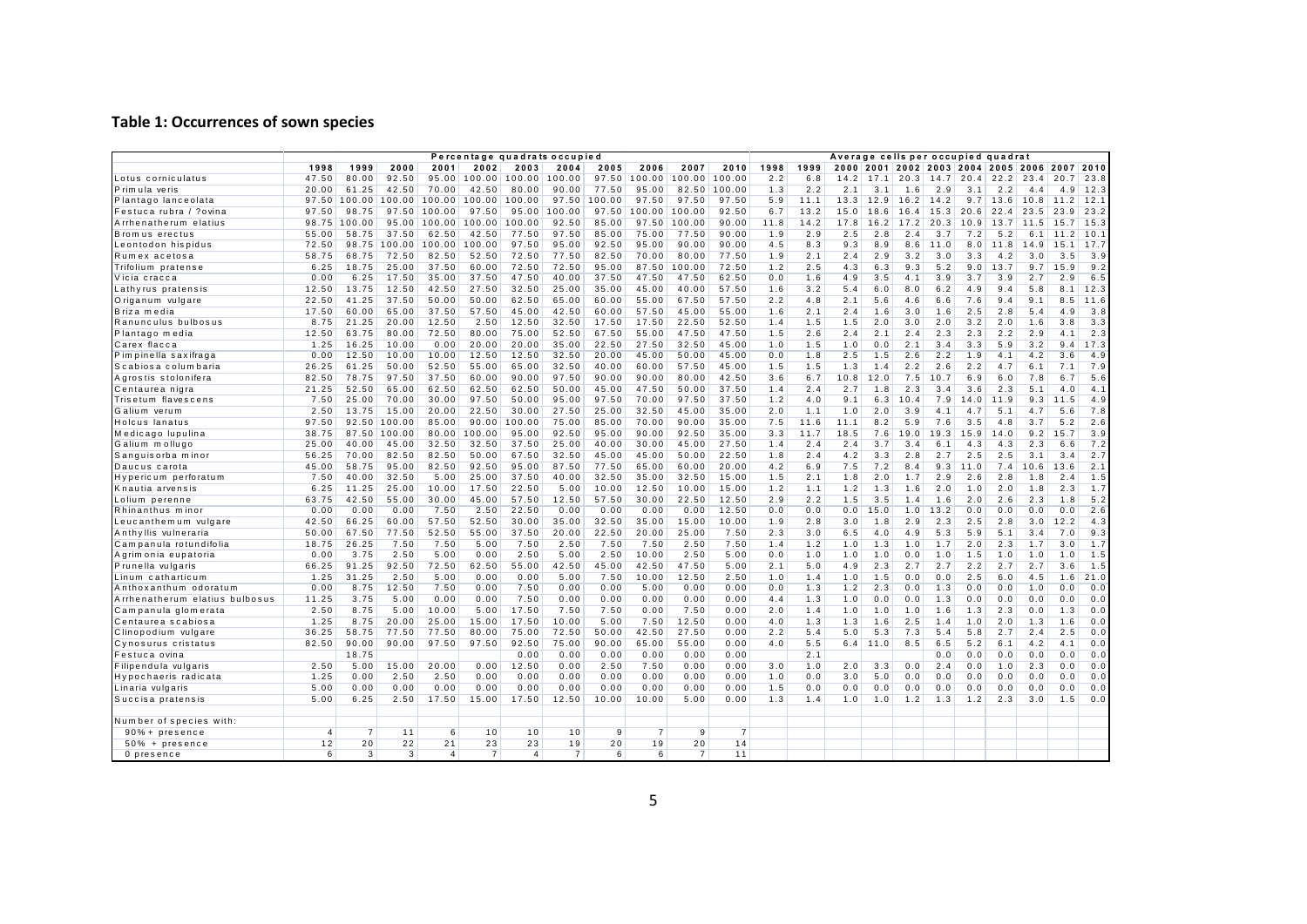Appendix 1 provides three-yearly trends for all species recorded on areas A to D of the Extension showing the number of cells in which the species were recorded overall and by area from 1998 to 2010. The originally sown speces are highlighted in green.

For the Extension as a whole, in addition to the observations above regarding the originally sown species trends, the species that were not part of the originally sown mix that have become more strongly established over the last three to six years are:

- Yarrow *Achillea millefolium*
- Velvet bent *Agrostis canina*
- Downy oat‐grass *Avenula pubescens*
- Cock's‐foot *Dactylis glomerata*

The species that were not part of the originally sown mix that show reduced cover over the last three to six years are:

- Soft brome *Bromus hordaceus hordaceus*
- Common mouse‐ear *Cerastium fontanum triviale*
- Smooth hawk's‐beard *Crepis capillaris*
- Eyebright *Euphrasia officinalis agg*
- Petty spurge *Euphorbia peplus*
- Tall fescue *Festuca arundinacea*
- Timothy‐grass *Phleum pratense*
- Common meadow‐grass *Poa pratense*
- White clover *Trifolum repens*

The increase and decrease in establishment of a particular species often varies by area.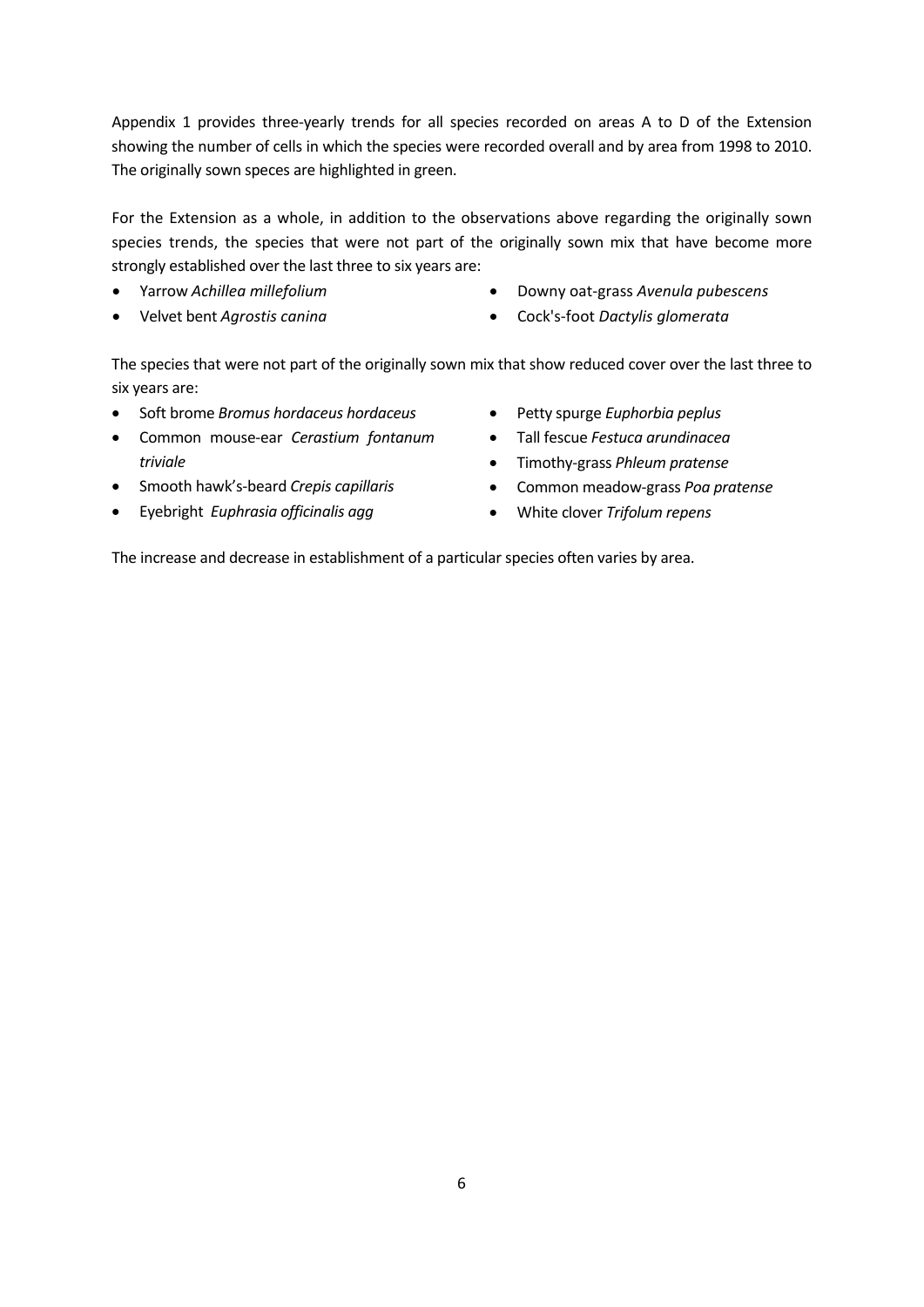#### **2.2 Species' richness**

In the ex-arable areas A to D there continues to be a steady decline in species richness (Figure 2) on the quadrat scale. The same pattern is reflected on the area scale (apart from Area D which has held its level). This shows that some species have disappeared, not merely become less widespread in the field. In contrast there has been no decline in species density in the remnant grassland E, with only slight fluctuations on a generally steady pattern. Rodwell (2008) gives the average species per 2 metre quadrat sample as 21 (range of 4‐35) in CG3a grassland and as 25 (range of 7‐45) in CG2a grassland. So although species richness has declined on the Extension it is not dissimilar to that found in typical CG2a and CG3a grassland.





**Figure 2: Species density on the quadrat and area scales**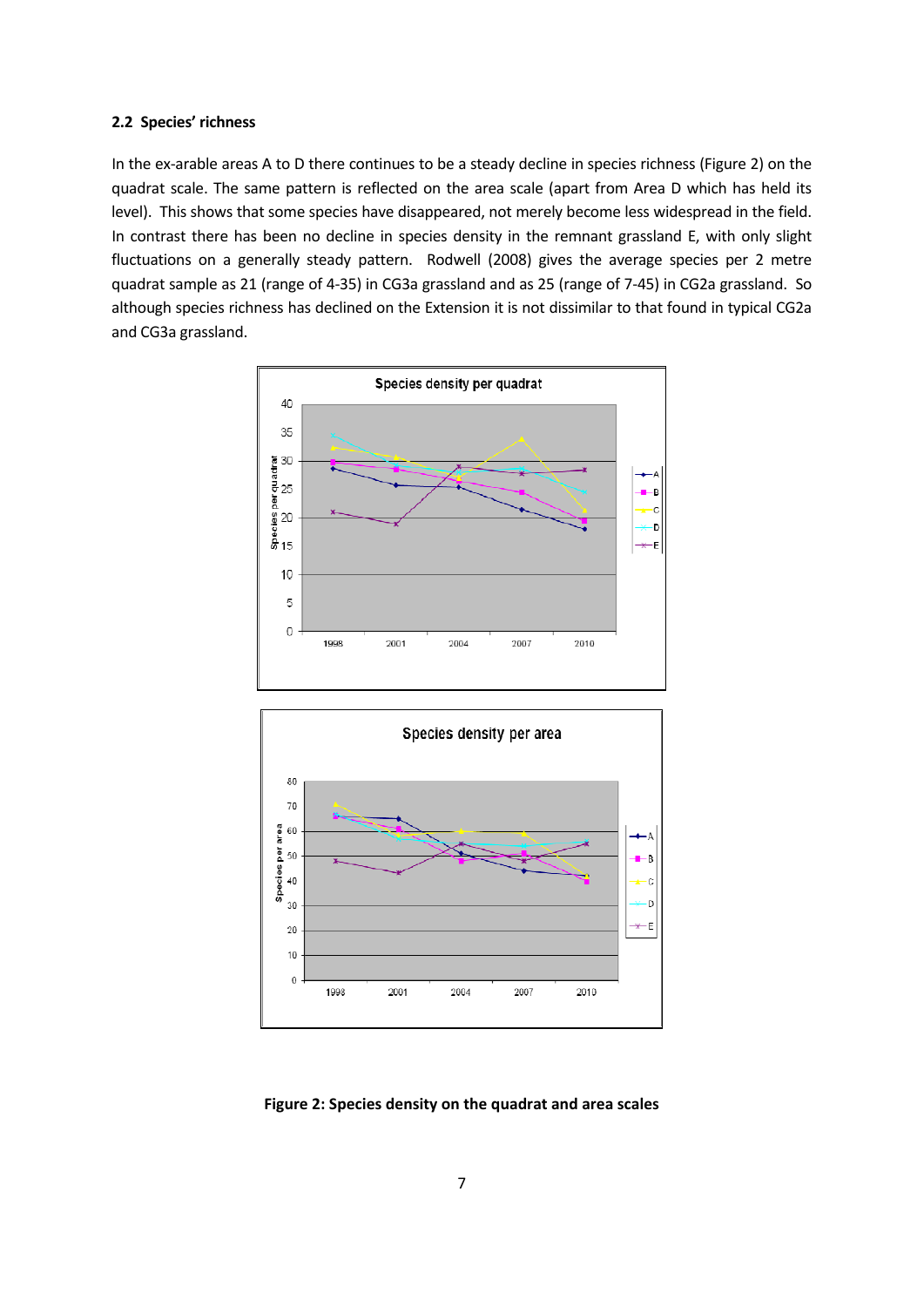#### **2.3 National Vegetation Classification (NVC) analysis**

The sown species on the Extension contained many of those found within the NVC CG2 communities. CG2 *Festuca ovina / Avenula pratensis* (sheep's fescue / meadow oat grass) grassland is characterised by a species rich continuous sward with a high density of grass and herb species. It is typically found on free‐draining, south‐facing, and sometimes thin soils and is maintained by grazing. CG3 *Bromus erectus* (upright brome) grassland is similar to CG2 in terms of structure and floristics but with a greater prominence of upright brome grass, and an overall reduction in botanical diversity.

The method followed for the botanical surveys on the Extension is not the same as that employed to determine the NVC . To determine the NVC the percentage of abundance of all botanical species is estimated, usually in 2m x 2m quadrats (for short sward). However an approximation of the NVC for the Extension has been made using the available data. This gives an indication of the way in which the Extension is developing and whether it is moving from MG1 through to CG3 and / or acquiring CG2 characteristics. The analysis was done for each of the 5 surveyed areas for 1998, 2001, 2004, 2007 and 2010. The results are presented in Table 2. It appears that there over the last 3 years there has been a clear shift from MG1 towards CG3 and there are an increasing number of CG2 constants in areas C, D and E. However, the amount of false oat‐grass *Arrenatherum elatius*, most notably in areas B and C, means there is an ever-present risk of reversion to MG1.

Appendix 2 compares the 2010 data for each section with CG3 communities. This data was used to carry out an additional analysis using Tablefit software that automatically classifies vegetation groups according to the National Vegetation Classification (NVC). This gives indications of the most likely community types present but not a definitive conclusion. The results are summarised at Table 3. All the areas A to D are remarkably similar in NVC terms and areas C and D appear to be virtually identical to each other in this respect. A and B appear to be different at sub-community level. All are essentially most like CG3, apparently with components of MG5. It should be noted that the MG5 component may be overstated and the CG3 component understated because the lesser knapweed *Centaurea niger* sub species found on Magdalen Hill Down is probably all sub species *nemoralis* rather than sub species *niger* which is the true dominant of MG5.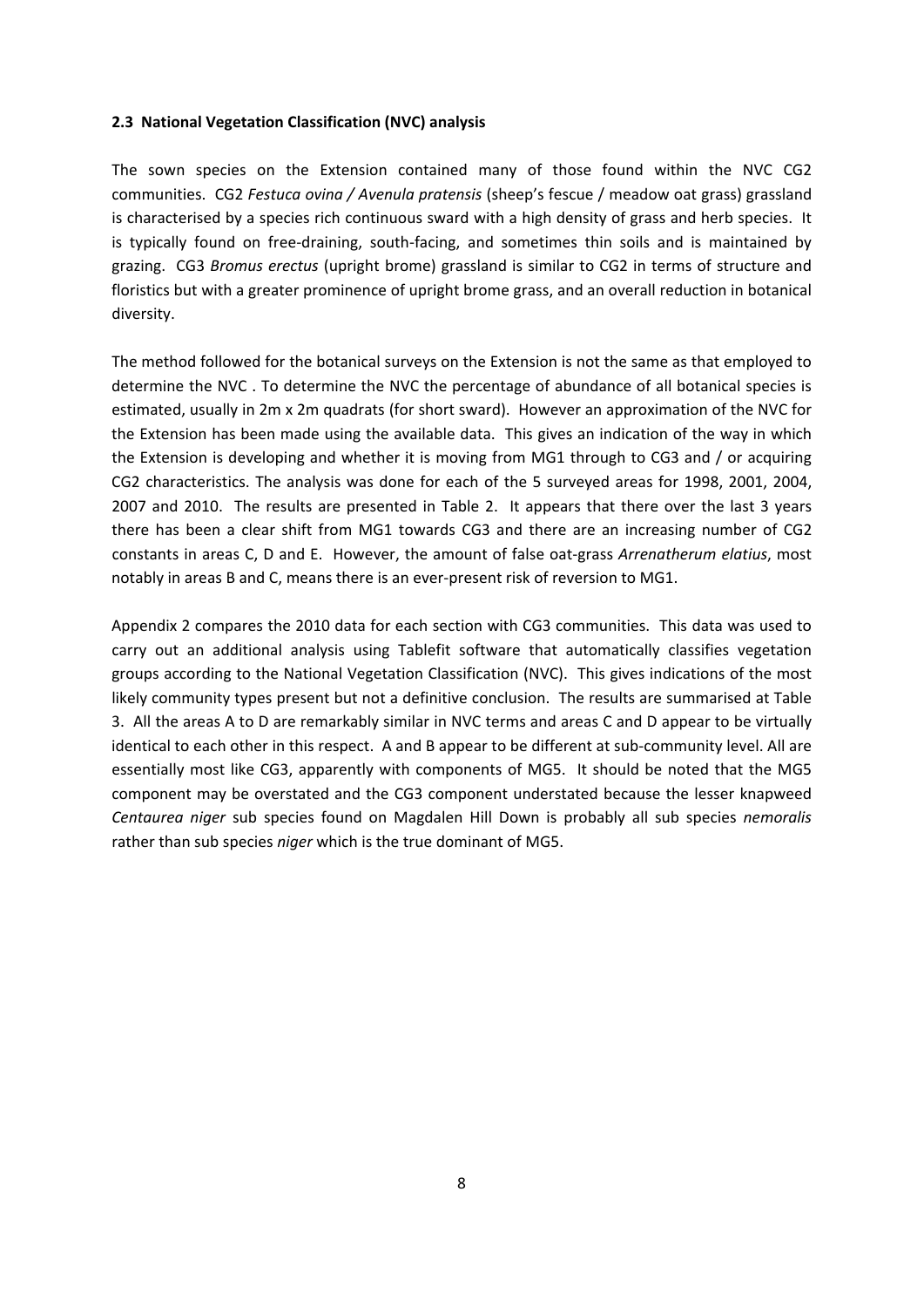#### **Table 2: NVC community constants by area**

|             |                |                | MG1 constants present in each area (max of 2)  |                |                | Arrhenatherum elatius, Dactylis glomerata                                                                                 |
|-------------|----------------|----------------|------------------------------------------------|----------------|----------------|---------------------------------------------------------------------------------------------------------------------------|
| <b>YEAR</b> | Α              | B              | C                                              | D              | E              |                                                                                                                           |
| 1998        | 2              | 2              | 2                                              | $\overline{2}$ | $\mathbf{1}$   |                                                                                                                           |
| 2001        | 2              | $\overline{2}$ | $\overline{2}$                                 | $\overline{2}$ | 1              |                                                                                                                           |
| 2004        | $\overline{2}$ | $\overline{2}$ | $\overline{2}$                                 | $\overline{2}$ | $\overline{2}$ |                                                                                                                           |
| 2007        | $\overline{2}$ | $\overline{2}$ | $\overline{2}$                                 | $\overline{2}$ | 1              |                                                                                                                           |
| 2010        | 2              | $\overline{2}$ | $\overline{2}$                                 | 2              | 1              |                                                                                                                           |
|             |                |                |                                                |                |                | Arrhenatherum elatius always a constant but Dactylis glomerata not                                                        |
|             |                |                |                                                |                |                |                                                                                                                           |
|             |                |                | CG3 constants present in each area (max of 6)  |                |                | Bromus erectus, Carex flacca, Festuca ovina, Lotus corniculatus, Plantaga lanceolata, Sanguisorba minor                   |
| <b>YEAR</b> | A              | В              | C                                              | D              | Е              |                                                                                                                           |
| 1998        | 2              | 2              | 2                                              | 3              | $\overline{2}$ | Festuca ovina and Plantaga lanceolata constants from the start                                                            |
| 2001        | 4              | $\overline{4}$ | 4                                              | 5              | $\overline{4}$ | Sanguisorba minor and Lotus corniculatus become constants                                                                 |
| 2004        | 4              | 4              | 4                                              | 4              | 4              | Bromus erectus becomes constant                                                                                           |
| 2007        | 4              | $\overline{4}$ | 6                                              | 4              | 5              |                                                                                                                           |
| 2010        | 4              | 4              | 5                                              | 5              | $\overline{4}$ |                                                                                                                           |
|             |                |                |                                                |                |                | Festuca ovina not present                                                                                                 |
|             |                |                |                                                |                |                |                                                                                                                           |
|             |                |                | CG2 constants present in each area (max of 12) |                |                | Avenula pratensis, Briza media, Carex flacca, Festuca ovina, Hieracium spp, Leontodon hispidus, Linum cartharticum, Lotus |
|             |                |                |                                                |                |                | corniculatus, Plantago lanceolata, Sanguisorba minor, Scabiosa columbaria, Thymus praecox                                 |
| <b>YEAR</b> | A              | В              | $\mathbf c$                                    | D              | E              |                                                                                                                           |
| 1998        | $\mathbf{1}$   | $1\,$          | $\overline{2}$                                 | 3              | 1              | Plantago lanceolata constant from start                                                                                   |
| 2001        | 4              | 4              | 5                                              | 5              | $\overline{4}$ | Sanguisorba minor and Lotus corniculatus become constants                                                                 |
| 2004        | 3              | 3              | 3                                              | 3              | 4              | Leontodon hispidus becoming constant                                                                                      |
| 2007        | 4              | 3              | 6                                              | 5              | 6              | Carex flacca constant in C and E                                                                                          |
| 2010        | 3              | 3              | 5                                              | 6              | 5              | Carex flacca constant in C, D and E, Briza media in C and D                                                               |
|             |                |                |                                                |                |                | Avenula pratensis, Festuca ovina, Thymus praecox not present                                                              |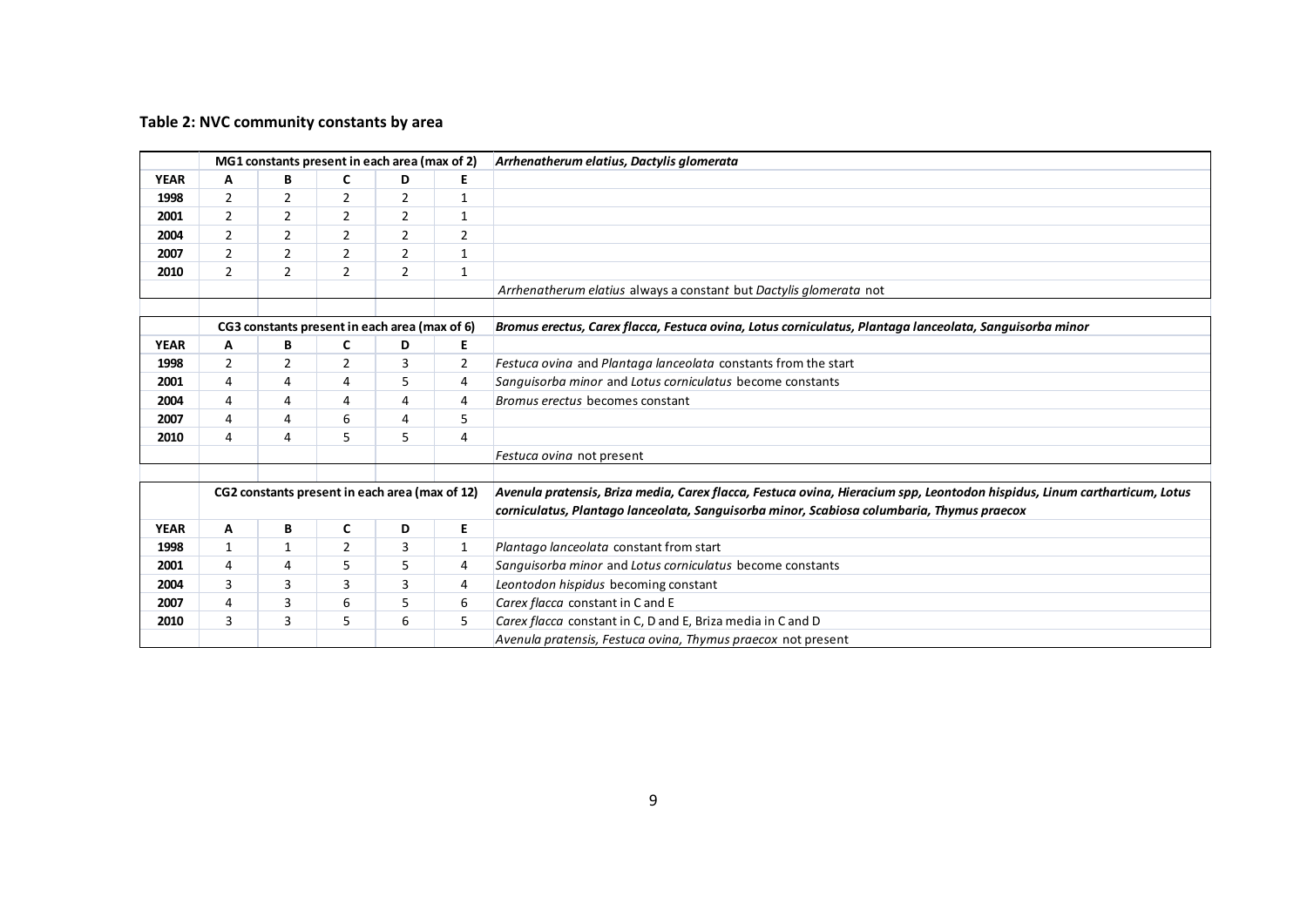| Table 3: Tablefit analysis on 2010 data |  |  |  |  |
|-----------------------------------------|--|--|--|--|
|-----------------------------------------|--|--|--|--|

|                  | NVC for Magdalen Hill Down Extension (2010) using 'Tablefit' software and data obtained from Frequency Class analysis |                                                                   |                                                                                                                                                         |                 |
|------------------|-----------------------------------------------------------------------------------------------------------------------|-------------------------------------------------------------------|---------------------------------------------------------------------------------------------------------------------------------------------------------|-----------------|
|                  | Compartment Calcareous Grassland NVC Sub-Community best fit Goodness of fit                                           |                                                                   | Mesotrophic Grassland NVC Sub-Community best fit Goodness of fit                                                                                        |                 |
| A                | CG <sub>3</sub> a                                                                                                     | 63 (fair)                                                         | MG5b                                                                                                                                                    | 60 (fair)       |
| B                | CG <sub>3</sub> a                                                                                                     | 63 (fair)                                                         | MG5a                                                                                                                                                    | $61$ (fair)     |
| $\mathsf C$      | CG <sub>3c</sub>                                                                                                      | 62 (fair)                                                         | MG5b                                                                                                                                                    | $61$ (fair)     |
| D                | CG <sub>3c</sub>                                                                                                      | 62 (fair)                                                         | MG5b                                                                                                                                                    | 60 (fair)       |
| E                | CG3c & CG6a                                                                                                           | 54/52 (poor)                                                      | All Mesotrophic grassland communities                                                                                                                   | >47 (very poor) |
|                  |                                                                                                                       |                                                                   |                                                                                                                                                         |                 |
|                  | NVC Communities & sub-communities identified at Magdalen Hill Down Extension                                          |                                                                   |                                                                                                                                                         |                 |
| <b>NVC Code</b>  | <b>Habitat Type</b>                                                                                                   | Description (scientific) in Tablefi Description (verbacular taxa) |                                                                                                                                                         |                 |
| MG5a             | Mesotrophic Grassland                                                                                                 | Cynosurus cristatus-Centaurea nigra                               | Crested Dog's-tail-Lesser Knapweed                                                                                                                      |                 |
|                  | Sub-community                                                                                                         | Lathyrus pratensis                                                | Meadow Vetchling                                                                                                                                        |                 |
| MG5b             | Mesotrophic Grassland                                                                                                 | Cynosurus cristatus-Centaurea nigra                               | Crested Dog's-tail-Lesser Knapweed                                                                                                                      |                 |
|                  | Sub-community                                                                                                         | Galium verum                                                      | Ladies Bedstraw                                                                                                                                         |                 |
| CG <sub>3a</sub> | Calcareous Grassland                                                                                                  | <b>Bromus erectus</b>                                             | <b>Upright Brome</b>                                                                                                                                    |                 |
|                  | Sub-community                                                                                                         | (typical sub-community)                                           |                                                                                                                                                         |                 |
| CG <sub>3c</sub> | Calcareous Grassland                                                                                                  | <b>Bromus erectus</b>                                             | Upright Brome                                                                                                                                           |                 |
|                  | Sub-community                                                                                                         | Knautia arvensis-Bellis perennis                                  | Field Scabious-Lawn Daisy                                                                                                                               |                 |
| CG <sub>6a</sub> | Calcareous Grassland                                                                                                  | Avenula pubescens                                                 | Downy Oat-grass                                                                                                                                         |                 |
|                  | Sub-community                                                                                                         | Dacylis glomerata-Briza media                                     | Cock's-foot-Quaking Grass                                                                                                                               |                 |
|                  |                                                                                                                       |                                                                   |                                                                                                                                                         |                 |
|                  | NVC summary for Magdalen Hill Down Extension (2010) using 'Tablefit' software                                         |                                                                   |                                                                                                                                                         |                 |
|                  | Compartment Summary description                                                                                       |                                                                   |                                                                                                                                                         |                 |
| Α                |                                                                                                                       |                                                                   | Typical Bromus erectus calcareous grassland with strong features of Cynosurus- Centaurea mesotrophic grassland Galium verum sub-community               |                 |
| B                |                                                                                                                       |                                                                   | Typical Bromus erectus calcareous grassland with strong features of Cynosurus- Centaurea mesotrophic grassland Lathyrus pratensis sub-community         |                 |
| $\mathsf{C}$     |                                                                                                                       |                                                                   | Bromus erectus calcareous grassland Knautia sub-community with strong features of Cynosurus- Centaurea mesotrophic grassland Galium verum sub-community |                 |
| D                |                                                                                                                       | As above i.e. The same as for Compartment C                       |                                                                                                                                                         |                 |
| E                |                                                                                                                       |                                                                   | Mixture of Bromus erectus calcareous grassland and Avenula pubescens calcareous grassland                                                               |                 |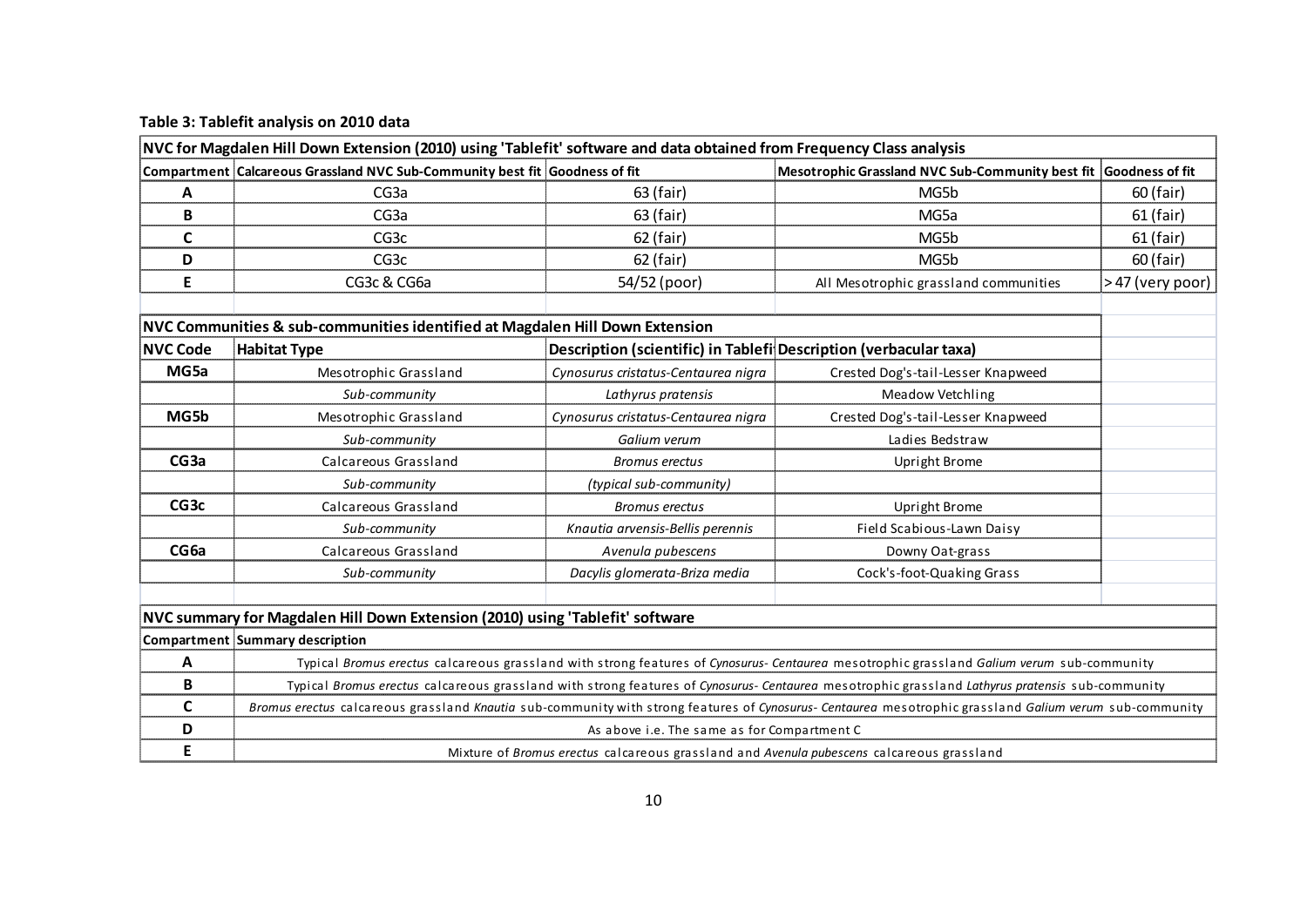#### **2.4 F e als oat‐grass and other problem species**

There are a number of species that can monopolise the sward to the detriment of others. Figure 3 shows the course of change in the two groups of such species since 1998. "A" (arable) species are usually short-lived plants that commonly occur as troublesome weeds in arable land. "G" (grassland) species are those that can dominate more established grasslands to the detriment of other species.

Of the "A" species only lop grass *Bromus mollis* was ever common enough to cause concern, but by 2002 it had declined in all areas. Of the "G" species Yorkshire fog *Holcus lanatus* is in decline. Over the last three years false oat grass *Arrenatherum elatius* has declined in areas A and D (where it is now less abundant than it was in 1998) and increased in areas B and C. Upright brome *Bromus erectus* is gradually increasing in abundance but this is also one of the NVC CG3 community constants.



**Figure 3: The distribution and abundance of potential "problem" species**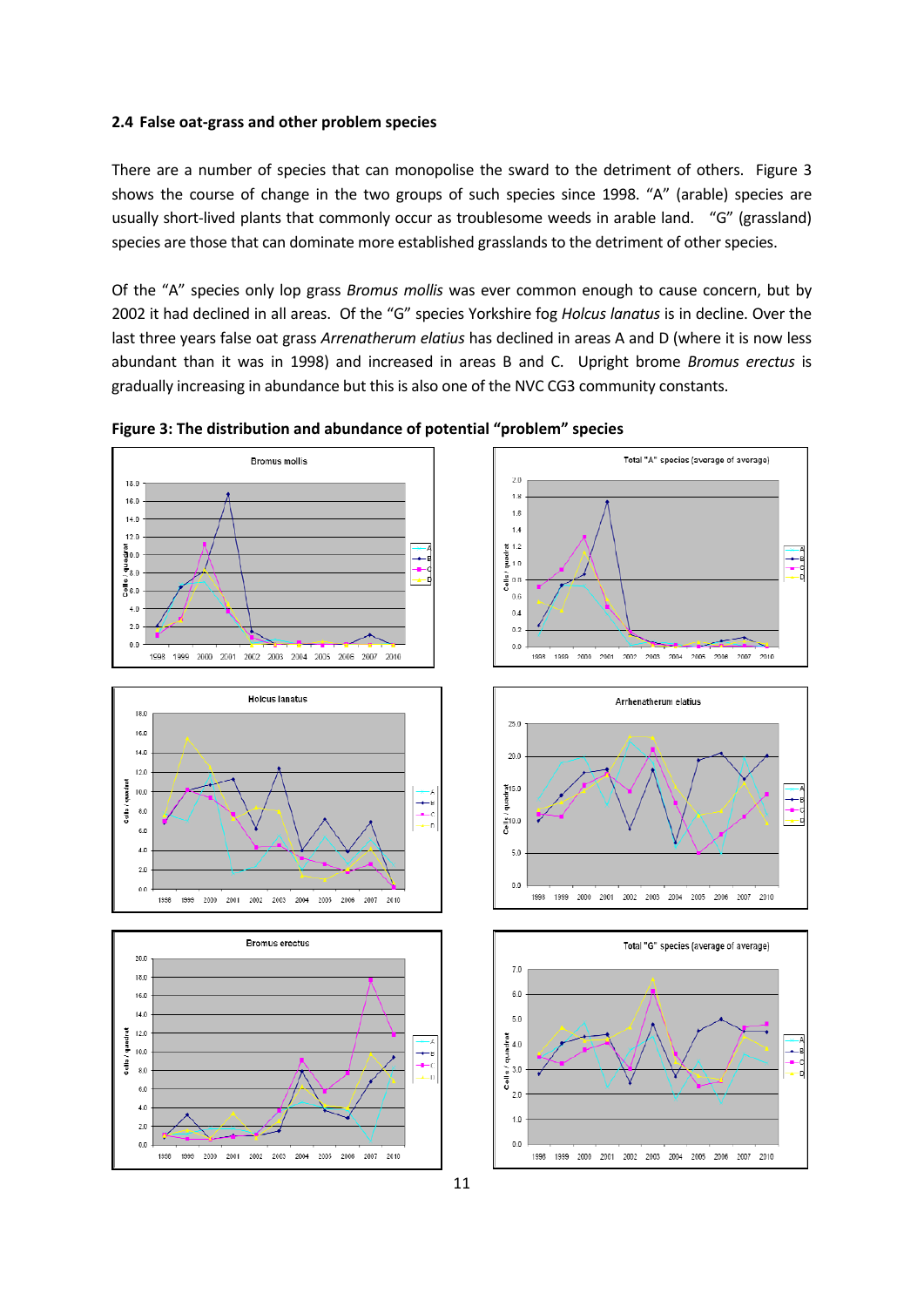### **2.5 Butterfly and larval food plant trends**

A butterfly transect was established at MHD Extension in 1996 (see Figure 1) to provide base‐line data prior to re‐seeding of the site, then to monitor changes in subsequent years as the re‐seeded grassland sward developed. In 1996 the bulk of the site was bare earth with scattered ruderal species, with just Area E as a small remnant of unimproved chalk grassland. Areas A‐D represent the four quarters of the reseeded site. Seeding took place in September 1997, so it is not until the 1998 season that any response to re-seeding would be seen in the butterfly fauna present. Appendix 3 presents a tabulated summary of Annual Indices for all butterfly species recorded at MHD Extension.

The data for the butterfly transect on the Extension was used to look at the trends in butterfly numbers compared with trends in their larval foodplants. The transect route goes beyond the grazed area so this can only give a broad indication of trends. Each section of the transect was allocated to one or more of the areas A through E: A – sections 7+8, B – sections 1+2+8, C – sections  $3+4$ , D – sections  $5+6+7$  and E – section 6.

Figure 4 shows by area and for the Extension as a whole the comparison of the Common Blue trends with those of bird's‐foot trefoil *Lotus corniculatus* for all survey periods. Figure 5 takes a 3‐yearly view of the same data and incorporates the trends for percentage of bare earth. Figure 6 shows for the Extension as a whole the comparison of the Small Blue trends with those of kidney vetch *Anthyllis vulneraria* for all survey periods (the Small Blue numbers are too low to warrant analysis by area).

There is an evident positive correlation between the numbers of a butterfly species recorded and the presence of its larval foodplant.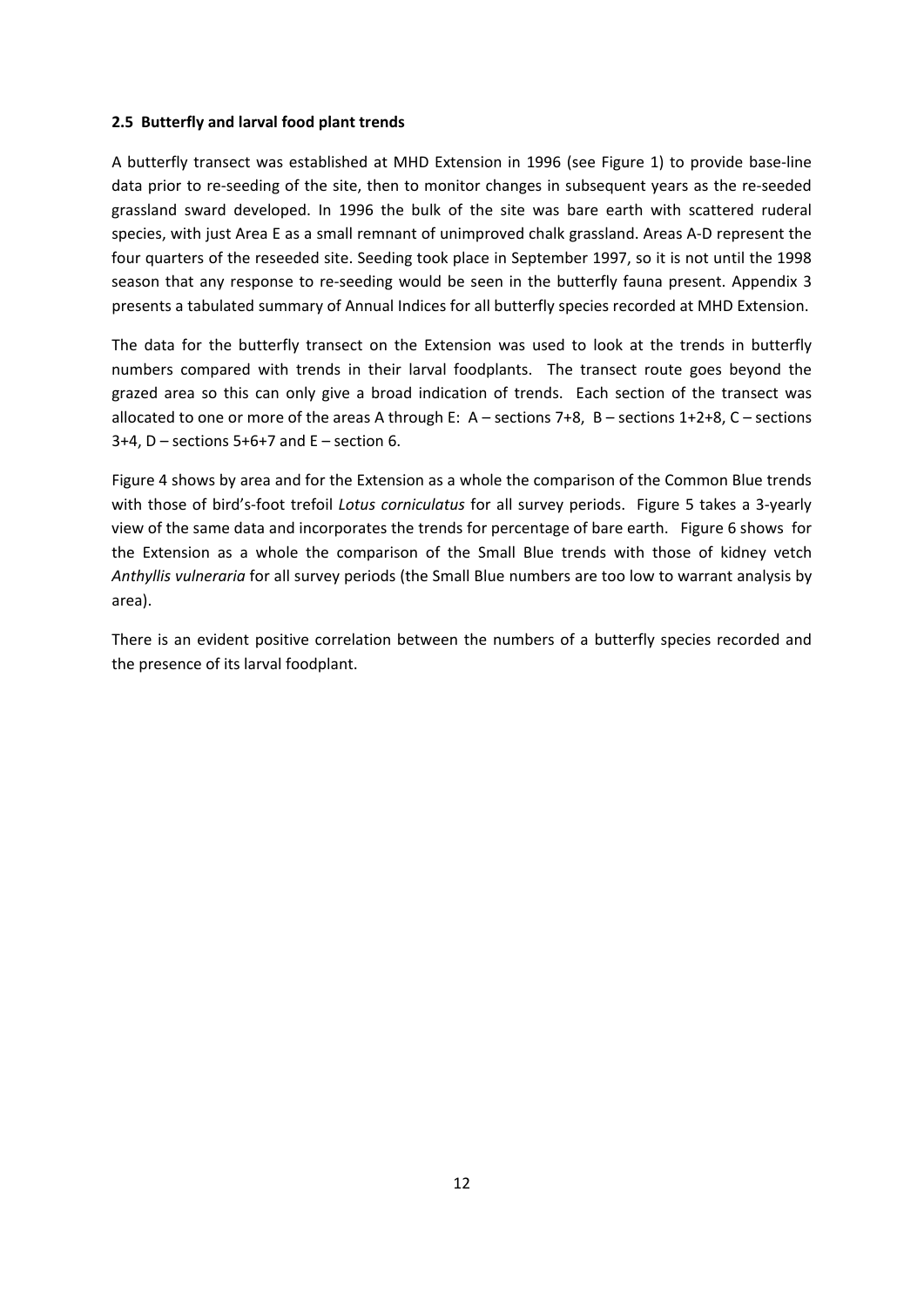

**Figure 4: Comparison of Common Blue and bird's‐foot trefoil trends**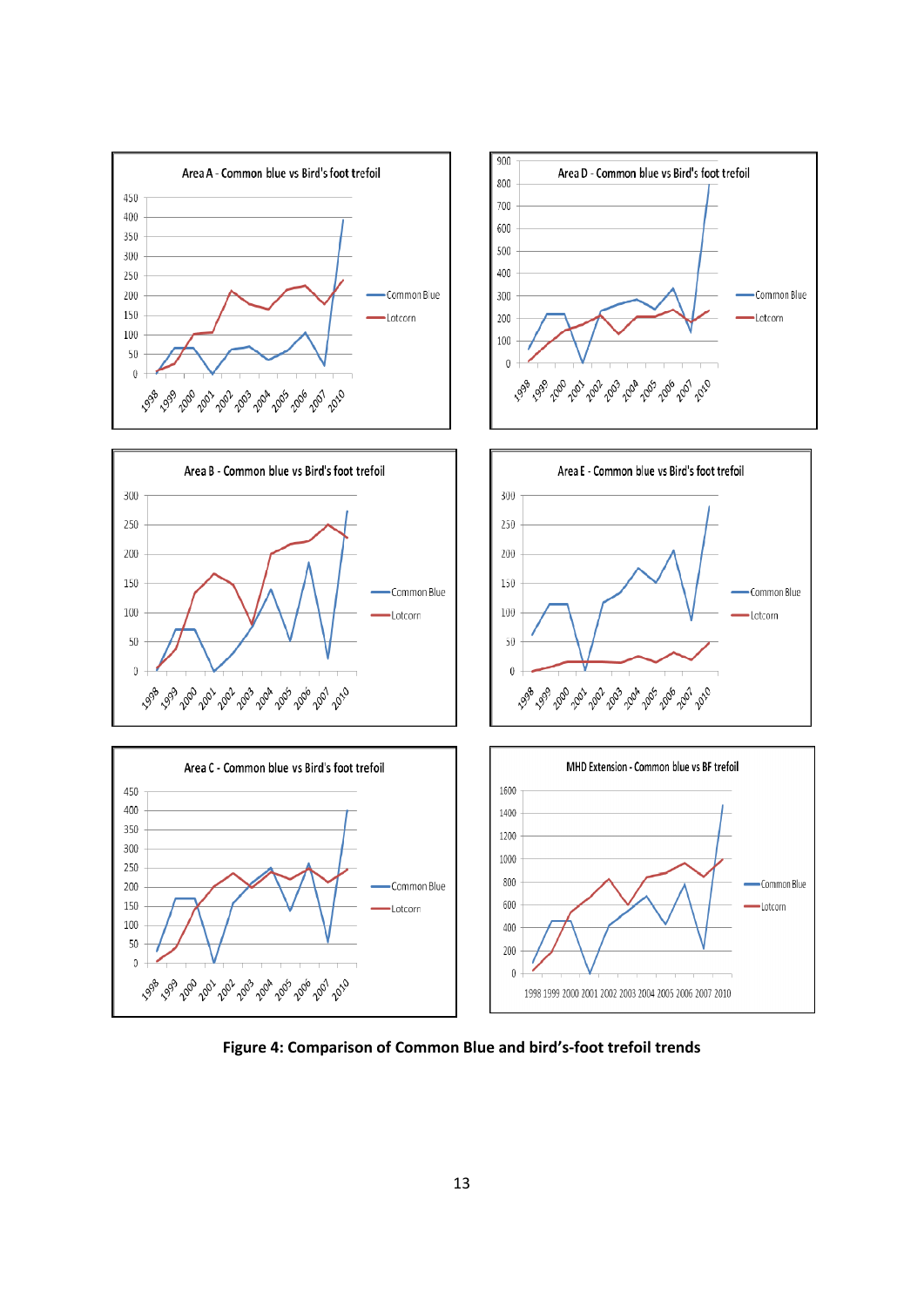

**Figure 5: Comparison of Common Blue, bird's‐foot trefoil and bare earth trends**



**Figure 6: Comparison of Small Blue and kidney vetch**

**2.6 Relationships between grasses and butterflies with grass‐feeding larvae.**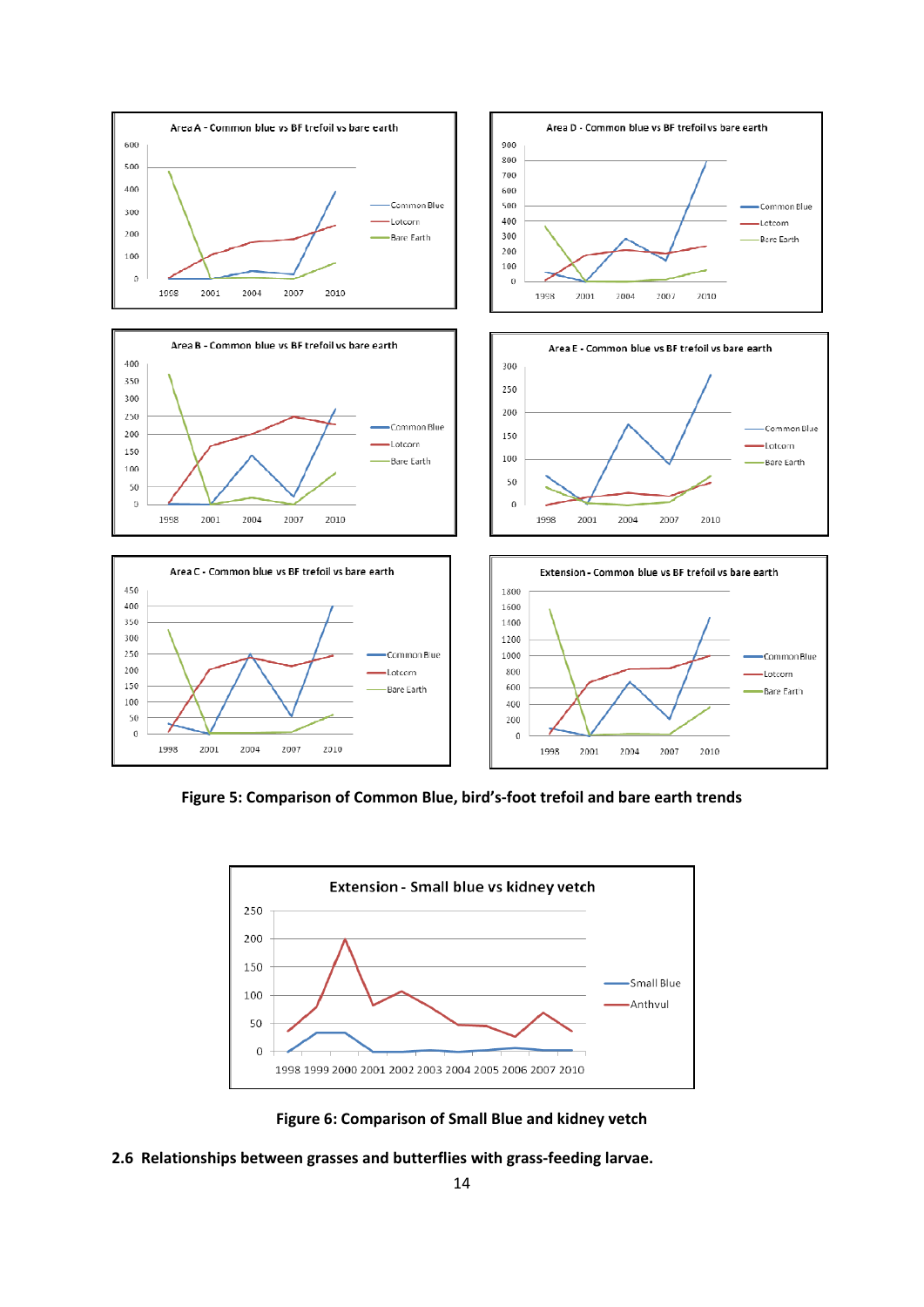#### *Dominant grass species in the sward*

The dominant grasses at MHD Extension are *Arrhenatherum elatius*, *Bromus erectus*, *Festuca rubra* and *Dactylis glomerata*. All bar *Dactylis glomerata* are recorded as being part of the original seed mix, but given the even distribution and frequency of occurrence of *Dactylis glomerata* it is assumed it was probably in the original mix but not listed. Other grass species well distributed across the site, but less frequent, and in generally lower abundance are *Holcus lanatus*, *Agrostis stolonifera*, *Poa pratensis*, *Avenula pubescens*, *Trisetum flavescens* and *Briza media*. Of these, *Avenula pubescens* and *Poa pratensis* are not listed as part of the original seed mix. A further four species (*Phleum pratense ssp. pratense*, *Agrostis canina*, *Lolium perenne*, *Bromus mollis*) are recorded as present, but are very local in occurrence and make up an insignificant amount of the sward. Two species, *Anthoxanthum odoratum* and *Cynosurus cristatus*, were part of the original seed mix, but are presently absent from the sward. The former was only ever present in small quantities, but had largely disappeared by 2003. For *Cynosurus cristatus*, there is a rather dramatic change in fortunes. From 1998‐2005 it was widespread, occupying 90%+ of quadrats surveyed, and present in c.5‐8 out of 25 cells per quadrat, so was a siginificant, although not a dominant species. However, after 2005, things changed dramatically, with a drop to occupancy of just 65% of quadrats in 2006, 55% by 2007, and complete absence (0%) in 2010. The reason for this dramatic change is unknown.

#### *Important larval foodplants in the sward*

From Table 4 it can be seen that of the dominant grass species in the sward, *Dactylis glomerata* and *Festuca rubra* are important larval foodplants, whereas *Arrhenatherum elatius* and *Bromus erectus* are not specifically listed as larval foodplants for any of Hampshire's butterfly species.

Of the other grasses that are well distributed within the sward but in lower quantities, the most significant larval foodplants are *Holcus lanatus*, *Agrostis stolonifera* and *Poa pratensis*. The most important larval foodplant grass species absent from the sward is *Festuca ovina*, which is the sole foodplant for Silver‐spotted Skipper, and principal foodplant for Small Heath.

### *Trends for Hesperidae and Satyridae with grass‐feeding larvae.*

#### Small Skipper & Essex Skipper

Small Skipper and Essex Skipper are not consistently distinguished from each other during transect recording, so the data are presented as a combined figure. Independent observation shows that Small Skipper accounts for the vast majority of individuals recorded at MHD. Apart from a massive increase in 2010, the figures for Small/Essex Skipper have changed little since re‐seeding of the site in 1997. This is not unexpected, despite *Holcus lanatus*, the main foodplant for Small Skipper, being well distributed across the site and locally dominant. The hard winter and spring grazing by cattle and sheep would not suit the species, since larvae overwinter in the grass sheath/stem and would be consumed. The same would also be true for Essex Skipper, which overwinters as ova in the tight sheath or hard dead stems of *Dactylis glomerata* or *Holcus mollis*. The former is a dominant grass at the site but gets grazed down each winter/spring.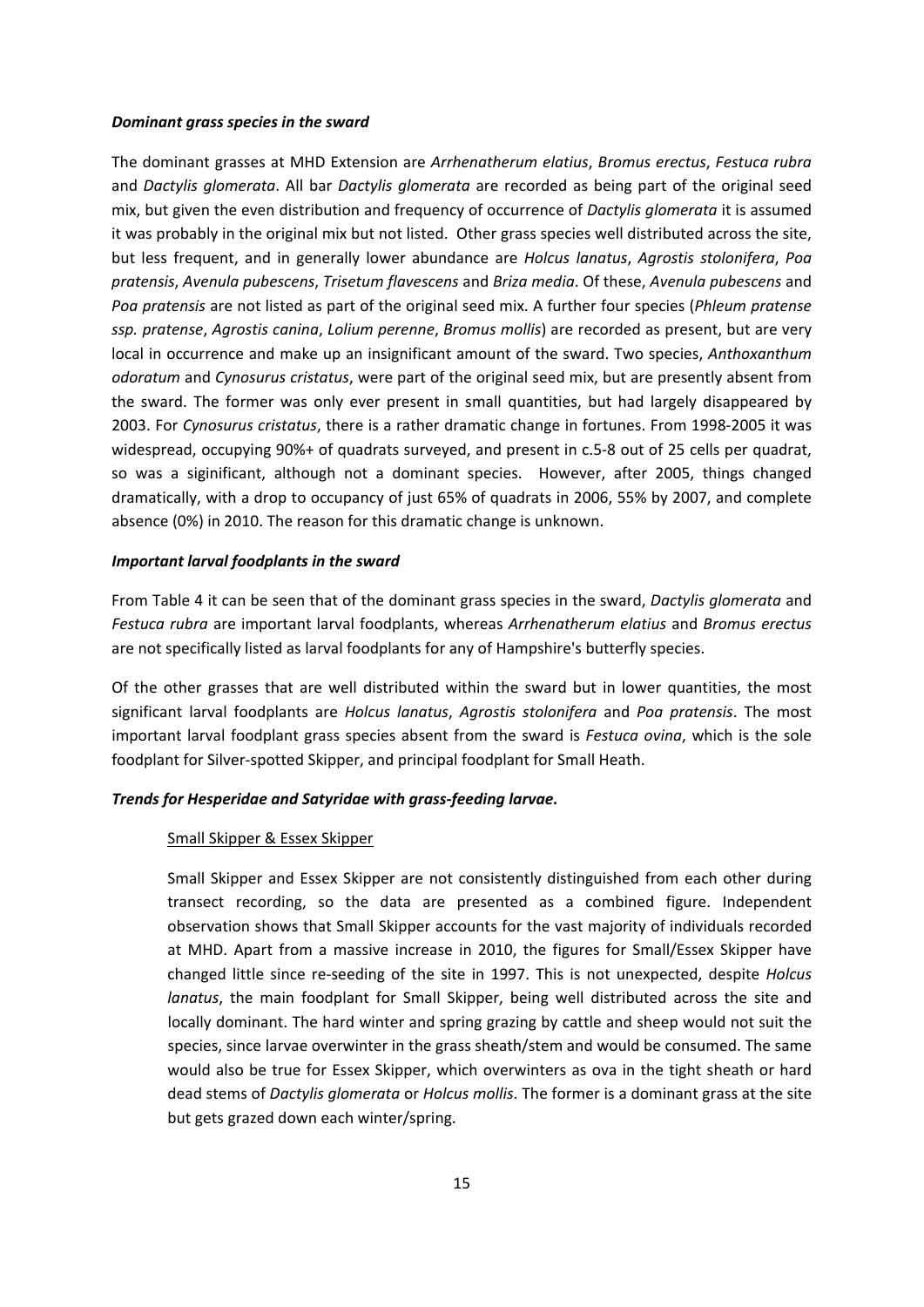**Table 4: Grass species in relation to butterfly larval foodplant. Solid dot ( ● ) is main larval** foodplant, open dot ( $\circ$ ) for other cited larval foodplants, and (-) for possible foodplants. Data is **based on Maitland Emmet & Heath(1989), Thomas & Lewington (1991), Asher et al. (2001) and Thomas & Lewington (2010), and personal observations in Hampshire by Andy Barker. Shaded rows are those grass species that form a significant part of the grass sward at 'MHD Extension', darkest shading for those with highest frequency of occurrence. Those species with tick () are** those listed as being in the original seed mix. A-E are 2010 frequency and abundance values by **compartment for each grass species, following NVC floristic table standard notation.** 

|                                    | Small Skipper            | Essex Skipper | Large Skipper | Silver-spotted Skipper | Speckled Wood |              | Marbled White | Gatekeeper | Meadow Brown | Ringlet   | Small Heath |           |                    |                        |                                   |             |
|------------------------------------|--------------------------|---------------|---------------|------------------------|---------------|--------------|---------------|------------|--------------|-----------|-------------|-----------|--------------------|------------------------|-----------------------------------|-------------|
|                                    |                          |               |               |                        |               | young larvae | later instars |            |              |           |             | Α         | B                  | C                      | D                                 | E           |
| Holcus lanatus $\checkmark$        | $\bullet$                |               |               |                        | $\bullet$     |              | $\circ$       |            |              |           |             | IV (3-8)  | $\parallel$ II (3) | 1(4)                   | $II(3-5)$                         | $II(3-5)$   |
| <b>Holcus mollis</b>               | $\circ$                  | $\bullet$     |               |                        |               |              |               |            |              |           |             |           |                    |                        |                                   |             |
| Dactylis glomerata                 |                          | $\bullet$     | $\bullet$     |                        | $\bullet$     |              | $\circ$       |            | $\circ$      | $\bullet$ |             | $V(5-9)$  | $V(6-8)$           | $V(4-8)$               | $V(4-9)$                          | 1(3)        |
| Phleum pratense                    | $\overline{\phantom{0}}$ | $\circ$       |               |                        |               |              | $\circ$       |            |              |           |             | (3)       |                    |                        |                                   |             |
| Brachypodium sylvaticum            | $\frac{1}{2}$            | $\circ$       | $\circ$       |                        | $\bullet$     |              |               |            | $\circ$      | $\bullet$ |             |           |                    |                        |                                   |             |
| Brachypodium pinnatum              |                          | $\circ$       | $\circ$       |                        |               |              | $\circ$       |            |              |           |             |           |                    |                        |                                   |             |
| Molinia caerulea                   |                          |               | $\circ$       |                        |               |              |               |            |              |           |             |           |                    |                        |                                   |             |
| Festuca rubra $\checkmark$         |                          |               |               |                        |               |              | $\bullet$     | $\bullet$  | $\circ$      |           | $\circ$     | $V(7-10)$ |                    |                        | $V(9-10) V(8-10) V(7-10) V(9-10)$ |             |
| Festuca ovina                      |                          |               |               | $\bullet$              |               |              | $\circ$       | $\bullet$  |              |           | $\bullet$   |           |                    |                        |                                   |             |
| Elymus (Agropyron) repens          |                          |               |               |                        | $\circ$       |              |               | $\circ$    |              | $\bullet$ |             |           |                    |                        |                                   |             |
| Agrostis capillaries               |                          |               |               |                        |               |              |               | $\bullet$  | $\bullet$    |           | $\circ$     |           |                    |                        |                                   |             |
| Agrostis stolonifera √             |                          |               |               |                        |               |              |               | $\bullet$  | $\bullet$    |           | $\circ$     | IV (3-9)  | $\parallel$ (3)    | $II(3-7)$              | $III (3-5)$                       | $II(4-5)$   |
| Agrostis canina                    |                          |               |               |                        |               |              |               | $\bullet$  | $\bullet$    |           | $\circ$     | (5)       |                    |                        | 1(5)                              | 1(3)        |
| Poa trivialis                      |                          |               |               |                        |               |              |               |            | $\bullet$    | $\bullet$ | $\circ$     |           |                    |                        |                                   |             |
| Poa pratensis                      |                          |               |               |                        |               |              |               | $\bullet$  | $\bullet$    | $\bullet$ | $\circ$     | $II(3-5)$ | $II(3-4)$          | 1(3)                   | 1(3)                              | 1(5)        |
| Lolium perenne $\checkmark$        |                          |               |               |                        |               |              |               |            | $\bullet$    |           |             | $(0-6)$   | II (0-7)           |                        |                                   | $1(0-3)$    |
| Avenula (Helictotrichon)           |                          |               |               |                        |               |              |               |            | $\circ$      |           |             |           |                    |                        |                                   |             |
| pubescens                          |                          |               |               |                        |               |              |               |            |              |           |             | (3)       |                    | $II (5-10)$ $IV (2-9)$ |                                   | IV (5-10)   |
| Deschampsia cespitosa              |                          |               |               |                        |               |              |               |            |              | $\circ$   |             |           |                    |                        |                                   |             |
| Arrhenatherum elatius $\checkmark$ |                          |               |               |                        |               |              |               |            |              |           |             | IV (3-9)  | $V(7-10)$          | $V(5-9)$               | $V(5-9)$                          | $V(3-6)$    |
| Bromus erectus $\checkmark$        |                          |               |               |                        |               |              |               |            |              |           |             | $V(4-8)$  | $V(4-10)$          | $V(4-9)$               | $IV(2-9)$                         | $III (3-7)$ |
| Cynosurus cristatus $\checkmark$   |                          |               |               |                        |               |              |               |            |              |           |             |           |                    |                        |                                   |             |
| Trisetum flavescens $\checkmark$   |                          |               |               |                        |               |              |               |            |              |           |             | $II(3-9)$ |                    | $II (5-7)$             | IV (3-6)                          | 1(4)        |
| Briza media $\checkmark$           |                          |               |               |                        |               |              |               |            |              |           |             | (5)       | $II(4-6)$          | $IV(3-6)$              | $V(2-5)$                          | 1(3)        |
| <b>Bromus mollis</b>               |                          |               |               |                        |               |              |               |            |              |           |             | (4)       |                    |                        |                                   |             |
| Anthoxanthum odoratum √            |                          |               |               |                        |               |              |               |            |              |           |             |           |                    |                        |                                   |             |

Large Skipper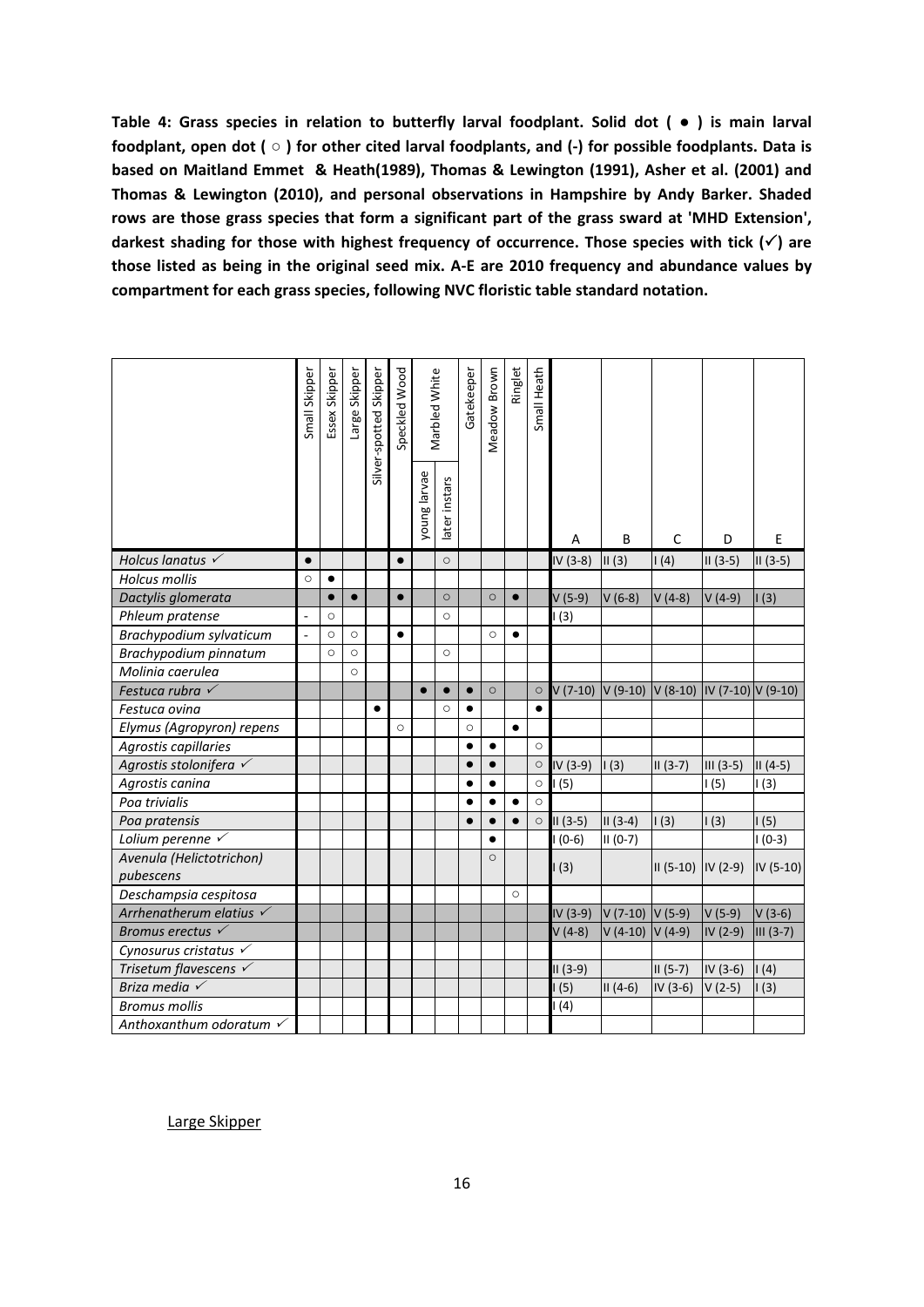As with Small/Essex Skipper, the populations of Large Skipper at MHD Extension have changed little since the site was re-seeded in 1997. The principal foodplant for this species is *Dactylis glomerata*, one of the commonest grasses at the site, but given the winter/spring grazing, the larvae which live in a winter leaf-blade tube hibernaculum would not fare well, and would be grazed off. One might expect that in the ungrazed perimeter of the site between the fence and the hedge the species might be able to breed successfully, but the data show little evidence of this.

#### Speckled Wood

Occasional individuals are recorded on transect, but this is primarily a woodland species where it uses *Brachypodium sylvaticum* as a favoured larval foodplant. This grass does not occur in the re‐seeded area.

#### Marbled White

In 1998 this species was almost entirely confined to that part of the transect (Section 6) that traverses the small remnant of unimproved downland (Area E). Whilst the species now occurs in reasonable numbers across the whole site, the transect data shows no real change since re‐seeding in 1997. It is assumed, that whilst the principal larval foodplant, *Festuca rubra*, is one of the dominant grasses at the site, conditions are not right in terms of breeding requirements. The well‐established, complicated, and seemingly important relationship with a fungus (*Acremonium*) that commonly infests *Festuca rubra* may be significant (see Thomas & Lewington, 2010).

#### Gatekeeper

This species was at a low ebb in 1998, but there was a steady rise in numbers up to 2004, before dropping back to low numbers again in the wet summer of 2008. Since then there has been a recovery. Whether the rise from 1998‐2004 was due to breeding in the newly seeded site is difficult to judge, but several important larval foodplants, namely *Festuca rubra, Agrostis stolonifera* and *Poa pratensis* are key components of the re‐seeded sward, and quite probably present additional breeding opportunities.

#### Meadow Brown

This species showed a spectacular rise in numbers over the period 1997‐2004, going from an Annual Index of 152 to one of 2615. Although numbers have since dropped back and levelled off at around the 1000‐1400 mark, there seems little doubt that the Meadow Brown is fully utilising the re‐seeded sward as additional breeding habitat. Of the dominant grass species at the site, only *Festuca rubra* is likely to be used as a larval foodplant by the Meadow Brown (see Table 4). Of those other grasses present at the site it would seem that *Poa pratensis* and *Agrostis stolonifera* are the most likely foodplants being used. Thomas & Lewington (2010) describe Meadow Browns as using a wide range of grasses, but favouring medium and fine-leaved species. Thomas & Lewington (1991) had previously stated that Meadow Brown larvae can be found by day deep in tussocks of favoured grasses such as *Poa*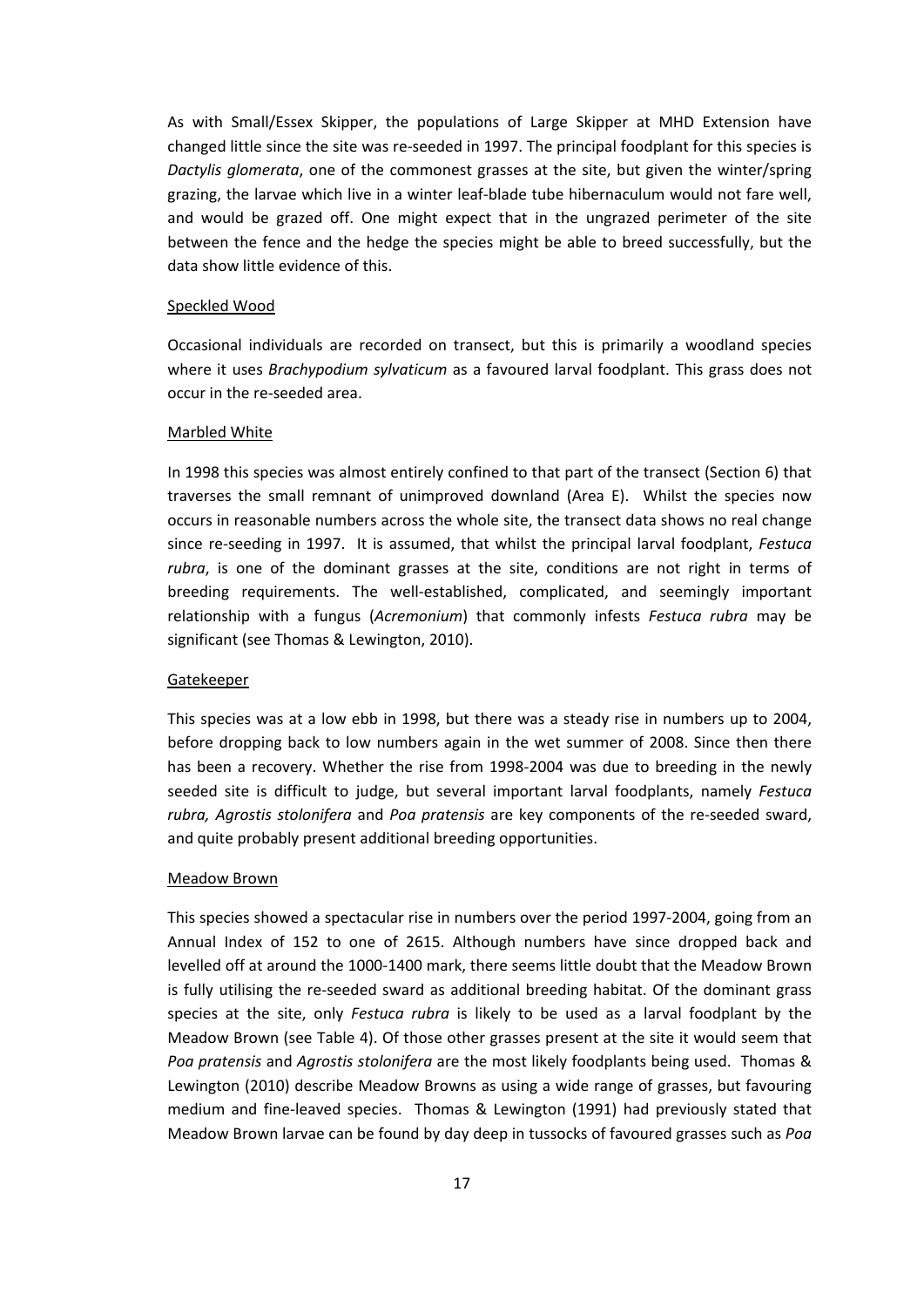*pratensis*. It may, therefore, be that although this species is not the commonest grass in the sward at MHD Extension, it may perhaps be one of the most important for Meadow Brown.

#### Ringlet

Up until 2005, this species was only seen in very low numbers at MHD Extension (Annual Index generally <20 and never exceeding 34). Since 2005, however, numbers have shown a significant increase, and in both 2009 and 2010 the Annual Index topped the 200 mark. Whether this is due to the condition of the sward as suitable breeding habitat, or due to the weather, or other factors, is unknown. *Dactylis glomerata* and *Poa pratensis* are the key larval foodplants within the sward, although neither of these was listed as present in the original seed mix.

#### Small Heath

This species is only recorded in low numbers, and has shown no change since re‐seeding in 1997. This is not surprising as the re‐seeded sward lacks *Festuca ovina*, the principal larval foodplant. Furthermore, the sward height is generally rather longer than that preferred by the Small Heath.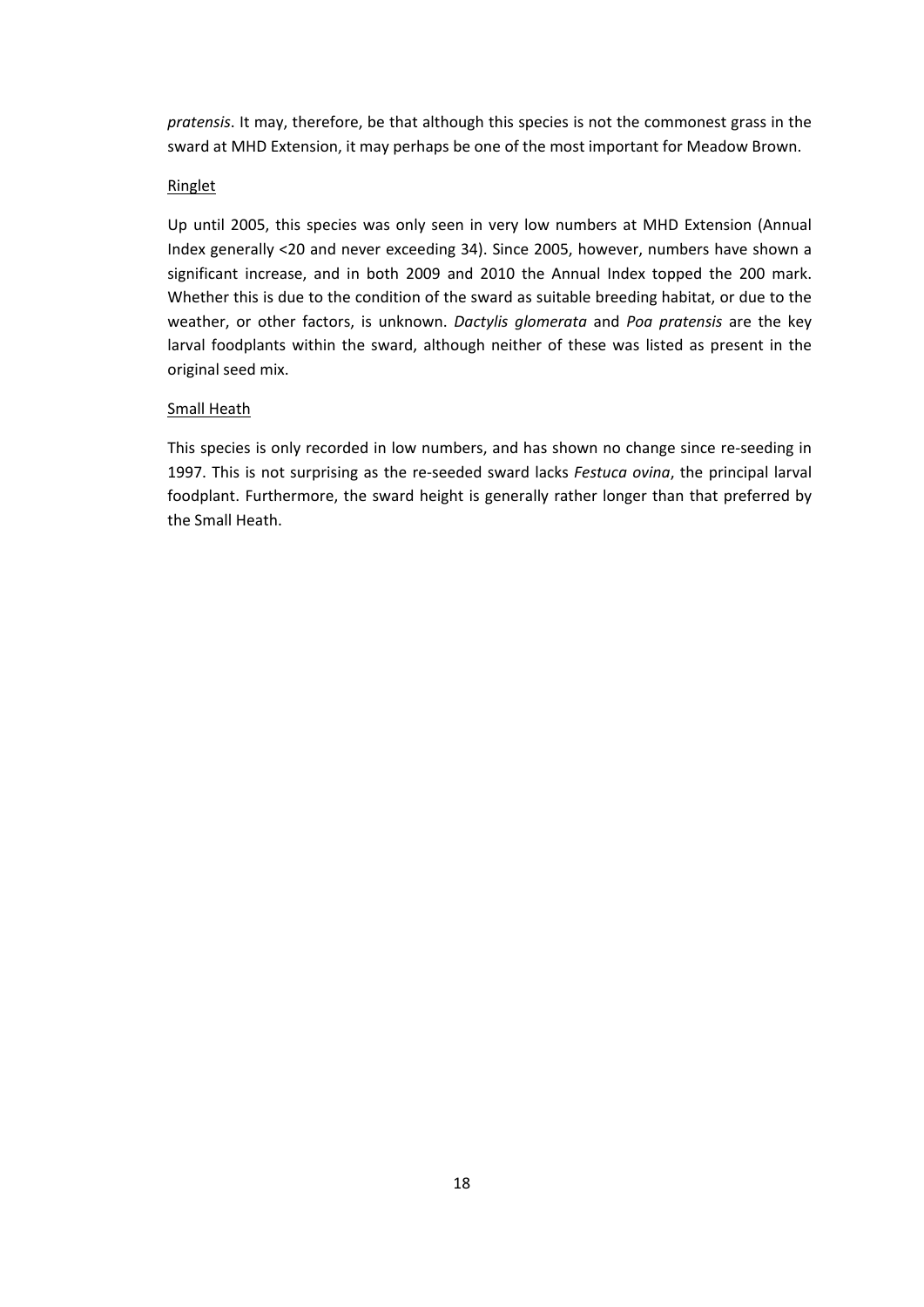### **3. CONCLUSIONS AND RECOMMENDATIONS**

The conclusions and recommendations have been developed through on site discussions at the August 2011 MHD Site Management Meeting and through a subsequent site visit with Colin Matthews and Phil Budd.

The questions this report aimed to address and the conclusions drawn are as follows:

## *Is overall change in the right direction for an "ancient grassland" community to develop?*

It appears that the Extension now has many of the characteristic species of an ancient grassland community, most closely resembling NVC CG3a. Species richness is on a gentle downward trend but is still well within the expected range for CG3a, or, indeed, for CG2a. However, nearly a quarter of the originally sown species are now no longer present and there are some CG3a and CG2a community constant species that are absent.

## *Is current management activity preventing damage from false oat‐grass invasion and are there other species that could pose problems?*

*Arrenatherum elatius* is generally under control, although it needs to be monitored closely in sections B and C. There do not apear to be any other problem species at present.

## *Is there any evident correlation between butterfly numbers and their larval foodplants and nectaring plants?*

There is an evident positive correlation between the numbers of Common Blue and Small Blue species recorded and their respective larval foodplants. The strength of this correlation is affected by other factors such as presence of bare earth, sward height and, importantly, the prevailing weather conditions impacting the species throughout its lifecycle.

Of those butterflies whose larvae feed on grasses, only the Meadow Brown and possibly Gatekeeper, seem to be utilising the re‐seeded sward to any great extent as breeding habitat. Of those grass species present, it is probably *Poa pratensis* and *Festuca rubra* that are the most important larval foodplants, with *Dactylis glomerata* and *Agrostis stolonifera* having a lesser role for some species.

## *What management conclusions can be drawn from the findings?*

The findings suggest that the management of MHD Extension has been highly effective in establishing a close approximation to an ancient grassland community in just twelve years since reseeding.

However, there is visually a big difference between sections A, B, C and D. Some of the difference may be down to the previous presence of the nearby arable field above section A or the different soil depths or the behaviour of grazing animals (it has been suggested that the cattle / sheep spend more time grazing areas A and D because they hunker down for the night under the trees at the east end of the site).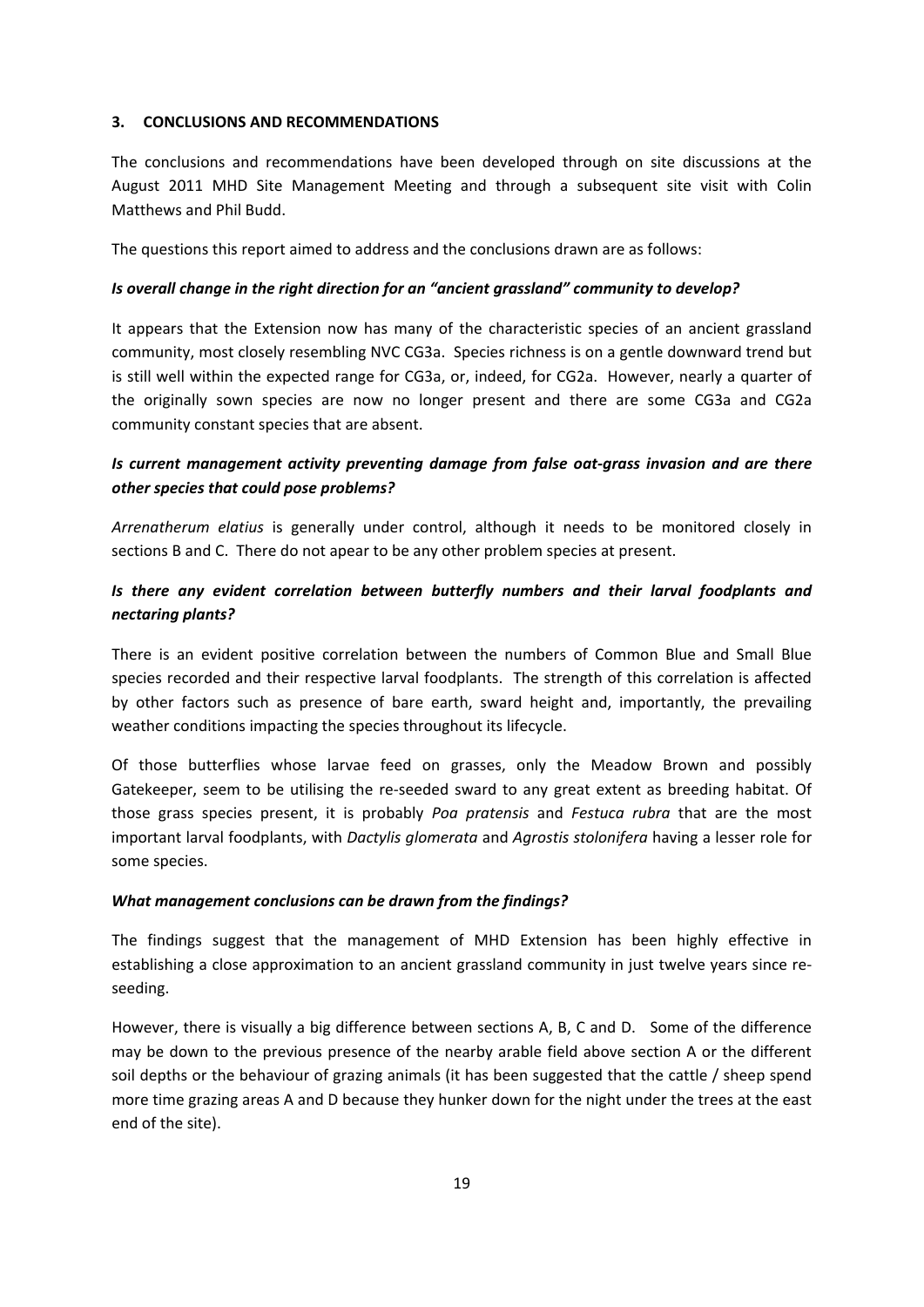Large areas of section B in particular would benefit from more intensive cattle grazing (ie more beasts but for the same duration and timing in order to minimise impact on butterfly numbers). Cattle are preferred to sheep because they produce a more varied sward with some areas of bare ground. It would be costly to limit the beasts to specific areas but increasing the intensity of grazing across the Extension would help improve the sward in all areas. It would also be advisable to spread yellow rattle *Rhinanthus minor* seeds to help reduce the density of grasses in area B.

It is recommended that seeds or plant plugs for selected species are provided in the scrapes on the Extension with the aim of increasing the number of CG3a and CG2a community constants and to provide additional larval foodplants (eg *Anthyllis vulneraria* for the Small Blue, *Hippocrepis comosa* for the Chalkhill Blue and *Helianthemum chamaesistus* for the Brown Argus) and nectaring plants (eg *Thymus praecox*)*.* Sections A and B would also benefit from some scrapes because the sward density makes it difficult for some species to establish.

The Extension should be resurveyed, using the same methodology, on a 3 year basis. It may also be appropriate to commence surveys of MHD North using the same method in order to get a baseline of data against which trends can be assessed for that part of the site. Additionally an NVC survey should be conducted on the Original and the Extension in 2012 to compare the 2 parts of the site and to provide valid NVC classifications.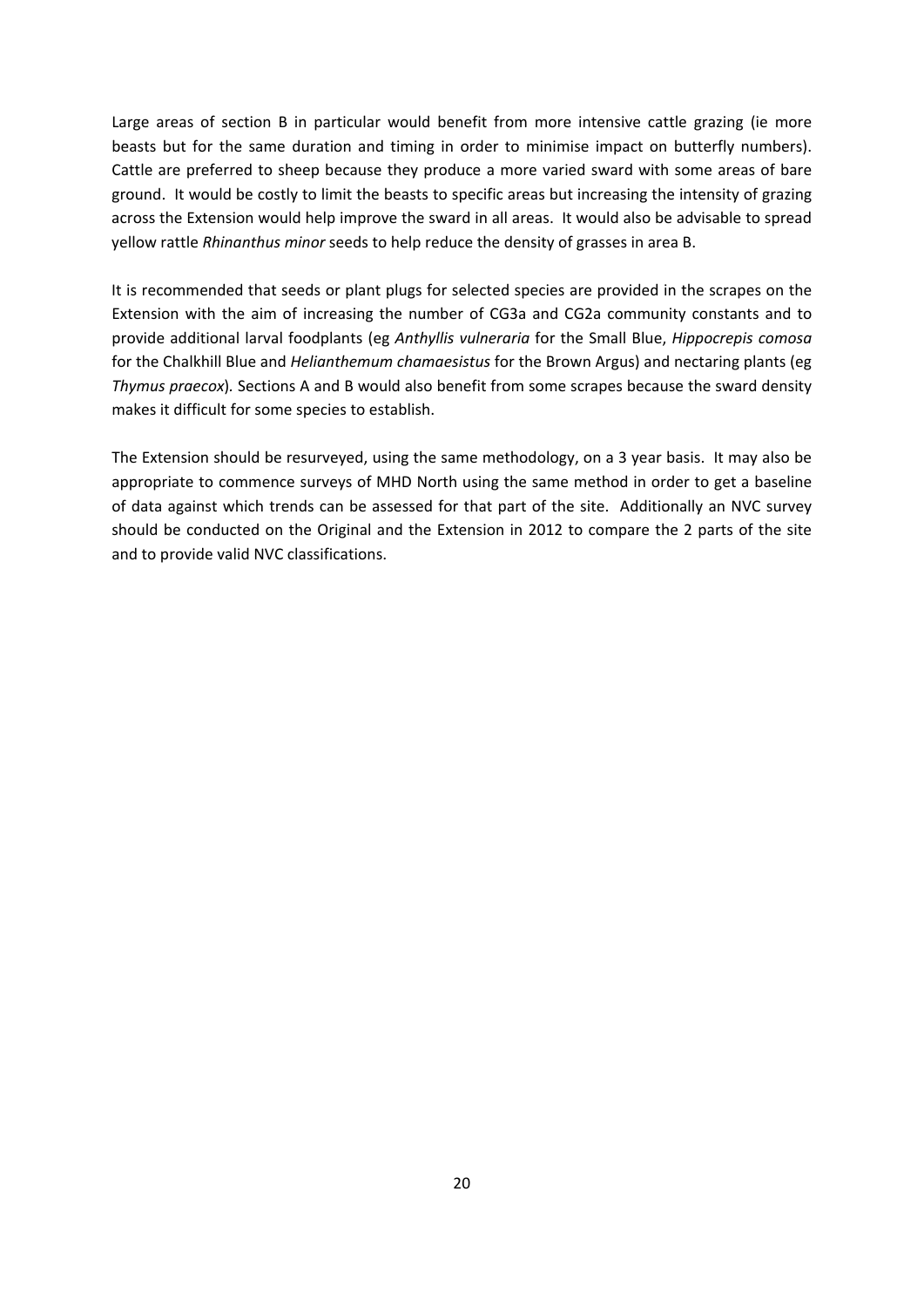## **4. ACKNOWLEDGEMENTS**

We are grateful to Colin Matthews and Phil Budd for their assistance in interpreting the results of the analysis.

## **5. REFERENCES**

Asher, J., Warren, M., Fox, R., Harding, P., Jeffcoate, P. & Jeffcoate, S. (2001). *The millennium atlas of butterflies in Britain and Ireland.* New York: Oxford University Press.

Maitland Emmet, A. & Heath, J. (eds) (1989). The Moths and Butterflies of Great Britain and Ireland, Vol. 7, Part 1. Hesperiidae‐Nymphalidae ‐ the Butterflies. Colchester: Harley Books.

Rodwell, J.S. (ed) (1998). *British Plant Communities, Volume 3: Grassland and montane communities.* Cambridge: Cambridge University Press.

Thomas, C.D. & Lewington, R. (1991). *The Butterflies of Britain and Ireland*. London: Dorling Kindersley.

Thomas, C.D. & Lewington, R. (2010). *The Butterflies of Britain and Ireland* (2nd ed.). London: British Wildlife Publishing.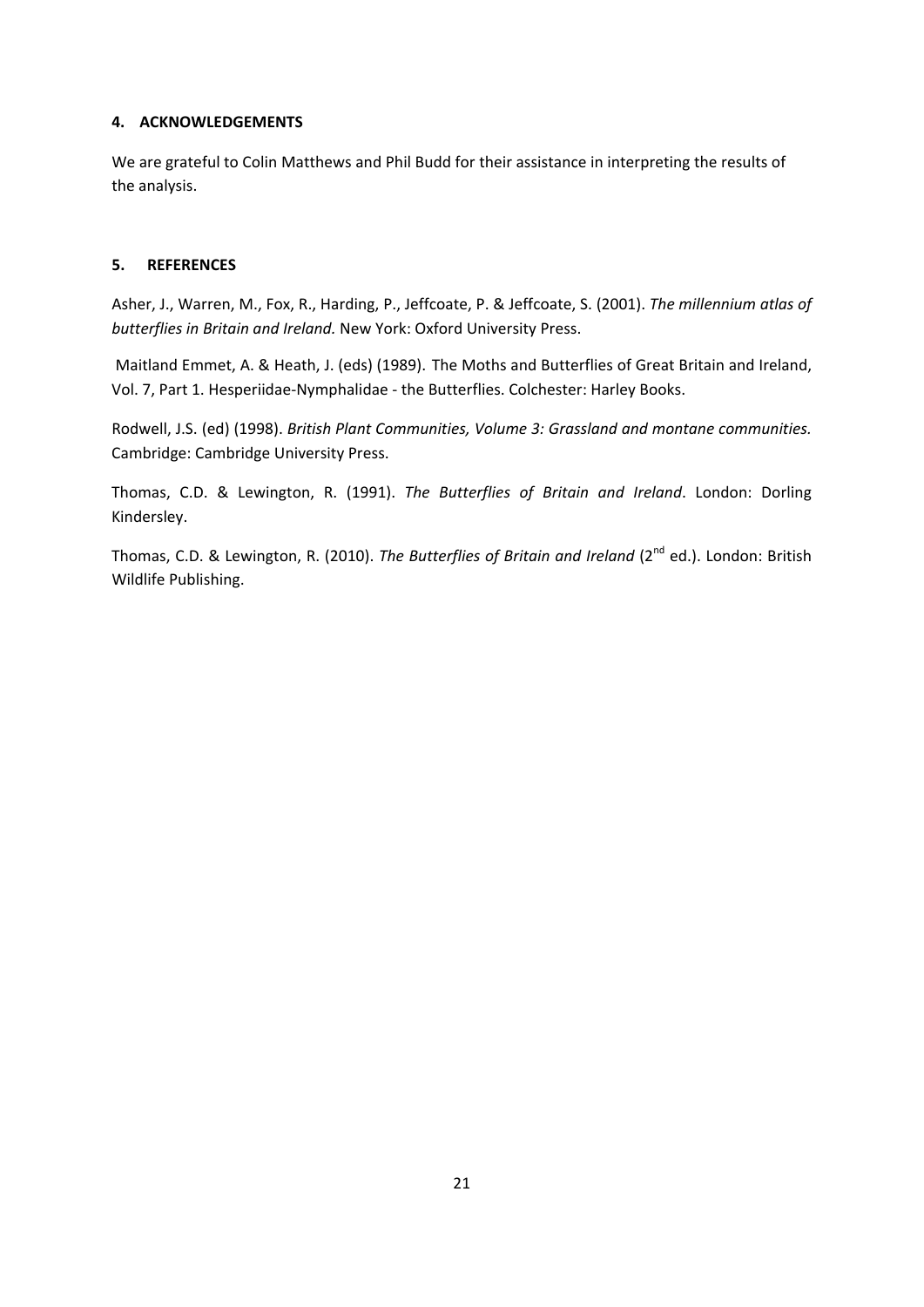## **Appendix 1: Botanical species 3‐yearly trends overall (areas A‐D) and by area 1998‐2010**

- Figures shown are the number of cells in which a species was recorded
- The 1998 figures are for the first set of measurements in that year (for comparative purposes with future years)
- The green highlighted columns show those species that were in the original sown mix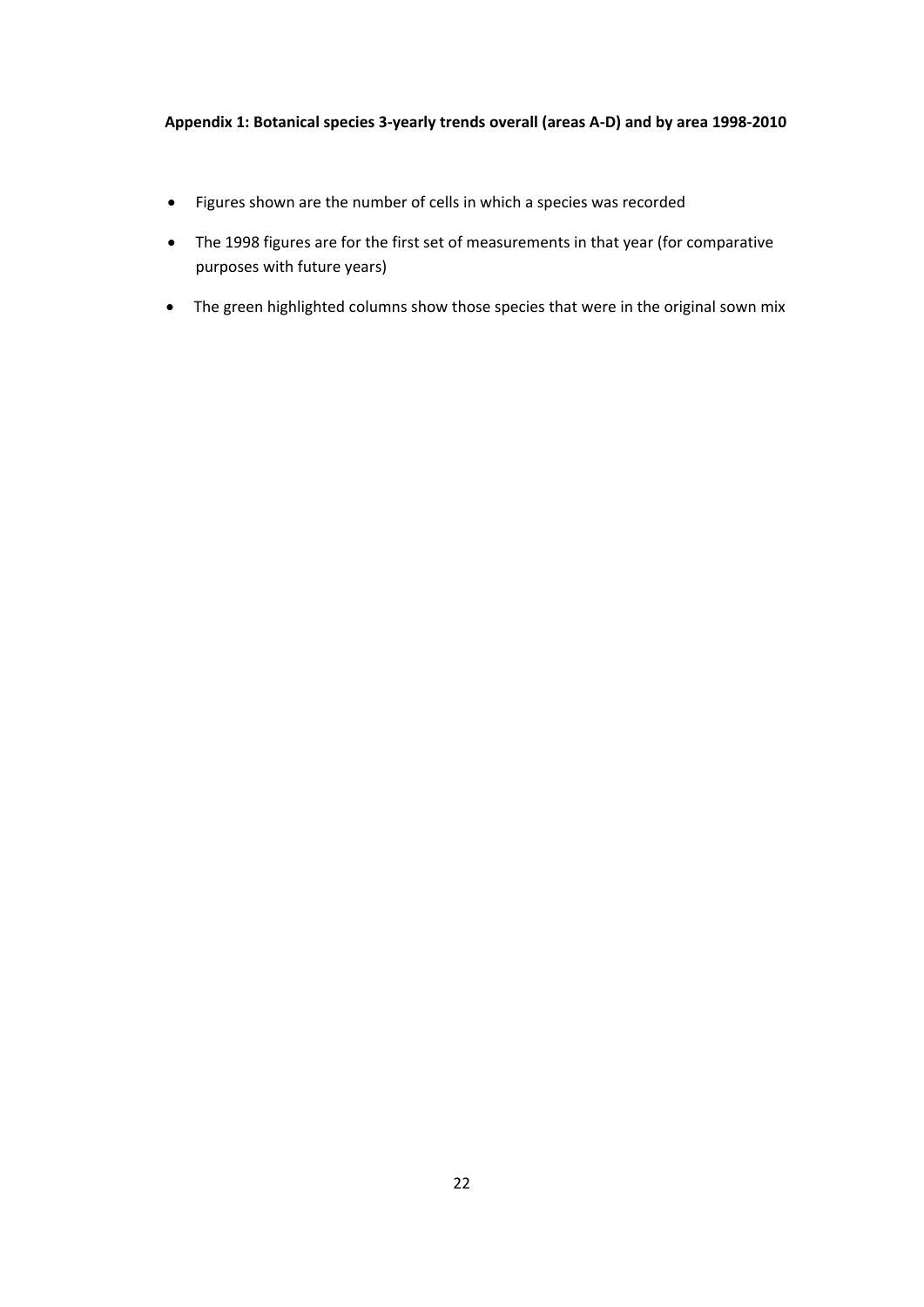| Year              | Area | campestre<br>Acer | pseudoplatanus<br>Acer | Achillea millefolium | Agrimonia eupatoria<br>cynapium<br>Aethusa | Agrostis canina      | stolonifera<br>Agrostis | Alopecurus myosuroides | pratensis<br>Alopecurus | Anacamptis pyramidalis | arvensis<br>Anagallis | odoratum<br>sylvestris<br>Anthoxanthum<br>Anthriscus |                | Anthyllis vulneraria<br>arvensis<br>Aphanes | Arenaria serpyllifolia     | musoalud<br>Arrhenatherum elatius | elatius<br>Arrhenatherum | Asperula cynanchica | Avenula pratensis | pubescens<br>Avenula | Bellis perennis | Fallopia convolvulus | pinnatum<br>Blackstonia perfoliata<br>Brachypodium | Brachypodium sylvaticum | Briza media | commutatus<br>Bromus | <b>Bromopsis erectus</b> | Bromus hordeaceus hordeaceus | डु<br>ster<br>B.moll/ | Anisantha sterilis | Buddleja davidii | Campanula glomerata | rotundifolia<br>Campanula | acanthoides<br>Carduus | Carduus nutans<br>flacca<br>Carex 1 | Centaurea scabiosa | Centaurium erythraea | nigra<br><b>Centaurea</b> | triviale<br>Cerastium glomeratum<br>Cerastium fontanum | minus<br>Chaenorhinum | angustifolium<br>Chamerion | Chenopodium album | Cirsium acaule | arvense<br>Cirsium | ္ၿ<br>Cirsium | vulgare<br>vitalba<br>Clematis<br>Cirsium | Clinopodium vulgare | Convolvulus arvensis |
|-------------------|------|-------------------|------------------------|----------------------|--------------------------------------------|----------------------|-------------------------|------------------------|-------------------------|------------------------|-----------------------|------------------------------------------------------|----------------|---------------------------------------------|----------------------------|-----------------------------------|--------------------------|---------------------|-------------------|----------------------|-----------------|----------------------|----------------------------------------------------|-------------------------|-------------|----------------------|--------------------------|------------------------------|-----------------------|--------------------|------------------|---------------------|---------------------------|------------------------|-------------------------------------|--------------------|----------------------|---------------------------|--------------------------------------------------------|-----------------------|----------------------------|-------------------|----------------|--------------------|---------------|-------------------------------------------|---------------------|----------------------|
| <b>1998 ALL</b>   |      | $\Omega$          | $\Omega$               | 6                    |                                            | $\mathbf{0}$         | $0$ 155                 | 55                     | $\overline{0}$          | 0 143                  |                       | $\mathbf{0}$                                         | $\Omega$       | 37                                          | 9 159                      | 33 427                            |                          | $\overline{0}$      | $\overline{0}$    | 72                   | $\overline{2}$  | 49                   | $\Omega$                                           | $\overline{3}$          | 19          |                      | $\overline{0}$<br>34     | 50                           | $\overline{0}$        | 70                 | $\Omega$         | $\mathbf 1$         |                           | $\Omega$               | <b>q</b>                            | $\Omega$           | $\Omega$             | 6                         | 130                                                    | $\overline{0}$        | $\Omega$                   | 43                | $\Omega$       | $\overline{2}$     |               | 16                                        | 18                  | $\Omega$             |
| 2001 ALL          |      |                   | $\Omega$               | 31                   |                                            | $\overline{2}$       | 0.180                   |                        | $\Omega$                |                        |                       |                                                      | $\Omega$       | 83                                          | $\overline{0}$<br>$\Omega$ | 0649                              |                          | $\Omega$            |                   |                      |                 |                      |                                                    |                         | 24          |                      | $\overline{0}$<br>71     | 287                          |                       |                    |                  |                     |                           |                        |                                     |                    | $\Omega$             | 46                        | 125                                                    |                       |                            |                   | $\Omega$       |                    |               | 15<br>$\Omega$                            | 164                 |                      |
| <b>2004 ALL</b>   |      |                   | $\Omega$               | 73                   |                                            | 3                    | $0$ 268                 | $\mathcal{P}$          |                         |                        |                       |                                                      |                | 47                                          | $\overline{0}$             | 0.405                             |                          |                     |                   |                      |                 |                      |                                                    |                         | 42          |                      |                          |                              |                       |                    |                  |                     |                           |                        |                                     |                    |                      |                           |                                                        |                       |                            |                   |                |                    |               | 30                                        |                     |                      |
| <b>2007 ALL</b>   |      | $\mathbf 0$       | $\overline{0}$         | 65                   |                                            |                      | $0\,213$                | $\Omega$               | $\Omega$                |                        | $\overline{2}$        |                                                      | $\Omega$       | 70                                          | $\overline{0}$<br>$\Omega$ | 0629                              |                          | $\Omega$            | $\Omega$          | 20                   |                 |                      |                                                    |                         | 89          |                      | 347                      | 11                           |                       |                    |                  |                     |                           |                        | 122                                 |                    |                      | 80                        | 22                                                     |                       |                            |                   |                |                    |               | 33                                        | 27                  |                      |
| <b>2010 ALL</b>   |      | $\overline{0}$    | $\overline{2}$         | 45                   |                                            | $\overline{3}$<br>18 | 96                      | $\Omega$               | $\Omega$                |                        | $\Omega$              | $\Omega$                                             |                | 28                                          | $\overline{0}$<br>$\Omega$ |                                   | 0.549                    | $\Omega$            | 0172              |                      |                 |                      | $\overline{2}$                                     | $\Omega$                | 84          |                      | 0 365                    | $\overline{1}$               | $\Omega$              | $\Omega$           |                  | $\Omega$            | $\overline{5}$            | $\Omega$               | $\Omega$<br>312                     |                    |                      | 61                        | 13                                                     |                       |                            |                   |                |                    |               | 19                                        |                     | $\Omega$             |
|                   |      |                   |                        |                      |                                            |                      |                         |                        |                         |                        |                       |                                                      |                |                                             |                            |                                   |                          |                     |                   |                      |                 |                      |                                                    |                         |             |                      |                          |                              |                       |                    |                  |                     |                           |                        |                                     |                    |                      |                           |                                                        |                       |                            |                   |                |                    |               |                                           |                     |                      |
| 1998 A            |      | $\overline{0}$    | $\Omega$               |                      | $\Omega$                                   |                      | 77                      | $\Omega$               | <sup>n</sup>            | $\Omega$               | 63                    |                                                      |                | 8                                           | $\overline{2}$             | 0.109                             |                          | $\Omega$            | $\Omega$          | $\mathcal{P}$        |                 | 36                   | $\Omega$                                           | $\Omega$                | 12          |                      | $\Omega$                 | $\mathbf{Q}$<br>11           |                       |                    |                  |                     |                           |                        |                                     |                    |                      |                           | 26                                                     |                       |                            |                   |                |                    |               |                                           | $\Omega$            |                      |
| 2001 A            |      | $\overline{0}$    | $\overline{0}$         |                      |                                            |                      |                         |                        |                         |                        |                       | 5                                                    |                |                                             | $\overline{0}$             | $\Omega$                          | 125                      |                     |                   |                      |                 |                      |                                                    |                         |             |                      |                          | 36                           |                       |                    |                  |                     |                           |                        |                                     |                    |                      |                           | 27                                                     |                       |                            |                   |                |                    |               |                                           | 66                  |                      |
| 2004 A            |      | $\Omega$          | $\Omega$               |                      |                                            |                      |                         | $\mathcal{D}$          |                         |                        |                       |                                                      |                |                                             | $\Omega$                   |                                   | 58                       |                     |                   |                      |                 |                      |                                                    |                         |             |                      |                          |                              |                       |                    |                  |                     |                           |                        |                                     |                    |                      |                           |                                                        |                       |                            |                   |                |                    |               |                                           |                     |                      |
| 2007 A            |      | $\overline{0}$    | $\overline{0}$         | 15                   |                                            |                      | 25                      |                        |                         |                        |                       |                                                      |                |                                             | $\Omega$                   | $\mathbf{0}$                      |                          |                     |                   |                      |                 |                      |                                                    |                         |             |                      | $\Omega$                 |                              |                       |                    |                  |                     |                           |                        |                                     |                    |                      |                           |                                                        |                       |                            |                   |                |                    |               |                                           |                     |                      |
| 2010 A            |      | $\overline{0}$    | $\overline{0}$         | 13                   | n                                          | <sub>9</sub>         | 69                      | $\Omega$               | $\Omega$                |                        | $\Omega$              | $\Omega$                                             | $\Omega$       |                                             | $\overline{0}$             | 0,110                             |                          | $\Omega$            |                   |                      |                 |                      | $\Omega$                                           | $\Omega$                | 10          |                      | $\overline{0}$           | 83<br>$\overline{1}$         |                       |                    |                  | $\Omega$            | 5                         |                        |                                     | $\alpha$           |                      | $\mathcal{P}$             | $\overline{2}$                                         |                       |                            |                   | $\Omega$       |                    |               |                                           | $\Omega$            |                      |
|                   |      |                   |                        |                      |                                            |                      |                         |                        |                         |                        |                       |                                                      |                |                                             |                            |                                   |                          |                     |                   |                      |                 |                      |                                                    |                         |             |                      |                          |                              |                       |                    |                  |                     |                           |                        |                                     |                    |                      |                           |                                                        |                       |                            |                   |                |                    |               |                                           |                     |                      |
| 1998 <sub>B</sub> |      | $\overline{0}$    | $\Omega$               |                      |                                            |                      |                         |                        |                         |                        |                       |                                                      |                |                                             | $\overline{2}$<br>-24      | 0.105                             |                          | <sup>n</sup>        |                   | 14                   |                 |                      |                                                    |                         |             |                      | $\Omega$                 | 14                           |                       |                    |                  |                     |                           |                        |                                     |                    |                      |                           | 20                                                     |                       |                            |                   |                |                    |               |                                           |                     |                      |
| 2001 <sub>B</sub> |      | $\overline{0}$    | $\Omega$               |                      |                                            |                      |                         |                        |                         |                        |                       |                                                      |                | 22                                          | $\Omega$                   |                                   |                          |                     |                   |                      |                 |                      |                                                    |                         |             |                      | $\Omega$                 |                              |                       |                    |                  |                     |                           |                        |                                     |                    |                      |                           |                                                        |                       |                            |                   |                |                    |               |                                           |                     |                      |
| 2004 <sub>B</sub> |      | $\overline{0}$    | $\Omega$               |                      |                                            |                      |                         |                        |                         |                        |                       |                                                      |                |                                             | $\Omega$                   |                                   |                          |                     |                   |                      |                 |                      |                                                    |                         |             |                      | $\Omega$                 |                              |                       |                    |                  |                     |                           |                        |                                     |                    |                      |                           |                                                        |                       |                            |                   |                |                    |               |                                           |                     |                      |
| 2007 <sub>B</sub> |      | $\overline{0}$    | $\overline{0}$         |                      |                                            |                      | 63                      |                        |                         |                        |                       |                                                      |                | 9                                           | $\overline{0}$             | 0.165                             |                          | $\Omega$            |                   |                      |                 |                      |                                                    |                         | 18          |                      | $\Omega$<br>68           | 11                           |                       |                    |                  |                     |                           |                        |                                     |                    |                      |                           |                                                        |                       |                            |                   |                |                    |               |                                           |                     |                      |
| 2010 <sub>B</sub> |      | $\overline{0}$    | $\overline{0}$         |                      |                                            |                      |                         | $\Omega$               | $\Omega$                |                        |                       |                                                      |                | $\Omega$                                    | $\overline{0}$<br>$\Omega$ | 0201                              |                          | $\Omega$            | $\Omega$          |                      |                 |                      | $\Omega$                                           | $\Omega$                | 26          |                      | $\overline{0}$<br>94     | $\Omega$                     |                       | $\Omega$           |                  | $\Omega$            |                           |                        |                                     |                    |                      | $\Omega$                  | 10                                                     |                       |                            |                   |                |                    |               |                                           | $\Omega$            |                      |
|                   |      |                   |                        |                      |                                            |                      |                         |                        |                         |                        |                       |                                                      |                |                                             |                            |                                   |                          |                     |                   |                      |                 |                      |                                                    |                         |             |                      |                          |                              |                       |                    |                  |                     |                           |                        |                                     |                    |                      |                           |                                                        |                       |                            |                   |                |                    |               |                                           |                     |                      |
| 1998 <sub>C</sub> |      | $\overline{0}$    | $\overline{0}$         |                      | $\Omega$                                   | $\Omega$             | 27                      | $\overline{2}$         | $\Omega$                | $\Omega$               | 28                    | $\Omega$                                             | $\Omega$       | 7                                           | 5 <sup>5</sup><br>33       | 26                                | 99                       | $\Omega$            | $\Omega$          | 34                   |                 |                      | $\Omega$                                           | $\overline{2}$          |             | 3                    | $\Omega$                 | $\overline{4}$<br>6          | $\Omega$              | 65                 |                  | $\Omega$            |                           |                        |                                     | $\Omega$           |                      | 4                         | 30                                                     |                       | U                          |                   | O              | $\overline{2}$     |               | 14                                        |                     | ſ                    |
| 2001 C            |      | $\overline{0}$    | $\Omega$               |                      |                                            |                      |                         |                        |                         |                        |                       | $\Omega$                                             |                | 32                                          | $\overline{0}$             | $\Omega$                          |                          |                     |                   |                      |                 |                      |                                                    |                         |             |                      | $\overline{0}$           | 37<br>$\mathbf{Q}$           |                       |                    |                  |                     |                           |                        |                                     |                    |                      |                           | 29                                                     |                       |                            |                   |                |                    |               |                                           |                     | 15.                  |
| 2004 <sub>C</sub> |      | $\overline{0}$    | $\Omega$               | 19                   |                                            |                      | 61                      |                        |                         |                        |                       |                                                      |                | 18                                          | $\Omega$                   | 0.128                             |                          |                     |                   |                      |                 |                      |                                                    |                         | 13          |                      | $\Omega$                 | 2                            |                       |                    |                  |                     |                           |                        | 22                                  |                    |                      | 15                        |                                                        |                       |                            |                   |                |                    |               |                                           | 23                  |                      |
| 2007 <sub>C</sub> |      | $\overline{0}$    | $\overline{0}$         | 21                   |                                            |                      | 23                      |                        |                         |                        |                       |                                                      |                | 37                                          | $\Omega$<br>$\Omega$       | 0.107                             |                          |                     |                   |                      |                 |                      |                                                    |                         | 22          |                      |                          | $\Omega$                     |                       |                    |                  |                     |                           |                        | 113                                 | $\overline{2}$     |                      |                           | 5                                                      |                       |                            |                   |                |                    |               |                                           |                     |                      |
| 2010 <sub>C</sub> |      | $\overline{0}$    | $0 \mid 17$            |                      | $\Omega$                                   | $\Omega$             | 13                      | $\Omega$               | $\Omega$                | $\Omega$               | $\Omega$              | $\Omega$                                             | 21<br>$\Omega$ |                                             | $\overline{0}$<br>$\Omega$ |                                   | 0.142                    | $\overline{0}$      | $\overline{0}$    | 74                   |                 |                      | $\Omega$                                           | $\Omega$                | 23          |                      | 0.119                    | $\Omega$                     |                       | $\Omega$           |                  | $\Omega$            | $\Omega$                  | $\Omega$               | 0.174                               |                    | $\Omega$             | 36                        | $\Omega$                                               |                       |                            |                   |                |                    |               | 11                                        |                     |                      |
|                   |      |                   |                        |                      |                                            |                      |                         |                        |                         |                        |                       |                                                      |                |                                             |                            |                                   |                          |                     |                   |                      |                 |                      |                                                    |                         |             |                      |                          |                              |                       |                    |                  |                     |                           |                        |                                     |                    |                      |                           |                                                        |                       |                            |                   |                |                    |               |                                           |                     |                      |
| 1998 D            |      | $\overline{0}$    | $\overline{0}$         |                      | $\Omega$                                   | $\Omega$             | 11                      | 53                     | $\Omega$                | $\overline{0}$         | 47                    | $\Omega$                                             | $\Omega$       | 16                                          | 0 <br>93                   | 7 114                             |                          | $\overline{0}$      | $\Omega$          | 22                   | $\Omega$        | 11                   | $\Omega$                                           |                         |             |                      | $\mathbf 0$              | 9<br>21                      |                       |                    |                  |                     |                           |                        |                                     |                    |                      |                           | 54                                                     |                       |                            |                   | $\Omega$       |                    |               |                                           | 2                   | ſ                    |
| 2001 D            |      | $\overline{0}$    | $\Omega$               |                      |                                            |                      |                         |                        |                         |                        |                       |                                                      |                | 22                                          | $\Omega$                   | 0.17                              |                          |                     |                   |                      |                 |                      |                                                    |                         |             |                      |                          |                              |                       |                    |                  |                     |                           |                        |                                     |                    |                      |                           |                                                        |                       |                            |                   |                |                    |               |                                           |                     |                      |
| 2004 <sub>D</sub> |      | $\overline{0}$    | $\overline{0}$         | $^{27}$              |                                            |                      |                         |                        |                         |                        |                       |                                                      |                | 21                                          | $\overline{0}$             | 0.153                             |                          |                     |                   |                      |                 |                      |                                                    |                         |             |                      | $\Omega$                 |                              |                       |                    |                  |                     |                           |                        |                                     |                    |                      |                           |                                                        |                       |                            |                   |                |                    |               |                                           |                     |                      |
| 2007 <sub>D</sub> |      | $\overline{0}$    | $\Omega$               |                      |                                            |                      |                         |                        |                         |                        |                       |                                                      |                | 23                                          |                            |                                   |                          |                     |                   |                      |                 |                      |                                                    |                         |             |                      |                          |                              |                       |                    |                  |                     |                           |                        |                                     |                    |                      |                           |                                                        |                       |                            |                   |                |                    |               |                                           |                     |                      |
| 2010 D            |      | $\overline{0}$    | $\overline{2}$         | 14                   |                                            |                      |                         |                        |                         |                        |                       |                                                      |                |                                             |                            |                                   |                          |                     |                   |                      |                 |                      |                                                    |                         |             |                      |                          |                              |                       |                    |                  |                     |                           |                        |                                     |                    |                      |                           |                                                        |                       |                            |                   |                |                    |               |                                           |                     |                      |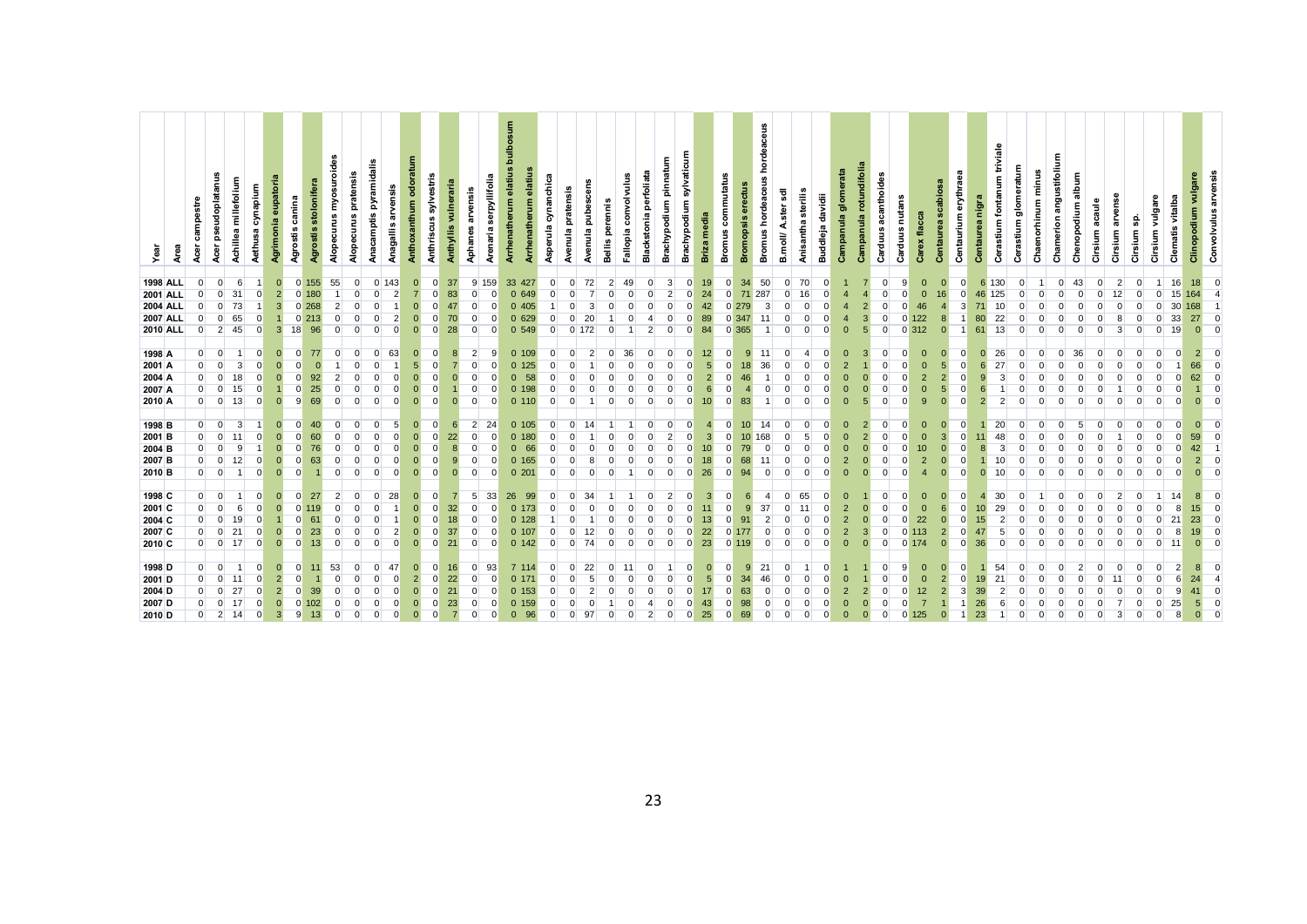| Yea               | Area | sanguinea<br>Cornus | Crataegus monogyna   | capillaris<br><b>Crepis</b> | vesicaria<br>Crepis | Cynosurus cristatus | glomerata<br>Dactylis | carota<br><b>Daucus</b> | Echium vulgare | repens<br>Elytrigia | Epilobium hirsutum | angustifolium<br>Epilobium | adenocaulon<br>Epilobium | Epilobium montanum | montanum<br>Epilobium | Eupatorium cannabinum | exigua<br>Euphorbia | Euphorbia helioscopia | agg<br>Euphrasia officinalis | Euphorbia peplus | Festuca arundinacea | Festuca ovina | Festuca pratensis | Festuca rubra / ?ovina | vulgaris<br>Filipendula | Fraxinus excelsion | Fumaria officinalis | aparine<br>Galium | Galium mollugo  | នូ<br>Galium   | Galium verum     | amarella<br>Gentianella | columbinum<br>Geranium | dissectum<br>Geranium | molle<br>Geranium | annual<br>ទឹ<br>Geranium | Geum urbanum   | Hedera helix | chamaecistus<br>Helianthemum | Heraclium sphondylium | Pilosella officinarum | Hieracium 'indeterminate' | Holcus lanatus | Holcus mollis  | Hypochaeris maculata | Hypochaeris radicata | Hypericum perforatum | conyz<br>lnula<br>E | Kickxia elatine | spuria<br>Kickxia | arvensis<br>Knautia | Koeleria macrantha | serriola<br>Lactuca | Lamium amplexicaule | Lathyrus pratensis | Legousia hybrida |
|-------------------|------|---------------------|----------------------|-----------------------------|---------------------|---------------------|-----------------------|-------------------------|----------------|---------------------|--------------------|----------------------------|--------------------------|--------------------|-----------------------|-----------------------|---------------------|-----------------------|------------------------------|------------------|---------------------|---------------|-------------------|------------------------|-------------------------|--------------------|---------------------|-------------------|-----------------|----------------|------------------|-------------------------|------------------------|-----------------------|-------------------|--------------------------|----------------|--------------|------------------------------|-----------------------|-----------------------|---------------------------|----------------|----------------|----------------------|----------------------|----------------------|---------------------|-----------------|-------------------|---------------------|--------------------|---------------------|---------------------|--------------------|------------------|
| <b>1998 ALL</b>   |      | $\overline{0}$      |                      | 5 178                       |                     | 1 168 179           |                       | 31                      | $\overline{0}$ | $\Omega$            | $\overline{0}$     |                            |                          | 533 655            |                       |                       | $\Omega$            | $\Omega$              | $\Omega$                     | $\overline{2}$   | $\Omega$            |               |                   | 0217                   |                         |                    | 43                  | 30                | 11              | $\overline{0}$ | $\Omega$         | $\Omega$                | $\Omega$               | $\Omega$              |                   | $\Omega$                 | $\overline{2}$ |              | $\Omega$                     | $\Omega$              | $\overline{4}$        | 21                        | 299            | $\Omega$       | $\Omega$             |                      |                      | $\Omega$            | $\Omega$        |                   |                     |                    | $\overline{2}$      | 8                   | 5 <sup>1</sup>     | -15              |
| <b>2001 ALL</b>   |      | $\Omega$            | $\overline{2}$       | 47                          | 14                  | 430                 | 136                   | 236                     | $\Omega$       |                     |                    |                            |                          |                    |                       |                       |                     |                       |                              |                  |                     |               |                   | 743                    | 26                      |                    |                     |                   | 48              | $\Omega$       | 16               | $\Omega$                |                        |                       |                   |                          |                |              |                              |                       |                       |                           |                |                | 19                   |                      |                      |                     |                 |                   |                     |                    |                     |                     |                    |                  |
| <b>2004 ALL</b>   |      | $\Omega$            | $\overline{2}$       | 20                          |                     | 0 157 344           |                       | 384                     |                |                     |                    |                            |                          |                    |                       |                       |                     |                       |                              |                  | 29                  |               |                   | 0 825                  |                         |                    |                     |                   | 43              | $\overline{0}$ | 52               |                         |                        |                       |                   |                          |                |              |                              |                       |                       |                           |                |                |                      |                      |                      |                     |                 |                   |                     |                    |                     |                     |                    |                  |
| <b>2007 ALL</b>   |      |                     |                      | 3                           |                     | 91 360              |                       | 326                     |                |                     |                    |                            |                          |                    |                       |                       |                     |                       | 69                           |                  |                     |               |                   | 956                    |                         |                    | $\Omega$            |                   |                 | $\Omega$       |                  |                         |                        |                       |                   |                          |                |              |                              |                       |                       |                           |                |                |                      |                      |                      |                     |                 |                   |                     |                    |                     |                     |                    |                  |
| <b>2010 ALL</b>   |      | $\Omega$            |                      |                             |                     | 0 440               |                       |                         | $\Omega$       |                     |                    |                            |                          |                    |                       |                       |                     |                       |                              |                  |                     |               |                   | 0 860                  | $\Omega$                | $\Omega$           | $\Omega$            | $\Omega$          | 79              |                | 0 <sup>109</sup> |                         |                        |                       |                   |                          |                |              |                              |                       |                       | $\Omega$                  | 37             |                |                      |                      |                      |                     |                 |                   |                     |                    |                     |                     |                    |                  |
|                   |      |                     |                      |                             |                     |                     |                       |                         |                |                     |                    |                            |                          |                    |                       |                       |                     |                       |                              |                  |                     |               |                   |                        |                         |                    |                     |                   |                 |                |                  |                         |                        |                       |                   |                          |                |              |                              |                       |                       |                           |                |                |                      |                      |                      |                     |                 |                   |                     |                    |                     |                     |                    |                  |
| 1998 A            |      | $\overline{0}$      | $\overline{1}$       | 51                          |                     | 31                  | 62                    |                         | $\Omega$       |                     |                    |                            |                          | 60                 |                       |                       |                     |                       |                              |                  |                     |               | $\Omega$          | 74                     |                         | $\Omega$           | 30                  |                   | 2               | $\Omega$       |                  | $\Omega$                |                        |                       |                   |                          |                |              |                              |                       |                       | $\Omega$                  |                |                |                      |                      |                      |                     |                 |                   |                     |                    |                     |                     | $\overline{2}$     |                  |
| 2001 A            |      | $\overline{0}$      |                      | 13                          |                     | 34                  | 39                    |                         |                |                     |                    |                            |                          |                    |                       |                       |                     |                       |                              |                  |                     |               | $\Omega$          | 127                    |                         |                    |                     |                   | 13              | $\Omega$       |                  |                         |                        |                       |                   |                          |                |              |                              |                       |                       |                           |                |                |                      |                      |                      |                     |                 |                   |                     |                    |                     |                     |                    |                  |
| 2004 A            |      | $\overline{0}$      |                      | 6                           |                     | 25                  | 93                    |                         |                |                     |                    |                            |                          |                    |                       |                       |                     |                       |                              |                  |                     |               |                   | 0'203                  |                         | $\Omega$           |                     |                   | 19              | $\Omega$       |                  |                         |                        |                       |                   |                          |                |              |                              |                       |                       |                           |                |                |                      |                      |                      |                     |                 |                   |                     |                    |                     |                     |                    |                  |
| 2007 A            |      | $\Omega$            |                      | $\Omega$                    |                     | $\overline{2}$      | 76                    |                         |                |                     |                    |                            |                          |                    |                       |                       |                     |                       |                              |                  |                     |               |                   | 0240                   | $\Omega$                |                    | $\Omega$            |                   | 64              | $\Omega$       |                  | $\Omega$                |                        |                       |                   |                          |                |              |                              |                       |                       |                           |                |                |                      |                      |                      |                     |                 |                   |                     |                    |                     |                     |                    |                  |
| 2010 A            |      | $\overline{0}$      |                      | $\Omega$                    |                     | $0$ 127             |                       |                         |                |                     |                    |                            |                          |                    |                       |                       |                     |                       |                              | $\Omega$         |                     |               |                   | 0 195                  | $\Omega$                | $\Omega$           | $\Omega$            |                   | 12              | $\overline{0}$ |                  | $\Omega$                |                        |                       |                   |                          |                |              |                              |                       |                       | $\Omega$                  | 25             | $\Omega$       |                      |                      |                      | $\Omega$            |                 |                   |                     |                    | $\Omega$            | $\Omega$            |                    |                  |
|                   |      |                     |                      |                             |                     |                     |                       |                         |                |                     |                    |                            |                          |                    |                       |                       |                     |                       |                              |                  |                     |               |                   |                        |                         |                    |                     |                   |                 |                |                  |                         |                        |                       |                   |                          |                |              |                              |                       |                       |                           |                |                |                      |                      |                      |                     |                 |                   |                     |                    |                     |                     |                    |                  |
| 1998 <sub>B</sub> |      | $\overline{0}$      | $\Omega$             | 34                          |                     | 59                  | 40                    |                         | $\overline{0}$ | O                   |                    |                            |                          | 225                |                       |                       |                     |                       |                              | $\overline{2}$   |                     |               | $\Omega$          | 61                     |                         |                    |                     | $\overline{2}$    | $\Omega$        | $\overline{0}$ |                  | $\Omega$                | $\Omega$               |                       |                   |                          |                |              |                              |                       |                       | 10 <sup>10</sup>          | 74             | $\Omega$       |                      |                      |                      | $\Omega$            | $\Omega$        |                   |                     | $\Omega$           | $\overline{2}$      | 5                   |                    |                  |
| 2001 <sub>B</sub> |      | $\overline{0}$      |                      |                             |                     |                     | 22                    |                         |                |                     |                    |                            |                          |                    |                       |                       |                     |                       |                              |                  |                     |               |                   |                        |                         |                    |                     |                   |                 | $\Omega$       |                  |                         |                        |                       |                   |                          |                |              |                              |                       |                       |                           |                |                |                      |                      |                      |                     |                 |                   |                     |                    |                     |                     |                    |                  |
| 2004 <sub>B</sub> |      | $\overline{0}$      |                      | 9                           |                     | 37                  | 76                    |                         |                |                     |                    |                            |                          |                    |                       |                       |                     |                       |                              |                  |                     |               |                   | 0211                   |                         |                    |                     |                   |                 | $\Omega$       | 23               | $\Omega$                |                        |                       |                   |                          |                |              |                              |                       |                       |                           |                |                |                      |                      |                      |                     |                 |                   |                     |                    |                     |                     |                    |                  |
| 2007 <sub>B</sub> |      | $\overline{0}$      |                      |                             |                     | 24                  | 97                    |                         |                |                     |                    |                            |                          |                    |                       |                       |                     |                       | 25                           |                  |                     |               |                   | 250                    | $\Omega$                | $\Omega$           |                     |                   |                 | $\Omega$       | 30               |                         |                        |                       |                   |                          |                |              |                              |                       |                       |                           |                |                |                      |                      |                      |                     |                 |                   |                     |                    |                     |                     |                    |                  |
| 2010 <sub>B</sub> |      | $\overline{0}$      | $\Omega$             | $\Omega$                    |                     | $0$ 126             |                       |                         | $\Omega$       |                     |                    |                            |                          |                    |                       |                       |                     |                       |                              |                  |                     |               |                   | $0$ 250                | $\Omega$                | $\Omega$           | $\Omega$            |                   | 30              | $\Omega$       |                  | $\Omega$                |                        |                       |                   |                          |                |              |                              |                       |                       |                           | 3              |                |                      |                      |                      |                     |                 |                   |                     |                    |                     |                     |                    |                  |
|                   |      |                     |                      |                             |                     |                     |                       |                         |                |                     |                    |                            |                          |                    |                       |                       |                     |                       |                              |                  |                     |               |                   |                        |                         |                    |                     |                   |                 |                |                  |                         |                        |                       |                   |                          |                |              |                              |                       |                       |                           |                |                |                      |                      |                      |                     |                 |                   |                     |                    |                     |                     |                    |                  |
| 1998 <sub>C</sub> |      |                     | $0 \quad 2 \quad 31$ |                             | $\overline{0}$      | 23                  | 21                    |                         | $\overline{0}$ | $\Omega$            | $\Omega$           |                            | 0 203 236                |                    |                       |                       | $\Omega$            | 0                     |                              | $\Omega$         |                     |               | $\Omega$          | 24                     |                         | $\Omega$           | $\overline{0}$      | 20                |                 | $\overline{0}$ |                  | $\Omega$                |                        |                       |                   |                          |                |              |                              | $\Omega$              |                       | 6                         | 63             |                |                      |                      |                      |                     |                 |                   |                     |                    | <sup>0</sup>        | $\Omega$            |                    |                  |
| 2001 C            |      | $\overline{0}$      | $\Omega$             | 13                          |                     |                     | 29                    |                         |                |                     |                    |                            |                          |                    |                       |                       |                     |                       |                              |                  |                     |               |                   | 0212                   |                         |                    |                     |                   |                 | $\Omega$       |                  |                         |                        |                       |                   |                          |                |              |                              |                       |                       |                           |                |                |                      |                      |                      |                     |                 |                   |                     |                    |                     |                     |                    |                  |
| 2004 C            |      | $\overline{0}$      | $\overline{2}$       | 5                           |                     | 67                  | 79                    |                         |                |                     |                    |                            |                          |                    |                       |                       |                     |                       |                              |                  |                     |               |                   | $0$ 205                |                         |                    |                     |                   |                 | $\Omega$       |                  |                         |                        |                       |                   |                          |                |              |                              |                       |                       |                           |                |                |                      |                      |                      |                     |                 |                   |                     |                    |                     |                     |                    |                  |
| 2007 <sub>C</sub> |      | $\overline{0}$      | $\overline{2}$       | $\Omega$                    |                     | 35                  | 90                    |                         |                |                     |                    |                            |                          |                    |                       |                       |                     |                       |                              |                  |                     |               |                   | 0248                   |                         |                    |                     |                   |                 | $\Omega$       |                  |                         |                        |                       |                   |                          |                |              |                              |                       |                       |                           |                |                |                      |                      |                      |                     |                 |                   |                     |                    |                     |                     |                    |                  |
| 2010 C            |      |                     | $0$ 1                | $\overline{0}$              | $\Omega$            | $\overline{0}$      | 78                    |                         | $\overline{0}$ | $\Omega$            | $\Omega$           |                            |                          |                    |                       | $\Omega$              |                     | $\Omega$              |                              | $\Omega$         |                     | $\Omega$      |                   | 0 232                  | $\Omega$                | $\Omega$           | $\Omega$            |                   | $5\overline{5}$ | $\overline{0}$ | 32               | $\Omega$                | O                      |                       |                   |                          | $\Omega$       |              |                              | $\Omega$              |                       | $\Omega$                  | $\overline{2}$ |                |                      |                      |                      | $\Omega$            |                 |                   |                     | O                  | $\Omega$            |                     | 25                 |                  |
|                   |      |                     |                      |                             |                     |                     |                       |                         |                |                     |                    |                            |                          |                    |                       |                       |                     |                       |                              |                  |                     |               |                   |                        |                         |                    |                     |                   |                 |                |                  |                         |                        |                       |                   |                          |                |              |                              |                       |                       |                           |                |                |                      |                      |                      |                     |                 |                   |                     |                    |                     |                     |                    |                  |
| 1998 D            |      |                     | $0 \quad 2$          | 62                          |                     | 55                  | 56                    |                         | $\overline{0}$ | $\Omega$            |                    |                            | 59                       | 134                |                       |                       |                     |                       |                              | $\Omega$         | $\Omega$            |               | $\Omega$          | 58                     | $\Omega$                | $\overline{0}$     | 6                   |                   | $\overline{2}$  | $\overline{0}$ |                  | $\mathbf{0}$            | $\Omega$               |                       | 3                 |                          |                |              |                              |                       |                       | 5                         | 77             | $\overline{0}$ |                      |                      |                      | $\overline{0}$      | $\Omega$        |                   |                     | $\Omega$           | $\Omega$            |                     |                    |                  |
| 2001D             |      | $\overline{0}$      |                      |                             |                     | 70                  | 46                    |                         |                |                     |                    |                            |                          |                    |                       |                       |                     |                       |                              |                  |                     |               | $\Omega$          | 193                    | 16                      |                    |                     |                   | $\overline{a}$  | $\Omega$       |                  | $\Omega$                |                        |                       |                   |                          |                |              |                              |                       |                       |                           |                |                |                      |                      |                      |                     |                 |                   |                     |                    |                     |                     |                    |                  |
| 2004 <sub>D</sub> |      | $\overline{0}$      |                      |                             |                     | 28                  | 96                    |                         |                |                     |                    |                            |                          |                    |                       |                       |                     |                       |                              |                  |                     |               |                   | 0.206                  |                         |                    |                     |                   | 20              | $\Omega$       |                  |                         |                        |                       |                   |                          |                |              |                              |                       |                       |                           |                |                |                      |                      |                      |                     |                 |                   |                     |                    |                     |                     |                    |                  |
| 2007 D            |      | $\overline{0}$      |                      |                             |                     | 30                  | 97                    |                         |                |                     |                    |                            |                          |                    |                       |                       |                     |                       |                              |                  |                     |               |                   | 0'218                  |                         |                    |                     |                   | 26              | $\Omega$       |                  |                         |                        |                       |                   |                          |                |              |                              |                       |                       |                           |                |                |                      |                      |                      |                     |                 |                   |                     |                    |                     |                     |                    |                  |
| 2010 D            |      | $\overline{0}$      | $\overline{2}$       | $\Omega$                    |                     | 0 109               |                       |                         |                |                     |                    |                            |                          |                    |                       |                       |                     |                       |                              |                  |                     |               |                   | $0$ 183                | $\Omega$                |                    | $\Omega$            |                   | 32              | $\Omega$       |                  |                         |                        |                       |                   |                          |                |              |                              |                       |                       |                           |                |                |                      |                      |                      | $\Omega$            |                 |                   |                     |                    |                     |                     |                    |                  |
|                   |      |                     |                      |                             |                     |                     |                       |                         |                |                     |                    |                            |                          |                    |                       |                       |                     |                       |                              |                  |                     |               |                   |                        |                         |                    |                     |                   |                 |                |                  |                         |                        |                       |                   |                          |                |              |                              |                       |                       |                           |                |                |                      |                      |                      |                     |                 |                   |                     |                    |                     |                     |                    |                  |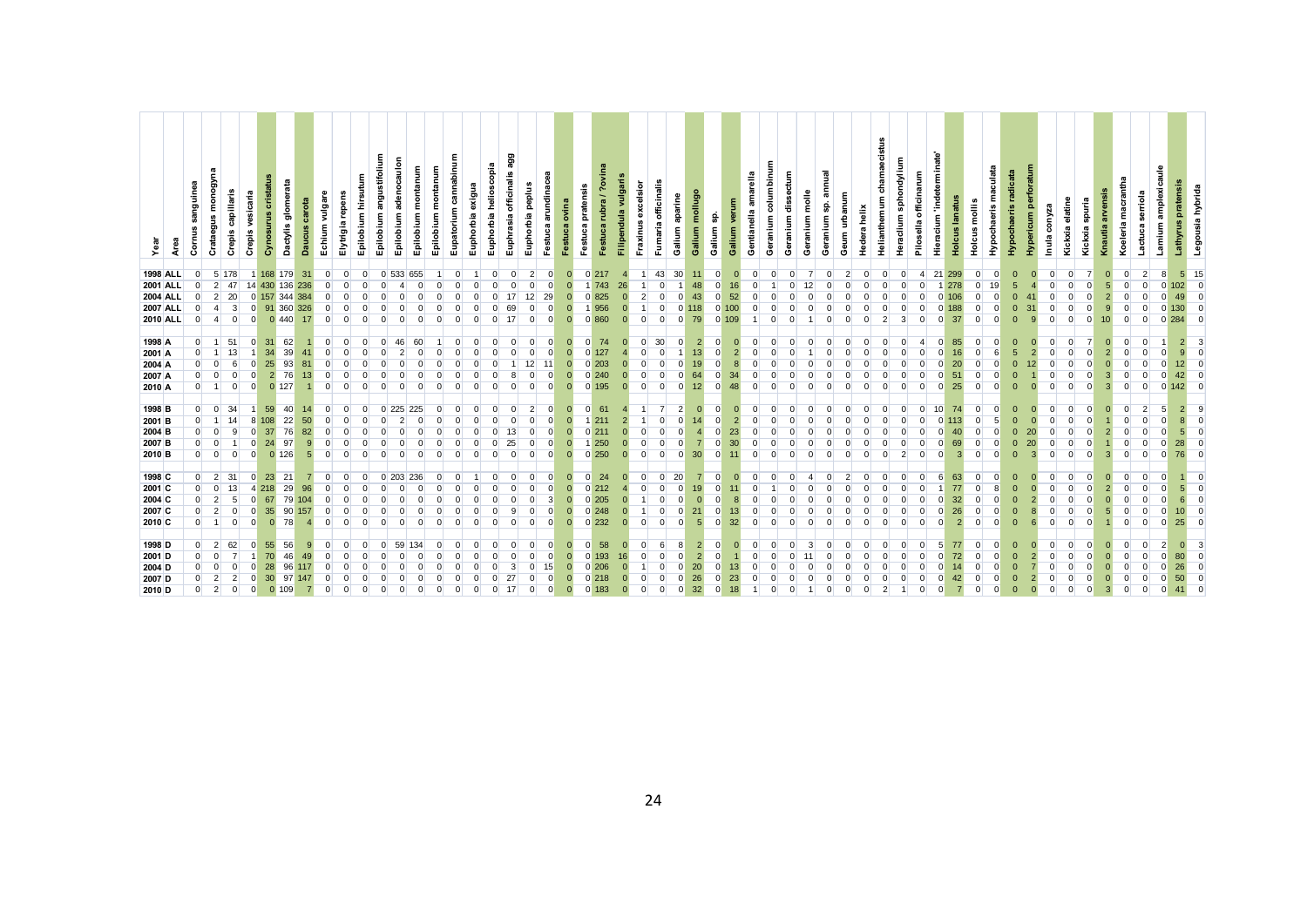| Year              | Area | Leontodon autumnalis<br>Leontodon hispidus | Leontodon sp.              | saxatilis<br>Leontodon | Leucanthemum vulgare | Ligustrum vulgare | catharticum<br>Linum | vulgaris<br>Linaria <sup>-</sup> | Lolium multiflorum | Lolium perenne | corniculatus<br>-otus | Luzula campestris | Luzula pilosa  | Malva moschata | Malva sylvestris | Medicago Iupulina | altissimus<br>Melilotus | Melilotus officianalis | orontium<br>Misopates | arvensis<br>Myosotis | Myosotis discolor | verna<br><b>Odontites</b> | vulgare<br>Origanum | Orobanche elatior | minor<br>Orobanche | argemone<br>Papaver | dubium<br>Papaver | rhoea<br>Papaver | ន្ល<br>Papaver | Pastinaca sativa | Phleum pratense | Pimpinella saxifraga | Plantago lanceolata | Plantago major             | Plantago media | Poa annua       | compressa<br>pratensis<br>Poa<br>Poa | Polygonum aviculare | Potentilla reptans   | Potentilla sterilis | avium<br>Primula veris<br>Prunus       | Prunus spinosa | Prunella vulgaris | dysenterica<br>Pulicaria   | Ranunculus acris | Ranunculus bulbosus | repens<br>culus<br>Ranun | S.<br>Ranunculus | luteola<br>Reseda | Reseda lutea   | catharticus<br>Rhamnus | Έ<br>Ē       |
|-------------------|------|--------------------------------------------|----------------------------|------------------------|----------------------|-------------------|----------------------|----------------------------------|--------------------|----------------|-----------------------|-------------------|----------------|----------------|------------------|-------------------|-------------------------|------------------------|-----------------------|----------------------|-------------------|---------------------------|---------------------|-------------------|--------------------|---------------------|-------------------|------------------|----------------|------------------|-----------------|----------------------|---------------------|----------------------------|----------------|-----------------|--------------------------------------|---------------------|----------------------|---------------------|----------------------------------------|----------------|-------------------|----------------------------|------------------|---------------------|--------------------------|------------------|-------------------|----------------|------------------------|--------------|
| <b>1998 ALL</b>   |      | $\Omega$<br>37                             | $\overline{0}$             | $\overline{0}$         | 21                   |                   | $\mathbf{0}$         |                                  | $\Omega$           | 78             | 30                    | $\Omega$          | $\overline{0}$ | $\overline{0}$ | $\overline{0}$   | 20                | $\overline{0}$          | $\overline{0}$         |                       | $0$ 200              | $\overline{0}$    | $\overline{0}$            | 11                  | $\overline{0}$    | $\overline{0}$     | 21                  | $\overline{0}$    | 90               | $\overline{0}$ | $\mathbf{0}$     | 19              |                      | 0 189               | $\mathbf{0}$               | -4             | 52              | $0$ 208                              | 35                  | $\mathbf{0}$         | $\Omega$            | $\overline{0}$<br>$\overline{7}$       | $\Omega$       | 28                | $\overline{0}$             | $\overline{0}$   |                     | $\overline{2}$           | $\Omega$         | $\overline{0}$    | 17             | $\mathbf{3}$           | $\mathbf 0$  |
| 2001 ALL          |      | 355                                        | $\Omega$                   |                        |                      |                   |                      |                                  | $\Omega$           |                | 42 650                |                   | U              |                | 0'243            |                   |                         |                        |                       |                      | $\Omega$          | 12                        |                     | $\Omega$          |                    |                     |                   |                  |                |                  | 21              |                      | 6 517               | $\overline{0}$             | 60             | $\overline{2}$  | $\Omega$<br>722                      |                     |                      |                     | 88<br>$\overline{0}$                   | $\Omega$       | 67                | $\overline{0}$             | 26               | 10 <sup>1</sup>     | $\Omega$                 |                  |                   |                |                        | 45           |
| <b>2004 ALL</b>   |      | $0$ 304                                    | $\Omega$                   | $\Omega$               | 35                   |                   |                      |                                  |                    |                | 10 815                |                   | $\Omega$       | $\Omega$       | 2 589            |                   |                         |                        |                       |                      |                   | 0'481                     | 198                 |                   |                    |                     |                   |                  |                |                  |                 | 25 379               |                     | $\overline{0}$             | 49             |                 | 0114                                 |                     | $\overline{4}$       | 110<br>$\Omega$     | $\overline{0}$                         |                | 37                | $\overline{\mathbf{4}}$    |                  |                     |                          |                  |                   |                |                        | 0            |
| <b>2007 ALL</b>   |      | 543                                        |                            | $\Omega$               | 73                   |                   | 8                    |                                  |                    |                | 16 826                |                   | $\Omega$       | $\Omega$       |                  | 580               |                         |                        |                       |                      |                   | 0 <sup>333</sup>          | 230                 |                   |                    |                     |                   |                  |                |                  |                 | 72 436               |                     |                            | 78             |                 | 70                                   |                     | $\Omega$             | 163<br>$\Omega$     | $\overline{0}$                         |                | 69                | $\overline{0}$             |                  |                     |                          |                  |                   |                |                        |              |
| <b>2010 ALL</b>   |      | 0 636                                      | $\overline{0}$             | $\Omega$               | 17                   |                   | 21                   | $\Omega$                         |                    |                | 26 950                |                   | $\overline{0}$ | $\Omega$       | $\Omega$         | 55                | $\Omega$                | $\Omega$               |                       | $\Omega$             | $\Omega$          |                           | 10 267              | $\Omega$          | $\Omega$           | $\Omega$            |                   |                  | $\Omega$       | 51               |                 | 89 473               |                     | $\overline{0}$             | 43             | $\Omega$        | $\overline{0}$<br>19                 | $\Omega$            | $\overline{0}$       | $0\,493$            | $\overline{0}$                         |                | $\overline{3}$    | $\overline{0}$             |                  | 69                  | $\Omega$                 |                  |                   |                |                        | 13           |
|                   |      |                                            |                            |                        |                      |                   |                      |                                  |                    |                |                       |                   |                |                |                  |                   |                         |                        |                       |                      |                   |                           |                     |                   |                    |                     |                   |                  |                |                  |                 |                      |                     |                            |                |                 |                                      |                     |                      |                     |                                        |                |                   |                            |                  |                     |                          |                  |                   |                |                        |              |
| 1998 A            |      | $\overline{0}$<br>$\overline{2}$           |                            |                        |                      |                   |                      |                                  |                    | 9              |                       |                   |                |                |                  |                   |                         |                        |                       |                      |                   |                           | 5                   |                   |                    |                     |                   |                  |                |                  |                 | $\mathbf{0}$         | -51                 | $\overline{0}$             | 3              | 20              | $\overline{0}$<br>88                 | 21                  | $\Omega$             |                     | $\overline{5}$<br>$\Omega$             |                |                   | $\Omega$                   |                  |                     | $\overline{2}$           |                  | $\overline{0}$    | 14             |                        | $\mathbf 0$  |
| 2001 A            |      | $0$ 103                                    |                            |                        |                      |                   |                      |                                  |                    |                |                       |                   |                |                |                  |                   |                         |                        |                       |                      |                   |                           |                     |                   |                    |                     |                   |                  |                |                  |                 | $\overline{2}$       | 128                 | $\Omega$                   |                |                 |                                      |                     | $\Omega$             |                     | 20<br>$\Omega$                         |                | 22                |                            |                  |                     |                          |                  |                   |                |                        | $\Omega$     |
| 2004 A            |      | $0$ 78                                     | $\Omega$                   |                        |                      |                   |                      |                                  |                    | 3              |                       |                   |                |                |                  |                   |                         |                        |                       |                      |                   |                           | 21                  |                   |                    |                     |                   |                  |                |                  |                 |                      | 2 144               | $\Omega$                   |                |                 |                                      |                     | $\mathbf{0}$         |                     | 29<br>$\overline{0}$                   |                | 9                 | $\Omega$                   |                  | 13                  | $\Omega$                 |                  |                   |                |                        |              |
| 2007 A            |      | 0 <sub>72</sub>                            | $\overline{0}$             |                        |                      |                   |                      |                                  |                    |                | 0.178                 |                   |                |                |                  |                   |                         |                        |                       |                      |                   | 65                        |                     | <sup>0</sup>      |                    |                     |                   |                  |                |                  |                 |                      | 4 116               | $\overline{0}$             |                |                 | $\overline{0}$<br>32                 |                     | $\overline{0}$       |                     | 36<br>$\overline{0}$                   |                | $\overline{2}$    | $\Omega$                   |                  |                     |                          |                  |                   |                |                        |              |
| 2010 A            |      | $0$ 106                                    | $\Omega$                   |                        |                      |                   |                      | $\Omega$                         |                    |                | 9 2 4 0               | $\Omega$          | $\overline{0}$ | $\Omega$       | $\Omega$         |                   | O.                      |                        |                       |                      | $\Omega$          | -5                        | 33                  | $\Omega$          |                    |                     |                   |                  | O              | $\Omega$         |                 |                      | 5 115               | $\overline{0}$             | 5 <sup>5</sup> | $\Omega$        | $\overline{0}$<br>10                 | $\Omega$            | $\overline{0}$       | $\Omega$            | 74<br>$\overline{0}$                   |                | $\Omega$          | $\overline{0}$             |                  |                     | $\Omega$                 |                  |                   |                |                        |              |
|                   |      |                                            |                            |                        |                      |                   |                      |                                  |                    |                |                       |                   |                |                |                  |                   |                         |                        |                       |                      |                   |                           |                     |                   |                    |                     |                   |                  |                |                  |                 |                      |                     |                            |                |                 |                                      |                     |                      |                     |                                        |                |                   |                            |                  |                     |                          |                  |                   |                |                        |              |
| 1998 <sub>B</sub> |      | $\Omega$                                   |                            |                        |                      |                   |                      |                                  |                    | 18             | 6                     |                   |                |                |                  |                   | O                       |                        |                       |                      |                   |                           | $\Omega$            |                   |                    |                     |                   |                  |                |                  |                 | $\mathbf{0}$         | 28                  | $\Omega$                   | $\Omega$       | 25              | $\Omega$<br>60                       |                     | $\Omega$             |                     | $\overline{0}$                         |                |                   | $\overline{0}$             |                  |                     | $\Omega$                 |                  |                   |                |                        |              |
| 2001 <sub>B</sub> |      | $\overline{0}$<br>84                       | $\Omega$                   |                        |                      |                   |                      |                                  |                    | $\overline{2}$ |                       |                   |                |                |                  | 33                |                         |                        |                       |                      |                   |                           |                     |                   |                    |                     |                   |                  |                |                  |                 | 3                    | 98                  | $\Omega$                   |                |                 | $\Omega$                             |                     | $\Omega$             |                     | 22<br>$\Omega$                         |                |                   | $\Omega$                   |                  |                     |                          |                  |                   |                |                        |              |
| 2004 <sub>B</sub> |      | 0 <sub>71</sub>                            | $\Omega$                   |                        |                      |                   |                      |                                  |                    |                | 5 200                 |                   |                |                |                  |                   |                         |                        |                       |                      |                   | 99                        |                     |                   |                    |                     |                   |                  |                |                  |                 | 8                    | 152                 | $\mathbf 0$                | 20             |                 | $\overline{0}$                       |                     | $\mathbf 0$          |                     | 27<br>$\overline{0}$                   |                | 9                 |                            |                  |                     |                          |                  |                   |                |                        |              |
| 2007 <sub>B</sub> |      | $0$ 104                                    | $\Omega$                   |                        |                      |                   |                      |                                  |                    |                | 7 250                 |                   |                |                |                  |                   |                         |                        |                       |                      |                   | 90                        | 29                  |                   |                    |                     |                   |                  |                |                  |                 |                      | 4 156               | $\Omega$                   |                |                 | 21                                   |                     | $\Omega$             |                     | 34<br>$\overline{0}$                   |                |                   | $\overline{0}$             |                  |                     |                          |                  |                   |                |                        |              |
| 2010 <sub>B</sub> |      | $0$ 122                                    | $\Omega$                   |                        | $\Omega$             |                   | $\Omega$             | $\Omega$                         |                    |                | 17 228                |                   | $\Omega$       | $\Omega$       |                  |                   |                         |                        |                       |                      | $\Omega$          |                           | 100                 | $\Omega$          |                    | <sup>n</sup>        |                   |                  | $\Omega$       | $\Omega$         |                 | 22 129               |                     | $\overline{0}$             | 3              | $\Omega$        | $\Omega$                             | ĥ<br>$\Omega$       | $\Omega$             | $\Omega$<br>104     | $\overline{0}$                         |                | $\Omega$          | $\Omega$                   |                  |                     | $\Omega$                 |                  |                   |                |                        | 12           |
|                   |      |                                            |                            |                        |                      |                   |                      |                                  |                    |                |                       |                   |                |                |                  |                   |                         |                        |                       |                      |                   |                           |                     |                   |                    |                     |                   |                  |                |                  |                 |                      |                     |                            |                |                 |                                      |                     |                      |                     |                                        |                |                   |                            |                  |                     |                          |                  |                   |                |                        |              |
| 1998 <sub>C</sub> |      | $0-14$                                     |                            |                        |                      |                   |                      |                                  |                    | 16             |                       |                   |                |                |                  |                   |                         |                        |                       | 60                   |                   |                           |                     |                   |                    | 13                  |                   |                  | O              |                  |                 | $\mathbf{0}$         | 35                  | $\Omega$                   |                | $\overline{2}$  | $\overline{0}$<br>25                 |                     | $\Omega$             |                     | <sup>0</sup>                           |                | 3                 | $\Omega$                   |                  |                     | O                        |                  | $\Omega$          | $\overline{2}$ |                        | $\mathbf{0}$ |
| 2001 C            |      | $\overline{0}$<br>60                       | $\overline{0}$             |                        |                      |                   |                      |                                  |                    | 27             | 202                   |                   |                |                |                  |                   |                         |                        |                       |                      |                   |                           |                     |                   |                    |                     |                   |                  |                |                  |                 | $\Omega$             |                     |                            |                |                 |                                      |                     |                      |                     | $\Omega$                               |                | 13                | $\Omega$                   |                  |                     |                          |                  |                   |                |                        |              |
| 2004 C            |      | 0 <sub>72</sub>                            | $\mathbf 0$                |                        |                      |                   |                      |                                  |                    | $\overline{2}$ | -240                  |                   |                |                |                  |                   |                         |                        |                       |                      |                   |                           |                     |                   |                    |                     |                   |                  |                |                  |                 |                      |                     | $\Omega$                   |                |                 |                                      |                     |                      |                     | 26<br>$\Omega$                         |                |                   | 4                          |                  | 12                  |                          |                  |                   |                |                        |              |
| 2007 <sub>C</sub> |      | $0$ 221                                    | $\Omega$                   |                        |                      |                   |                      |                                  |                    |                | 6 212                 |                   |                |                |                  |                   |                         |                        |                       |                      |                   |                           |                     |                   |                    |                     |                   |                  |                |                  |                 | 36                   | 75                  | $\Omega$                   |                |                 |                                      |                     |                      |                     | 45                                     |                | 19                |                            |                  |                     |                          |                  |                   |                |                        |              |
| 2010 C            |      | 0226                                       | $\Omega$                   |                        | $\overline{2}$       |                   | $\Omega$             | $\Omega$                         |                    |                | 0 246                 | $\Omega$          | $\Omega$       | $\Omega$       |                  | 9                 | O.                      |                        |                       |                      |                   |                           | 39                  | $\Omega$          | $\Omega$           | $\Omega$            |                   |                  |                |                  | $\Omega$        | 45                   | 113                 | $\overline{0}$             | 22             | $\Omega$        | $\Omega$                             |                     | $\Omega$             | $0\,200$            | $\Omega$                               |                | $\Omega$          | $\Omega$                   |                  |                     | $\Omega$                 |                  |                   |                |                        |              |
|                   |      | $0\quad 20$                                |                            |                        |                      |                   |                      |                                  |                    |                |                       |                   | $\Omega$       |                |                  |                   | $\Omega$                | $\Omega$               |                       | 125                  |                   | $\Omega$                  |                     | $\Omega$          |                    | 8                   | $\Omega$          |                  |                |                  |                 |                      |                     | $\overline{0}$             |                | $5\overline{5}$ | $\overline{0}$<br>35                 | 14                  | $\Omega$             |                     | $\overline{0}$                         |                |                   |                            |                  |                     | <sup>0</sup>             |                  |                   |                |                        |              |
| 1998 D            |      |                                            | $\Omega$                   |                        |                      |                   | 0                    |                                  |                    | 35             | 11                    |                   |                |                |                  |                   |                         |                        |                       |                      |                   |                           | 5                   |                   |                    |                     |                   | 78               |                |                  | 5               | $\mathbf{0}$         | 75                  |                            |                |                 |                                      |                     |                      |                     |                                        |                | 14                | $\overline{0}$             |                  |                     |                          |                  |                   |                |                        | $\mathbf 0$  |
| 2001 D            |      | $0$ 108<br>$0 \quad 83$                    | $\overline{0}$<br>$\Omega$ | $\Omega$               | 13<br>22             |                   |                      |                                  |                    | 12             | 0.209                 |                   |                |                |                  |                   |                         |                        |                       |                      |                   |                           |                     |                   |                    |                     |                   |                  |                |                  |                 | 5                    | -143<br>36          | $\overline{0}$<br>$\Omega$ | 21             | $\Omega$        | 0 211<br>$\Omega$                    |                     | $\Omega$<br>$\Omega$ |                     | 37<br>$\overline{0}$<br>28<br>$\Omega$ |                | 18<br>8           | $\overline{0}$<br>$\Omega$ | 16               |                     |                          |                  |                   |                |                        |              |
| 2004 <sub>D</sub> |      |                                            | $\Omega$                   |                        | 31                   |                   |                      |                                  |                    | 3              |                       |                   |                |                |                  |                   |                         |                        |                       |                      |                   |                           |                     |                   |                    |                     |                   |                  |                |                  |                 |                      |                     |                            |                |                 |                                      |                     |                      |                     | $\Omega$                               |                | 37                | $\Omega$                   |                  |                     |                          |                  |                   |                |                        |              |
| 2007 D<br>2010 D  |      | $0$ 146<br>$0$ 182                         | $\overline{0}$             |                        |                      |                   |                      | $\Omega$                         |                    |                | 186                   |                   |                |                |                  | 29                |                         |                        |                       |                      |                   |                           |                     |                   |                    |                     |                   |                  |                |                  |                 |                      |                     |                            |                |                 |                                      |                     |                      |                     | $\Omega$                               |                | $\mathbf{B}$      | $\Omega$                   |                  |                     |                          |                  |                   |                |                        |              |
|                   |      |                                            |                            |                        | 15                   |                   | 21                   |                                  |                    |                | 0.236                 |                   |                |                |                  |                   |                         |                        |                       |                      |                   |                           |                     |                   |                    |                     |                   |                  |                |                  |                 |                      |                     |                            |                |                 |                                      |                     |                      |                     | 115                                    |                |                   |                            |                  |                     |                          |                  |                   |                |                        |              |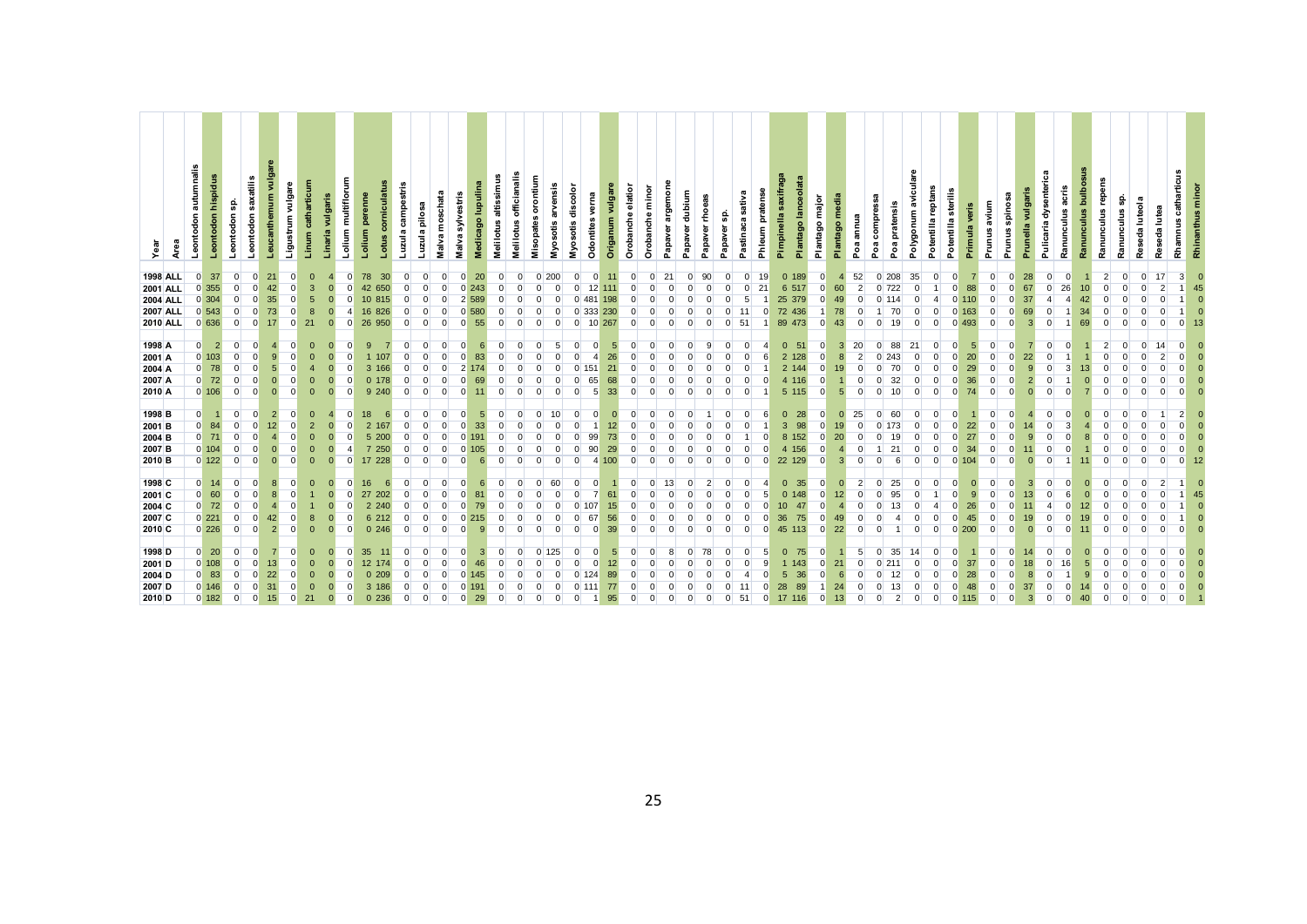| yea               | Area | canina<br>Rosa          | Rubus caesius  | agg.<br><b>Rubus fruticosus</b> | acetosa<br><b>Rumex</b> | crispus<br>Rumex | obtusifolius<br><b>Rumex</b> | Sambucus nigra | Sanguisorba minor | columbaria<br><b>Scabiosa</b> | erucifolius<br>Senecio | Senecio jacobaea | Senecio vulgaris | Sherardia arvensis | alba<br>Silene | vulgaris<br>Silene | Sinapis arvensis | Sisymbrium officinale | Solidago canadensis | asper<br><b>Sonchus</b> | oleraceus<br>Sonchus | မ္တ<br>Sonchus | Stellaria media | Succisa pratensis | seedling/sp<br>Taraxacum | Torilis japonica | Tragopogon pratensis | Trifolium campestre | Trifolium dubium | Trifolium hybridum | pratense<br>Trifolium | Trifolium repens | Trisetum flavescens | Unidentified grass | dicot<br><b>Unid herbaceous</b> | Urtica dioica  | Urtica urens | Veronica arvensis | Verbascum thapsus | Veronica chamaedrys | persica<br>Veronica | serpyllifolia<br>Veronica | Viburnum lantana | Viburnum opulus | cracca<br>Vicia | Vicia hirsuta  | င္တဲ<br>Vicia | Vicia sativa nigra | sepium<br>Vicia | tetrasperma<br>Vicia | Viola arvensis | Viola hirta |
|-------------------|------|-------------------------|----------------|---------------------------------|-------------------------|------------------|------------------------------|----------------|-------------------|-------------------------------|------------------------|------------------|------------------|--------------------|----------------|--------------------|------------------|-----------------------|---------------------|-------------------------|----------------------|----------------|-----------------|-------------------|--------------------------|------------------|----------------------|---------------------|------------------|--------------------|-----------------------|------------------|---------------------|--------------------|---------------------------------|----------------|--------------|-------------------|-------------------|---------------------|---------------------|---------------------------|------------------|-----------------|-----------------|----------------|---------------|--------------------|-----------------|----------------------|----------------|-------------|
| <b>1998 ALL</b>   |      | $\overline{\mathbf{4}}$ | $\overline{0}$ | $\mathbf 0$                     | 44                      | $\overline{1}$   | 0                            |                | 34                | $\overline{2}$                | $\overline{0}$         |                  | 0 875            | $6 \overline{6}$   | $\mathbf{0}$   | $\overline{0}$     | 19               | 3                     | $\Omega$            | $\overline{7}$          |                      | 0 279          | 196             | $\mathbf{0}$      | 15                       | $\overline{0}$   | $\mathbf 0$          | $\Omega$            | $\Omega$         | $\Omega$           | $\mathbf{0}$          | $\overline{7}$   | 5                   | $\overline{0}$     | $\Omega$                        | $\overline{0}$ |              | $0\,454$          | $\Omega$          | $\overline{0}$      | 71                  | $\mathbf 0$               |                  |                 |                 | $\overline{0}$ | $\Omega$      |                    | $\Omega$        | $\overline{0}$       | 463            |             |
| <b>2001 ALL</b>   |      |                         |                | $\Omega$                        |                         | $\Omega$         | U                            | $\Omega$       | 108               | 29                            | 2                      |                  |                  |                    |                | $\Omega$           |                  |                       |                     |                         | $\Omega$             | $\Omega$       | $\Omega$        |                   | 29                       | $\overline{0}$   | $\Omega$             | $\Omega$            | 22               | $\overline{2}$     | 94                    | 200              | 75                  | $\Omega$           |                                 |                |              |                   |                   |                     |                     |                           |                  |                 |                 | $\Omega$       |               |                    |                 |                      |                |             |
| <b>2004 ALL</b>   |      |                         |                |                                 | 2 102                   | $\Omega$         | $\Omega$                     | $\Omega$       | 32                | 28                            | $\overline{2}$         | $\Omega$         |                  |                    |                |                    |                  |                       |                     |                         |                      |                |                 | 6                 | 20                       | $\Omega$         |                      |                     |                  |                    | 262                   | 265              | 531                 |                    |                                 |                |              |                   |                   |                     |                     |                           |                  |                 | 59              | $\Omega$       |               |                    |                 |                      |                |             |
| <b>2007 ALL</b>   |      | 6                       |                |                                 | 111                     | $\Omega$         |                              |                | 68                | 163                           | $\Omega$               |                  |                  |                    |                |                    |                  |                       |                     |                         |                      |                |                 | 3                 | 17                       | $\Omega$         |                      |                     |                  |                    | 634                   | 437              | 450                 |                    |                                 |                |              |                   |                   |                     |                     |                           |                  |                 | 56              | $\Omega$       |               |                    |                 |                      |                |             |
| <b>2010 ALL</b>   |      |                         | $\Omega$       |                                 | 122                     | $\overline{0}$   | $\Omega$                     | $\overline{0}$ |                   | 24 142                        | $\mathbf{1}$           | $\Omega$         |                  |                    |                | $\Omega$           |                  |                       |                     |                         | $\Omega$             | $\Omega$       |                 | $\Omega$          | 36                       | $\overline{0}$   | $\overline{2}$       | $\Omega$            |                  | $\Omega$           |                       | 266 130          | 74                  | $\Omega$           | $\Omega$                        | $\Omega$       |              |                   |                   |                     |                     |                           |                  |                 | 162             | $\overline{0}$ |               |                    |                 |                      |                |             |
|                   |      |                         |                |                                 |                         |                  |                              |                |                   |                               |                        |                  |                  |                    |                |                    |                  |                       |                     |                         |                      |                |                 |                   |                          |                  |                      |                     |                  |                    |                       |                  |                     |                    |                                 |                |              |                   |                   |                     |                     |                           |                  |                 |                 |                |               |                    |                 |                      |                |             |
| 1998 A            |      | $\overline{0}$          | $\overline{0}$ | $\overline{0}$                  | 13                      | $\Omega$         | $\Omega$                     |                | 9                 |                               | $\overline{0}$         |                  | 0 205            |                    |                |                    |                  |                       |                     |                         | $\Omega$             | 21             | 62              |                   | 9                        | $\Omega$         | $\Omega$             |                     |                  |                    |                       | 3                |                     |                    |                                 |                | $\Omega$     |                   |                   |                     | 31                  |                           |                  |                 |                 | $\Omega$       |               |                    |                 |                      |                |             |
| 2001 A            |      | $\overline{0}$          | $\overline{0}$ |                                 |                         | $\Omega$         |                              |                | 26                |                               |                        |                  |                  |                    |                |                    |                  |                       |                     |                         |                      |                |                 | 3                 | 10                       | $\Omega$         |                      |                     |                  |                    |                       | 38               |                     |                    |                                 |                |              |                   |                   |                     |                     |                           |                  |                 |                 |                |               |                    |                 |                      |                |             |
| 2004 A            |      | $\overline{0}$          | $\overline{0}$ |                                 | 20                      | $\Omega$         |                              |                |                   |                               | U                      |                  |                  |                    |                |                    |                  |                       |                     |                         |                      |                |                 |                   |                          |                  |                      |                     |                  |                    | 52                    | 100              | 32                  |                    |                                 |                |              |                   |                   |                     |                     |                           |                  |                 |                 | O              |               |                    |                 |                      |                |             |
| 2007 A            |      | $\overline{0}$          | $\overline{0}$ | $\Omega$                        | 20                      | O                |                              |                | 21                |                               | $\Omega$               |                  |                  |                    |                |                    |                  |                       |                     |                         |                      |                |                 |                   |                          |                  |                      |                     |                  |                    |                       | 171              | 94                  |                    |                                 |                |              |                   |                   |                     |                     |                           |                  |                 |                 |                |               |                    |                 |                      |                |             |
| 2010 A            |      | $\overline{0}$          | $\overline{0}$ |                                 |                         | $\Omega$         |                              |                | $\Omega$          | 13                            | $\overline{0}$         |                  |                  |                    |                |                    |                  |                       |                     |                         |                      |                |                 |                   |                          | <sup>0</sup>     |                      |                     |                  |                    |                       | 42               | 25                  |                    |                                 |                |              |                   |                   |                     |                     |                           |                  |                 |                 | $\Omega$       |               |                    |                 |                      |                |             |
|                   |      |                         |                |                                 |                         |                  |                              |                |                   |                               |                        |                  |                  |                    |                |                    |                  |                       |                     |                         |                      |                |                 |                   |                          |                  |                      |                     |                  |                    |                       |                  |                     |                    |                                 |                |              |                   |                   |                     |                     |                           |                  |                 |                 |                |               |                    |                 |                      |                |             |
| 1998 <sub>B</sub> |      |                         | $\overline{0}$ | $\mathbf 0$                     | 6                       | $\Omega$         | $\Omega$                     |                | 8                 |                               | $\overline{0}$         |                  | 0 236            |                    |                |                    |                  |                       |                     |                         | $\Omega$             | 49             | 51              |                   | $\overline{4}$           | $\Omega$         | $\Omega$             |                     |                  |                    | $\Omega$              | 3                |                     | $\Omega$           |                                 | $\Omega$       |              | 0214              |                   |                     | 5                   |                           |                  |                 |                 | $\Omega$       | n             |                    |                 |                      | 88             |             |
| 2001 <sub>B</sub> |      | $\overline{0}$          | $\overline{0}$ | $\Omega$                        |                         | $\Omega$         |                              |                | 19                |                               | $\overline{2}$         |                  |                  |                    |                |                    |                  |                       |                     |                         |                      |                |                 |                   | 11                       |                  |                      |                     |                  |                    | 37                    | 110              | 43                  |                    |                                 |                |              |                   |                   |                     |                     |                           |                  |                 |                 |                |               |                    |                 |                      |                |             |
| 2004 <sub>B</sub> |      | $\overline{0}$          | $\overline{0}$ | 0                               | 29                      | $\Omega$         |                              |                | 13                |                               | $\Omega$               |                  |                  |                    |                |                    |                  |                       |                     |                         |                      |                |                 |                   |                          |                  |                      |                     |                  |                    | 100                   | 99               | 146                 |                    |                                 |                |              |                   |                   |                     |                     |                           |                  |                 |                 | $\Omega$       |               |                    |                 |                      |                |             |
| 2007 <sub>B</sub> |      | $\overline{0}$          |                | $\Omega$                        | 30                      | $\Omega$         |                              |                | 6                 |                               | $\Omega$               |                  |                  |                    |                |                    |                  |                       |                     |                         |                      |                |                 |                   |                          |                  |                      |                     |                  |                    | 158                   | 198              | 158                 |                    |                                 |                |              |                   |                   |                     |                     |                           |                  |                 | 28              | $\Omega$       |               |                    |                 |                      |                |             |
| 2010 <sub>B</sub> |      | $\overline{0}$          | $\overline{0}$ | $\Omega$                        | 38                      | $\overline{0}$   | $\Omega$                     |                | $\overline{2}$    | 3                             | $\Omega$               | $\Omega$         |                  |                    |                |                    |                  |                       |                     |                         | $\Omega$             | $\Omega$       |                 |                   | 11                       | $\overline{0}$   | $\Omega$             |                     |                  | $\Omega$           | 90                    | 50               | $\Omega$            | $\Omega$           | $\Omega$                        | $\Omega$       | $\Omega$     |                   |                   |                     | $\Omega$            |                           |                  |                 | 66              | $\overline{0}$ | $\Omega$      |                    |                 |                      |                |             |
|                   |      |                         |                |                                 |                         |                  |                              |                |                   |                               |                        |                  |                  |                    |                |                    |                  |                       |                     |                         |                      |                |                 |                   |                          |                  |                      |                     |                  |                    |                       |                  |                     |                    |                                 |                |              |                   |                   |                     |                     |                           |                  |                 |                 |                |               |                    |                 |                      |                |             |
| 1998 C            |      | 3 <sup>l</sup>          | $\overline{0}$ | $\overline{0}$                  | 12                      | $\overline{0}$   | $\Omega$                     |                | 3                 |                               | $\overline{0}$         |                  | 0 208            |                    |                | $\Omega$           | 6                |                       | $\Omega$            | $\Omega$                | $\Omega$             | 144            | 30              | $\Omega$          | $\overline{2}$           | $\Omega$         | $\Omega$             |                     |                  |                    | $\Omega$              | $\Omega$         |                     | $\Omega$           |                                 | $\Omega$       | $\Omega$     | 37                |                   | $\Omega$            | 11                  | O                         |                  | $\Omega$        |                 | $\Omega$       | $\Omega$      |                    |                 | $\Omega$             | 179            |             |
| 2001 C            |      | $\mathbf{0}$            |                | $\Omega$                        | 23                      | O                |                              |                | 30                |                               | $\Omega$               |                  |                  |                    |                |                    |                  |                       |                     |                         |                      |                |                 |                   | 6                        |                  |                      |                     |                  |                    |                       | 15               |                     |                    |                                 |                |              |                   |                   |                     |                     |                           |                  |                 |                 |                |               |                    |                 |                      |                |             |
| 2004 C            |      |                         | $\overline{0}$ | $\overline{2}$                  | 23                      | $\overline{0}$   | ŋ                            |                | $\overline{4}$    |                               | $\overline{2}$         |                  |                  |                    |                |                    |                  |                       |                     |                         |                      |                |                 |                   | 10                       |                  |                      |                     |                  |                    | 95                    | 47               | 50                  |                    |                                 |                |              |                   |                   |                     |                     |                           |                  |                 | 33              | $\Omega$       |               |                    |                 |                      |                |             |
| 2007 <sub>C</sub> |      | 5 <sup>5</sup>          |                | $\Omega$                        | 27                      | $\Omega$         |                              |                | 33                | 73                            | U                      |                  |                  |                    |                |                    |                  |                       |                     |                         |                      |                |                 |                   | 15                       |                  |                      |                     |                  |                    |                       | 31               |                     |                    |                                 |                |              |                   |                   |                     |                     |                           |                  |                 |                 |                |               |                    |                 |                      |                |             |
| 2010 <sub>C</sub> |      | 1 <sup>1</sup>          | $\overline{0}$ | $\overline{0}$                  | 13                      | $\overline{0}$   | $\overline{0}$               | 0              | 13                | 42                            | $\overline{0}$         | $\overline{0}$   | $\overline{0}$   | $\Omega$           | $\Omega$       | $\mathbf{0}$       | $\Omega$         |                       |                     |                         | $\Omega$             | $\Omega$       |                 | $\Omega$          | 5                        | $\overline{0}$   | $\overline{2}$       | $\Omega$            | $\Omega$         | $\Omega$           | 65                    | 9                | 18                  | O                  |                                 | $\overline{0}$ | O            | $\Omega$          |                   |                     | <sup>0</sup>        | O                         | $\Omega$         |                 | 69              | $\overline{0}$ | $\Omega$      |                    |                 |                      |                |             |
|                   |      |                         |                |                                 |                         |                  |                              |                |                   |                               |                        |                  |                  |                    |                |                    |                  |                       |                     |                         |                      |                |                 |                   |                          |                  |                      |                     |                  |                    |                       |                  |                     |                    |                                 |                |              |                   |                   |                     |                     |                           |                  |                 |                 |                |               |                    |                 |                      |                |             |
| 1998 D            |      | $\overline{0}$          | $\overline{0}$ | $\overline{0}$                  | 13                      | $\mathbf{1}$     | $\overline{0}$               | 0              | 14                |                               | $\overline{0}$         |                  | 0 226            |                    |                | $\Omega$           | 13               |                       |                     |                         | $\Omega$             | 65             | 53              |                   | $\Omega$                 | $\overline{0}$   | $\overline{0}$       | $\Omega$            |                  |                    | $\Omega$              |                  | $\Omega$            | $\Omega$           | $\Omega$                        | $\Omega$       | $\Omega$     | 94                |                   |                     | 24                  | $\Omega$                  |                  |                 |                 | $\Omega$       | $\Omega$      |                    |                 |                      | 157            |             |
| 2001 D            |      |                         | $\overline{0}$ |                                 |                         | $\Omega$         |                              |                | 33                |                               | $\overline{0}$         |                  |                  |                    |                |                    |                  |                       |                     |                         |                      |                |                 |                   | $\overline{2}$           |                  |                      |                     |                  |                    |                       | 37               |                     |                    |                                 |                |              |                   |                   |                     |                     |                           |                  |                 |                 |                |               |                    |                 |                      |                |             |
| 2004 <sub>D</sub> |      | $\overline{0}$          | $\overline{0}$ | $\Omega$                        | 30                      |                  |                              |                | 12                |                               |                        |                  |                  |                    |                |                    |                  |                       |                     |                         |                      |                |                 |                   |                          |                  |                      |                     |                  |                    |                       | 19               |                     |                    |                                 |                |              |                   |                   |                     |                     |                           |                  |                 |                 |                |               |                    |                 |                      |                |             |
| 2007 <sub>D</sub> |      |                         |                |                                 | 34                      | $\Omega$         |                              |                |                   |                               |                        |                  |                  |                    |                |                    |                  |                       |                     |                         |                      |                |                 |                   |                          |                  |                      |                     |                  |                    |                       | 37               | 95                  |                    |                                 |                |              |                   |                   |                     |                     |                           |                  |                 |                 |                |               |                    |                 |                      |                |             |
| 2010 D            |      | $\overline{0}$          | $\overline{0}$ | $\Omega$                        | 31                      | $\Omega$         | $\Omega$                     | $\Omega$       | $\mathbf{Q}$      |                               | $\overline{1}$         | O                |                  |                    |                | $\Omega$           | U                |                       |                     |                         | $\Omega$             | $\Omega$       |                 |                   | 14                       | $\Omega$         | O                    |                     |                  |                    | 64                    | 29               | 31                  |                    |                                 | $\Omega$       | $\Omega$     |                   |                   |                     |                     | U                         |                  |                 |                 | $\Omega$       | $\Omega$      |                    |                 |                      |                |             |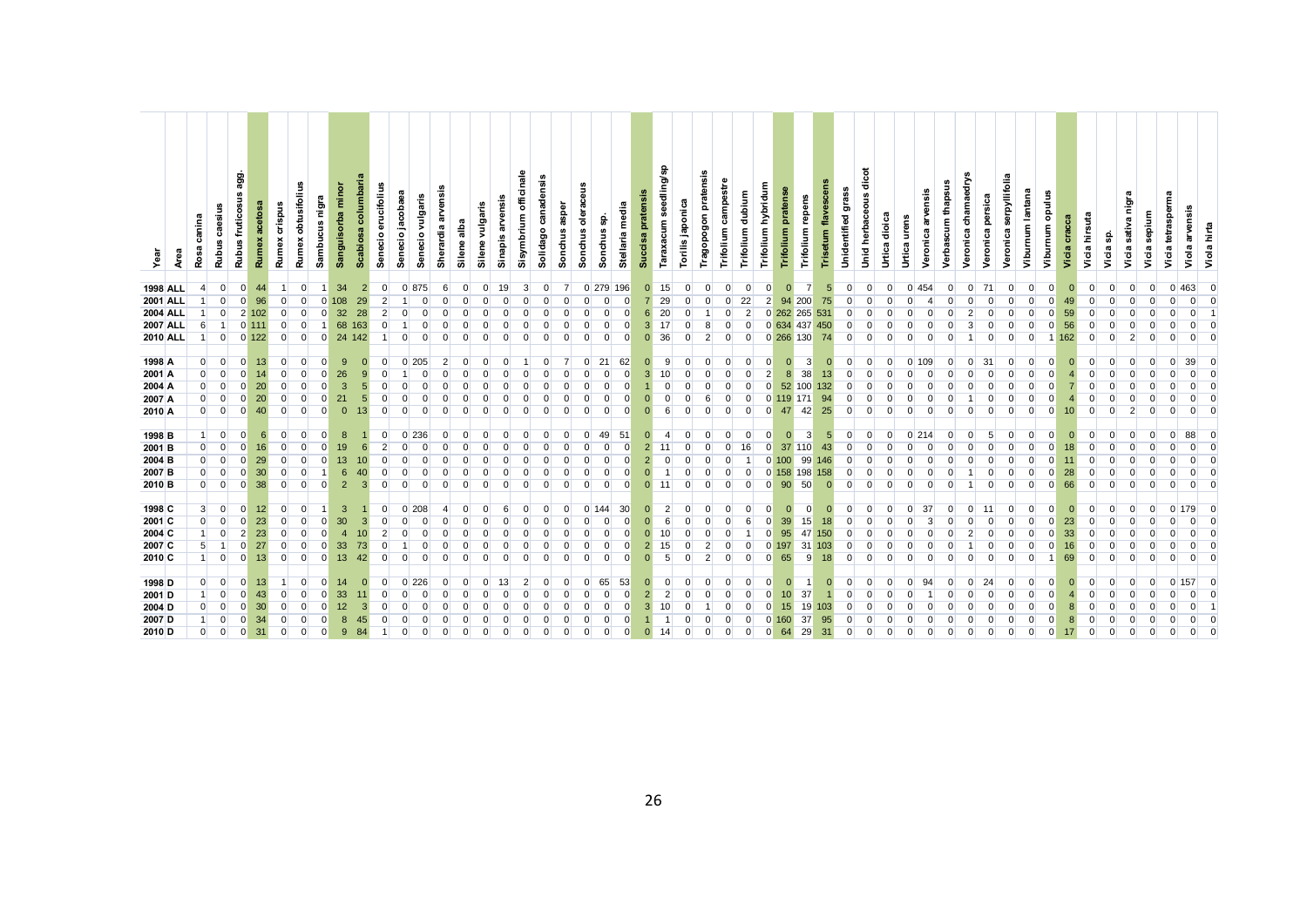|                            | CG3a                 | CG3b                                                                                                                                  | CG3c                   |                                                           |                      | A (2010) B (2010) C (2010) D (2010) E (2010) |                    |                 |
|----------------------------|----------------------|---------------------------------------------------------------------------------------------------------------------------------------|------------------------|-----------------------------------------------------------|----------------------|----------------------------------------------|--------------------|-----------------|
| Bromus erectus             | $V(5-9)$             | $V(5-9)$                                                                                                                              | $V(5-9)$               | $V(4-8)$                                                  | $V(4-10)$            | $V(4-9)$                                     | IV (2-9)           | $III (3-7)$     |
| Sanguisorba minor          | $IV(1-6)$ $V(2-6)$   |                                                                                                                                       | $IV(1-5)$              |                                                           | 1(4)                 | $III(4-5)$                                   | $II(3-5)$          | $III(6-8)$      |
| Carex flacca               |                      | $IV (1-6)   IV (1-5)   IV (1-5)   I (6)$                                                                                              |                        |                                                           | 1(5)                 | $V(4-10)$                                    | IV (5-10) V (9-10) |                 |
| Plantago lanceolata        |                      | $IV (1-7)$  III (1-5)  IV (1-5)  V (5-8)                                                                                              |                        |                                                           | $V(5-8)$             | $V(4-8)$                                     | $V(4-10)$          | $V(5-10)$       |
| Lotus corniculatus         |                      | $IV (1-5)$ $IV (2-6)$ $V (2-5)$                                                                                                       |                        | $V(8-10)$                                                 | $V(4-10)$            | $V(8-10)$                                    | $V(8-10)$          | IV (6-9)        |
| Festuca ovina              | $IV (2-8) V (2-8)$   |                                                                                                                                       | $III (2-7)$            |                                                           |                      |                                              |                    |                 |
| Leontodon hispidus         |                      |                                                                                                                                       |                        | $IV (1-8)$ $III (2-5)$ $III (1-4)$ $IV (3-10)$ $V (4-10)$ |                      | $V(6-10)$                                    | IV (8-10) V (6-10) |                 |
| Campanula rotundifolia     |                      | $\left  \right  \left  \left( 1-2 \right) \right  \left  \left  \left( 1-3 \right) \right  \right  \left  \left( 1-2 \right) \right $ |                        | $ II(3-4) $                                               |                      |                                              |                    |                 |
| Pseudoscleropodium purum   | $III(1-8)$ $II(2-9)$ |                                                                                                                                       | $II(1-4)$              |                                                           |                      |                                              |                    |                 |
| Homalothecium lutescens    | $11(1-4) 1(1-3)$     |                                                                                                                                       | 1(1)                   |                                                           |                      |                                              |                    |                 |
| Asperula cynanchica        | $11(1-2)$ $(2-4)$    |                                                                                                                                       | (1)                    |                                                           |                      |                                              |                    |                 |
| Fissidens cristatus        | $II(1-3)$            | $\vert$ (2)                                                                                                                           | $1(1-2)$               |                                                           |                      |                                              |                    |                 |
| Centaurea nigra            | $1(1-4)$             | $IV(1-4)   I(2-4)$                                                                                                                    |                        | $1(3-4)$                                                  |                      | $IV(3-7)$                                    | $III (3-7)$        | $II(6-8)$       |
| Thymus praecox             | $II(1-6)$            | $III (2-5)$ $II (1-5)$                                                                                                                |                        |                                                           |                      |                                              |                    |                 |
| Polygala vulgaris          | $1(1-3)$             | $II(1-5)$                                                                                                                             | $\vert$ $\vert$ (1)    |                                                           |                      |                                              |                    |                 |
| Senecio jacobaea           | $1(1-2)$             | $II(1-3)$                                                                                                                             | $1(2-3)$               |                                                           |                      |                                              |                    |                 |
| Rhinanthus minor           | $1(1-4)$             | $II(2-3)$                                                                                                                             | 1(5)                   |                                                           | $II(3-5)$            |                                              | 1(3)               | 1(3)            |
| Galium mollugo             | $1(1-3)$             | $II(2-5)$                                                                                                                             | $1(1-3)$               | $1(5-6)$                                                  | $II(5-8)$            | $1(3-5)$                                     | $II(3-9)$          | $IV(3-7)$       |
| Achillea millefolium       | $1(2-4)$             | $II(1-4)$                                                                                                                             | $1(2-3)$               | $(4-7)$                                                   | 1(3)                 | $III (3-7)$                                  | $II(3-6)$          | $II(4-7)$       |
| Daucus carota              | $1(1-3)$             | $II(1-4)$                                                                                                                             |                        | $\vert$ (4)                                               | $1(4-5)$             | $II(3-4)$                                    | $1(3-5)$           | $V(3-5)$        |
| Hypocharis radicata        |                      | $II(1-4)$                                                                                                                             |                        |                                                           |                      |                                              |                    |                 |
| Prunella vulgaris          | $III(1-4)$ $II(1-4)$ |                                                                                                                                       | $IV(1-4)$              |                                                           |                      |                                              | $1(3-4)$           | $II(3-5)$       |
| Taraxacum officinale agg.  | $1(2-3)$             | 1(2)                                                                                                                                  | $IV(1-3)$ $ 1(5)$      |                                                           | $II(3-5)$            | $1(4-5)$                                     | $III(3-5)$         | III(3)          |
| Bellis perennis            | $1(1-3)$             | $1(2-4)$                                                                                                                              | $IV(1-3)$              |                                                           |                      |                                              |                    |                 |
| Trifolium pratense         | $II(1-8)$            | $II(1-5)$                                                                                                                             | $V(1-6)$               | $\parallel$ III (3-9)                                     | IV (5-10)   IV (3-8) |                                              | $IV(4-7)$          | $IV(4-5)$       |
| Medicago lupulina          | $II(1-4)$            | $1(2-4)$                                                                                                                              | $V(1-5)$               | $ II(3-6) $                                               | $II(3-4)$            | $II(3-5)$                                    | $II(2-8)$          | $III(4-8)$      |
| Knautia arvensis           | $1(1-3)$             | $1(2-3)$                                                                                                                              | $IV(1-3)   I(3-4)$     |                                                           | $1(3-4)$             | 1(3)                                         | 1(5)               |                 |
| Dactylis glomerata         | $II(1-5)$            | $II(1-5)$                                                                                                                             | $III(1-4) V(5-9)$      |                                                           | $V(6-8)$             | $V(4-8)$                                     | $V(4-9)$           | 1(3)            |
| Viola hirta                | $II(1-5)$            | $1(2-4)$                                                                                                                              | $III(1-5)$             |                                                           |                      |                                              |                    | 1(5)            |
| Vicia cracca               | $1(1-3)$             | 1(3)                                                                                                                                  | $III (1-4)$ $II (4-5)$ |                                                           | $IV(3-8)$            | $V(4-7)$                                     | $III(3-6)$         |                 |
| Blackstonia perfoliata     | $1(1-4)$             | $1(2-3)$                                                                                                                              | $III(1-3)$             |                                                           |                      |                                              | 1(4)               |                 |
| Trifolium repens           | $1(1-3)$             | $1(1-3)$                                                                                                                              | $III (1-5) IV (3-8)$   |                                                           |                      | $II(3-5)$                                    | $III(3-8)$         | $II(3-5)$       |
| Cynosurus cristatus        | $1(1-5)$             | $1(1-6)$                                                                                                                              | $III(2-5)$             |                                                           |                      |                                              |                    |                 |
| Centaurium erythraea       | $1(1-3)$             | 1(3)                                                                                                                                  | $III(1-3)$             |                                                           |                      |                                              | 1(2)               |                 |
| Phleum pratense bertolinii | $1(1-2)$             | $1(2-4)$                                                                                                                              | $III(1-4)$ $I(3)$      |                                                           |                      |                                              |                    |                 |
| Holcus lanatus             | $1(1-5)$             | $1(2-5)$                                                                                                                              | $II(1-4)$              | $IV(3-8)$                                                 | II(3)                | 1(4)                                         | $II(3-5)$          | $II(3-5)$       |
| Lolium perenne             | $\vert$ (1)          | $1(2-6)$                                                                                                                              | $II(1-4)$              | $\vert$ (6)                                               | $II(3-7)$            |                                              |                    | 1(3)            |
| Ranunculus bulbosus        | $1(1-4)$             | $\frac{1}{2}$                                                                                                                         | $II(1-3)$              | $ 11(3-5) $                                               | $III(3-5)$           | $II(3-5)$                                    | $IV(3-7)$          |                 |
| Cerastium fontanum         | $1(1-3)$             | $1(2-3)$                                                                                                                              | $II(1-3)$              | $(3-4)$                                                   | $II(3-5)$            |                                              | 1(3)               | $II(3-4)$       |
| Trisetum flavescens        | $1(1-6)$             | $1(2-5)$                                                                                                                              | $II(1-4)$              | $ 11(3-9) $                                               |                      | $II(5-7)$                                    | $IV(3-6)$          | $\mathsf{I}(4)$ |
| Lathyrus pratensis         | $\vert$ (1)          | $\left(3\right)$                                                                                                                      | $II(1-3)$              | $ IV (4-10)  IV (3-10)  II (4-8)$                         |                      |                                              | $II(5-10)$         | $\mathsf{I}(4)$ |
| Primula veris              | $1(1-2)$             | $1(1-6)$                                                                                                                              | $II(1-3)$              | $V(3-7)$                                                  | $V(4-8)$             | $V(7-10)$                                    | $V(2-9)$           | $IV(3-7)$       |
| Anthyllis vulneraria       | $1(1-3)$             | $1(1-4)$                                                                                                                              | $II(1-3)$              |                                                           |                      | 1(9)                                         | $1(2-5)$           | 1(6)            |
| Leucanthemum vulgare       | $1(1-4)$             | $1(1-6)$                                                                                                                              | $II(1-3)$              |                                                           |                      | 1(4)                                         | $II(4-6)$          |                 |
| Agrostis stolonifera       | $1(1-3)$             | $1(2-5)$                                                                                                                              | $II(1-6)$              | $ IV(3-9) $                                               | 1(3)                 | $II(3-7)$                                    | $III(3-5)$         | $II(4-5)$       |
| Ononis spinosa             | $1(1-3)$             |                                                                                                                                       | $II(1-3)$              |                                                           |                      |                                              |                    |                 |
| Cersium eriophorum         |                      |                                                                                                                                       | $II(1-3)$              |                                                           |                      |                                              |                    |                 |
| Festuca rubra              | $II(2-9)$            | $1(2-8)$                                                                                                                              | $II(4-6)$              | $V(7-10)$                                                 | $V(9-10)$            | $V(8-10)$                                    | IV (7-10) V (9-10) |                 |
| Festuca arundinacea        | $1(1-6)$             |                                                                                                                                       | $\frac{1}{2}$          |                                                           |                      |                                              |                    |                 |
| Centaurea scabiosa         | $1(1-4)$             | $II(2-4)$                                                                                                                             | $ 1(1-4) $             |                                                           |                      |                                              |                    | 1(4)            |

**Appendix 2: Comparison of 2010 survey results by area with NVC CG3**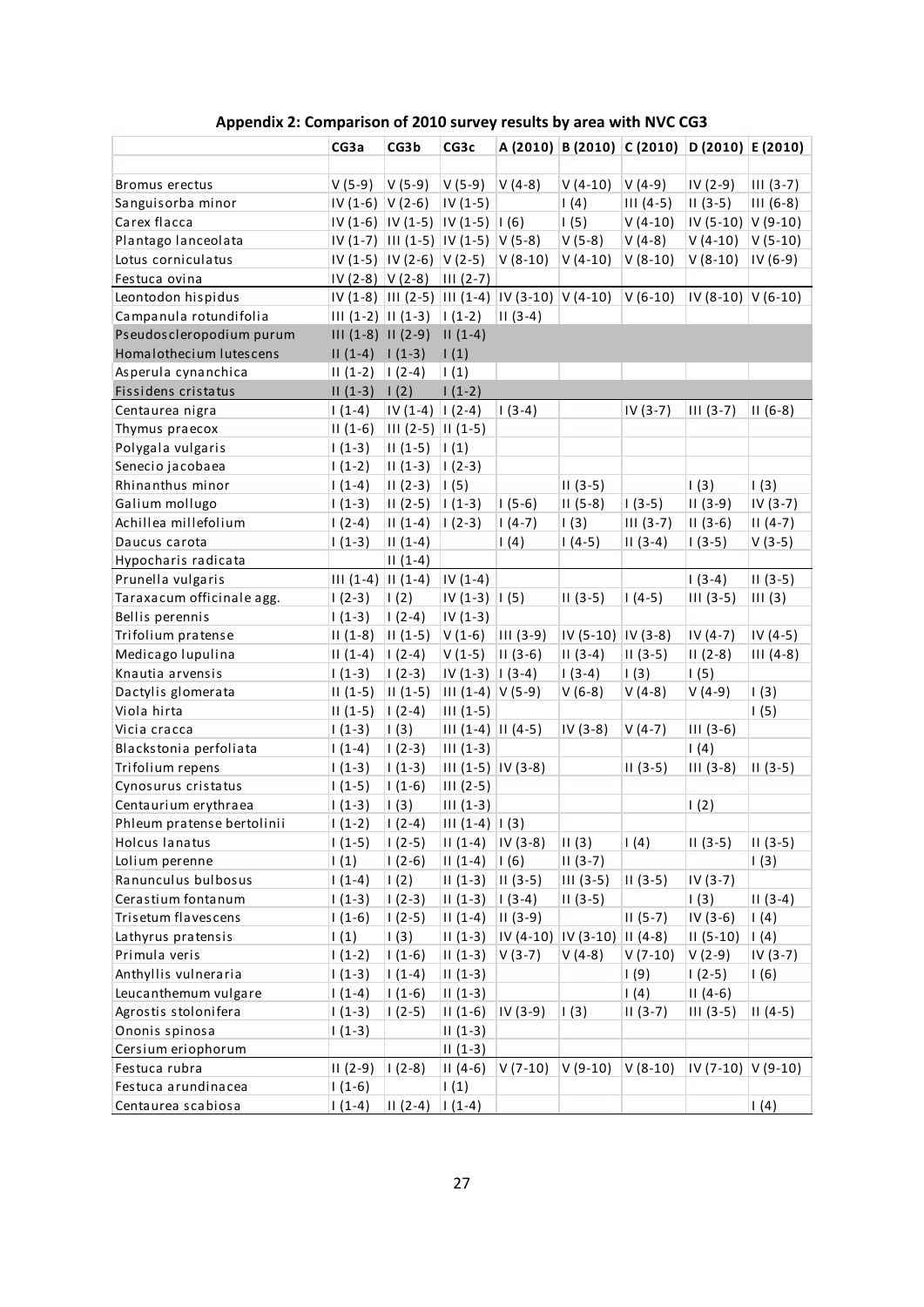|                                | CG3a                  | CG3b                                   | CG3c                                          |             |             | A (2010) B (2010) C (2010) D (2010) E (2010) |             |                   |
|--------------------------------|-----------------------|----------------------------------------|-----------------------------------------------|-------------|-------------|----------------------------------------------|-------------|-------------------|
| Cirsium acaule                 |                       | $IV (1-8)$ $III (1-7)$ $IV (1-6)$      |                                               |             |             |                                              |             |                   |
| Briza media                    |                       | $III (1-7)  IV (1-6)  IV (1-6)  I (5)$ |                                               |             | $II(4-6)$   | $IV(3-6)$                                    | $V(2-5)$    | 1(3)              |
| Koeleria macrantha             |                       | $III (1-5)$ $III (1-5)$ $II (1-4)$     |                                               |             |             |                                              |             |                   |
| Pimpinella saxifraga           |                       | $III (1-4)$ $III (1-4)$ $II (1-3)$     |                                               | $ 1(4-5) $  | $III(3-6)$  | $IV(3-9)$                                    | $II(3-7)$   |                   |
| Avenula pratensis              |                       | $III (1-6)$ $II (1-4)$ $II (2-3)$      |                                               |             |             |                                              |             |                   |
| Linum catharticum              |                       | $III (1-4) II (1-3)$                   | $III(1-4)$                                    |             |             |                                              | 1(8)        | $IV(3-7)$         |
| Helianthemum nummularium       |                       | $  (1-6)  (1-6)$                       | $ II(1-6) $                                   |             |             |                                              | $\vert$ (4) |                   |
| Plantago media                 | $III (1-5)   I (1-4)$ |                                        | $\left  \right $ (1-4) $\left  \right $ (3-5) |             | $1(3-4)$    | $IV(3-6)$                                    | $III (3-5)$ | (8)               |
| Scabiosa columbaria            |                       | $III (1-4) III (1-4) II (1-2)$         |                                               | $ 1(5-6) $  | $1(3-4)$    | $III (3-8)$                                  | IV (4-9)    |                   |
| Galium verum                   |                       | $   (1-4)       (1-4)$                 | $ II(1-4) $                                   | $III (5-8)$ | $II(4-6)$   | $II (6-7)$                                   | II(5)       |                   |
| Hieracium pilosella            | $11(1-4)$ $1(2-4)$    |                                        | $II(1-6)$                                     |             |             |                                              |             | 1(4)              |
| Carex caryophyllea             | $11(1-4)$ $(1-2)$     |                                        | $II(1-5)$                                     |             |             |                                              |             |                   |
| Hippocrepis comosa             |                       | $  (1-5)  (1-4)$                       | $\vert$ (3)                                   |             |             |                                              |             |                   |
| Euphrasia officinalis agg.     | $II(1-4)$             | $ 1(2-3) $                             | $II(1-4)$                                     |             |             |                                              | $II(4-7)$   |                   |
| Avenula pubescens              | $II(1-7)$             | $ 1(1-5) $                             |                                               | 1(3)        |             | $III (5-10)$ $IV (2-9)$                      |             | IV (5-10)         |
| Succisa pratensis              | $II(1-5)$             | $1(1-4)$                               | 1(3)                                          |             |             |                                              |             |                   |
| Rumex acetosa                  |                       | 1(3)                                   | 1(1)                                          | $V(3-6)$    | $V(3-7)$    | $II(3-5)$                                    | $IV(3-7)$   |                   |
| Arrhenatherum elatius          |                       | $1(3-8)$                               | $\vert$ (2)                                   | IV (3-9)    | $V(7-10)$   | $V(5-9)$                                     | $V(5-9)$    | $V(3-6)$          |
| Origanum vulgare               | $1(4-5)$              | $1(2-5)$                               | (1)                                           | $II(4-8)$   |             | $II(4-8)$                                    | $IV(4-9)$   | $V(8-10)$         |
| Poa pratensis                  |                       |                                        |                                               | $II(3-5)$   | $II(3-4)$   | 1(3)                                         | 1(3)        | 1(5)              |
| Odontites vernus               |                       |                                        |                                               | II(4)       | $\vert$ (5) |                                              | 1(3)        |                   |
| Agrostis canina                |                       |                                        |                                               | 1(5)        |             |                                              | 1(5)        | 1(3)              |
| Bromus mollis                  |                       |                                        |                                               | 1(4)        |             |                                              |             |                   |
| Crataegus monogyna             | $1(1-2)$              | $1(1-3)$                               | 1(1)                                          | 1(3)        |             | 1(3)                                         | $1(3-4)$    | $IV(3-7)$         |
| Heracleum sphondylium          |                       |                                        |                                               |             | 1(4)        |                                              | (3)         |                   |
| Hypericum perforatum           |                       |                                        |                                               |             | $1(3-4)$    | $II(3-5)$                                    |             | $II(3-5)$         |
| Fallopia convolvulus (BILDCON) |                       |                                        |                                               |             | 1(3)        |                                              |             |                   |
| Ranunculus acris               |                       |                                        |                                               |             | 1(3)        |                                              |             |                   |
| Veronica chamaedrys            | 1(1)                  | $1(1-3)$                               | $\vert$ (1)                                   |             | 1(3)        |                                              |             | $V(5-9)$          |
| Clematis vitalba               |                       |                                        |                                               |             |             | $II(3-5)$                                    | $II(3-5)$   | 1(4)              |
| Rosa canina agg.               | $\vert$ (1)           | $1(1-3)$                               |                                               |             |             | 1(3)                                         |             | $IV(3-4)$         |
| Tragopogon pratensis           | $1(1-3)$              | 1(3)                                   | $\vert$ (1)                                   |             |             | 1(3)                                         |             |                   |
| Viburnum opulus                |                       |                                        |                                               |             |             | 1(3)                                         |             |                   |
| Pastinaca sativa               | $1(1-2)$              | $1(2-4)$                               | 1(1)                                          |             |             |                                              | $II (7-10)$ | $\vert$ III (3-5) |
| Cirsium arvensis               | $1(1-3)$              | $(2-3)$                                | $\vert$ (4)                                   |             |             |                                              | 1(5)        | (3)               |
| Agrimonia eupatoria            | 1(1)                  | 1(3)                                   | $1(1-2)$                                      |             |             |                                              | $1(3-4)$    | $IV(3-5)$         |
| Acer pseudoplatanus            |                       |                                        |                                               |             |             |                                              | $1(2-3)$    | II(3)             |
| Geranium molle                 |                       |                                        |                                               |             |             |                                              | 1(3)        |                   |
| Senecio erucifolius            |                       |                                        |                                               |             |             |                                              | 1(3)        | 1(3)              |
| Gentianella amarella           |                       |                                        |                                               |             |             |                                              | 1(2)        |                   |
| Potentilla reptans             | $1(1-3)$              | 1(3)                                   | 1(1)                                          |             |             |                                              |             | $V(5-8)$          |
| Ligustrum vulgare              |                       |                                        |                                               |             |             |                                              |             | $IV(3-6)$         |
| Rhamnus catharticus            |                       |                                        |                                               |             |             |                                              |             | $III(3-5)$        |
| Clinopodium vulgare            |                       | $1(2-4)$                               | $1(2-3)$                                      |             |             |                                              |             | 1(5)              |
| Melilotus altissima            |                       |                                        |                                               |             |             |                                              |             | 1(4)              |
| Cornus sanguinea               |                       |                                        |                                               |             |             |                                              |             | 1(3)              |
| Luzula pilosa                  |                       |                                        |                                               |             |             |                                              |             | 1(3)              |
| Prunus spinosa                 |                       |                                        |                                               |             |             |                                              |             | 1(3)              |